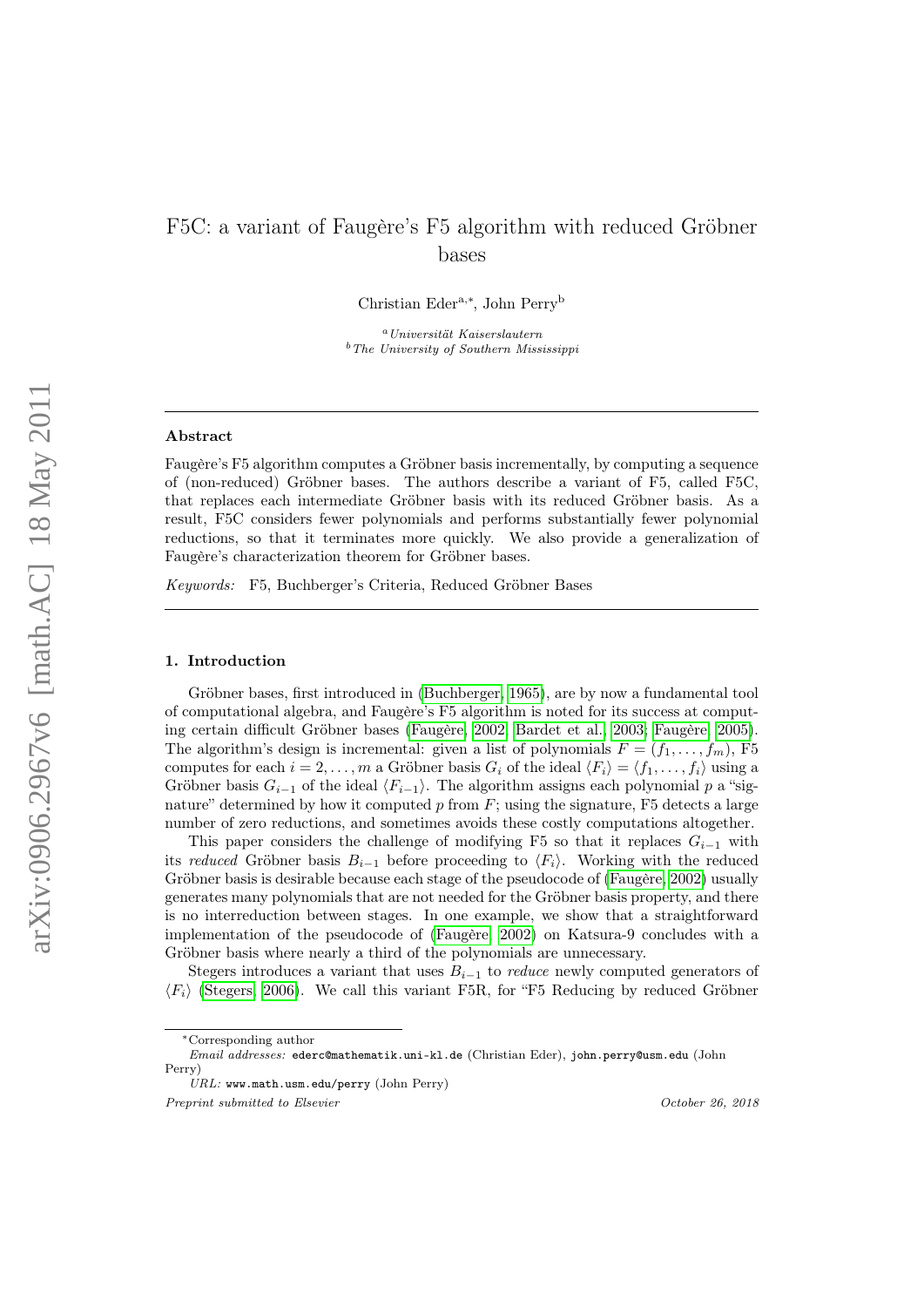bases." However, F5R still uses the unreduced basis  $G_{i-1}$  to compute critical pairs and new polynomials for  $G_i$ . As Stegers points out, discarding  $G_{i-1}$  in favor of  $B_{i-1}$  is not a casual task, since the signatures of  $G_{i-1}$  do not correspond to the polynomials of  $B_{i-1}$ .

The solution we propose is to generate new signatures that correspond to  $B_{i-1}$ , which generates the same ideal as  $F_{i-1}$ . With this change, we can discard  $G_{i-1}$  completely. The modified algorithm generates fewer polynomials and performs fewer reduction operations. Naturally, this means that the new variant consumes less CPU time, as documented in two different implementations. Although it is a non-trivial variant of F5, it respects its ancestor's elegant structure and modifies only one subalgorithm. We call this variant F5C, for "F5 Computing by reduced Gröbner bases."

After a review of preliminaries in Section [2,](#page-1-0) we describe F5C in Section [3,](#page-11-0) and provide some run-time data. A preliminary implementation in SINGULAR is complete [\(Greuel](#page-34-1) [et al., 2009\)](#page-34-1), and we present comparative timings for F5, F5R, and F5C. A proof of correctness appears in Section [4,](#page-17-0) and in Section [4.4](#page-24-0) we show that one of Faugère's criteria is a a special case of a more general criterion.

The authors have made available a prototype implementation of F5, F5R, and F5C as a Singular library [\(Greuel et al., 2009;](#page-34-1) [Greuel and Pfister, 2008\)](#page-32-4) at

```
http://www.math.usm.edu/perry/Research/f5_library.lib .
```
A prototype implementation for the Sage computer algebra system [\(Stein, 2008\)](#page-34-2) developed by Martin Albrecht, with some assistance from the authors, is available at

```
http://bitbucket.org/malb/algebraic_attacks/src/tip/f5.py .
```
This latter implementation can use F4-style reduction.

#### <span id="page-1-0"></span>2. Background Material

This section describes the fundamental notions and the conventions in this paper. Our conventions differ somewhat from Faugère's, partly because the ones here make it relatively easy to describe and implement the variant F5C.

Let F be a field and  $\mathcal{R} = \mathbb{F}[x_1, x_2, \ldots, x_n]$ . Let  $\lt_T$  denote a fixed admissible ordering on the monomials M of R. For every polynomial  $p \in \mathcal{R}$  we denote the head monomial of p with respect to  $\langle \gamma \rangle$  by HM (p) and the head coefficient with respect to  $\langle \gamma \rangle$  by HC (p). (For us, a monomial has no coefficient.) Let  $F = (f_1, f_2, \ldots, f_m) \in \mathbb{R}^m$ . The goal of F5 is to compute a *Gröbner basis* of the ideal  $I = \langle F \rangle$  with respect to  $\langle T \rangle$ .

# 2.1. Gröbner bases

A Gröbner basis of I with respect to  $\leq_T$  is a finite list G of polynomials in I that satisfies the properties  $\langle G \rangle = I$  and for every  $p \in I$  there exists  $g \in G$  satisfying HM  $(g)$ HM (p). If, in addition, every  $g \in G$  is monic and has no monomial that is divisible by HM(h) for any  $h \in G$ , then G is a reduced Gröbner basis. A reduced Gröbner basis exists for any ideal of  $\mathcal{R}$ , and Buchberger first found an algorithm to compute such a basis [\(Buchberger, 1965\)](#page-32-0). We can describe Buchberger's algorithm in the following way: set  $G = F$ , then iterate the following three steps.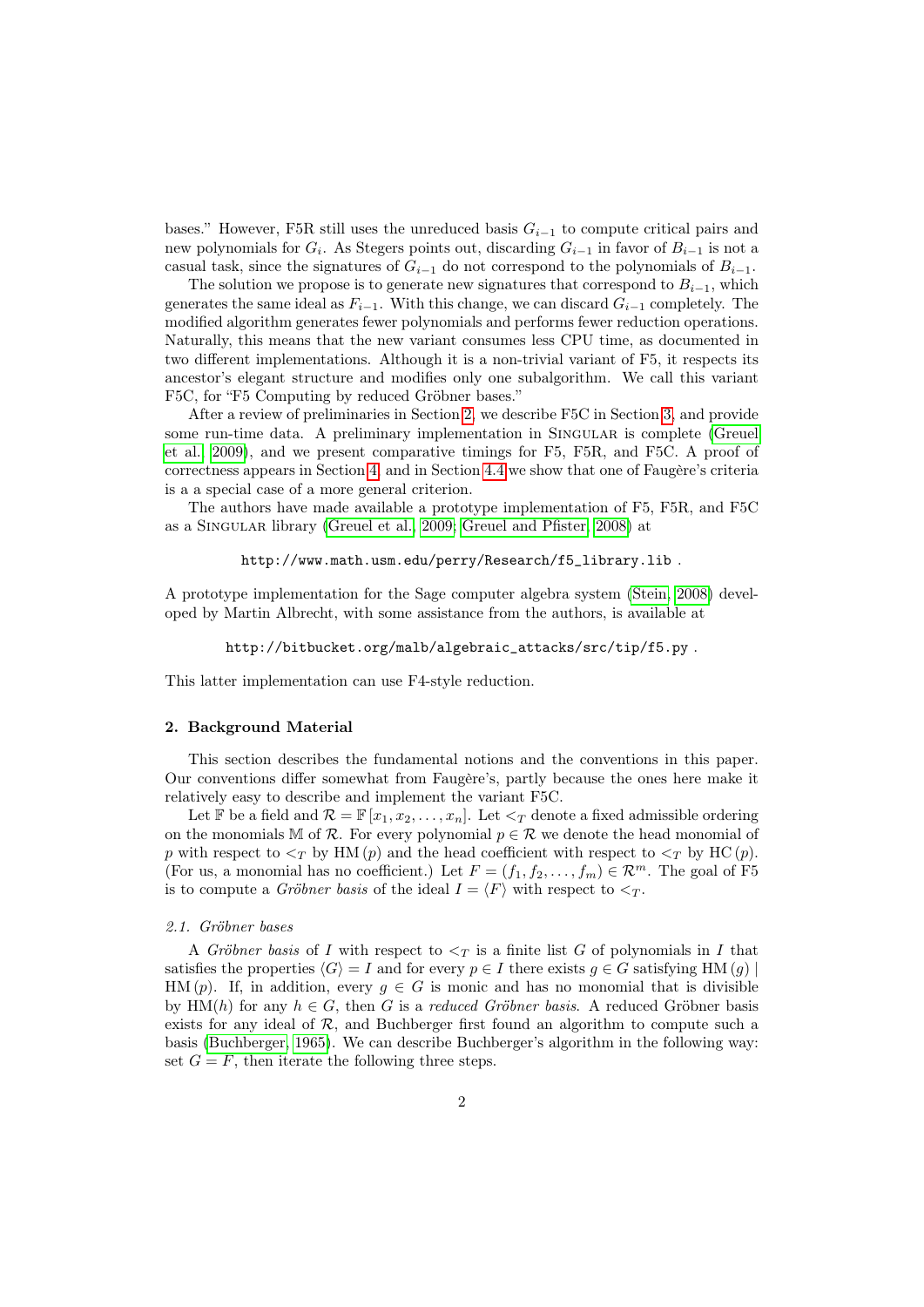• Choose a *critical pair*  $p, q \in G$  that has not yet been considered, and construct its S-polynomial

$$
S = \text{Spol}(p, q) = \text{HC}(q) \sigma_{p,q} \cdot p - \text{HC}(p) \sigma_{q,p} \cdot q
$$

where

$$
\sigma_{p,q} = \frac{\text{lcm (HM (p), HM (q))}}{\text{HM (p)}} \quad \text{and} \quad \sigma_{q,p} = \frac{\text{lcm (HM (p), HM (q))}}{\text{HM (q)}}.
$$

We call p and q the generators of S and  $\sigma_{p,q} \cdot p$  and  $\sigma_{q,p} \cdot q$  the components of S.

- Top-reduce S with respect to G. That is,  $r_0 = S$ , and while  $t = HM(r_i)$  remains divisible by  $u = \text{HM}(g)$  for some  $g \in G$ , put  $r_{i+1} := r_i - \frac{\text{HC}(r_i)}{\text{HC}(g)} \frac{t}{u} \cdot g$ .
- If top-reduction of S terminates after j iterations, no more top-reductions of  $r_j$  are possible, so either  $r_j = 0$  or HM  $(r_j)$  is no longer divisible by HM  $(g)$  for any  $g \in G$ .
	- In the first case, we say that  $Spol(p,q)$  reduces to zero with respect to G.
	- In the second case, we say that S top-reduces to  $r_i$ , and append  $r_i$  to G. The new entry in G means that  $Spol(p, q)$  now reduces to zero with respect to G.

The algorithm terminates once the S-polynomials of all pairs  $p, q \in G$  top-reduce to zero. That this occurs despite the introduction of new critical pairs when S does not reduce to zero is a well-known consequence of the Ascending Chain Condition [\(Becker et al., 1993;](#page-32-5) [Cox et al., 1997\)](#page-32-6).

In this paper we consider several kinds of representations of a polynomial. Let G and h be lists of m elements of R,  $p \in \langle G \rangle$ , and  $t \in M$ . We say that

- **h** is a *G*-representation of p if  $p = h_1g_1 + \cdots + h_mg_m$ ;
- h is a t-representation of p with respect to G if h is a G-representation and for all  $k = 1, \ldots, m$  we have  $h_k = 0$  or HM  $(h_k g_k) \leq T t$ ; and
- h is an S-representation of  $S = Spol(g_i, g_j)$  with respect to G if h is a t-representation of S with respect to G for some monomial  $t <_T \text{ lcm } (\text{HM } (g_i), \text{HM } (g_j)).$

We generally omit the phrase "with respect to  $G$ " when it is clear from context.

If p top-reduces to zero with respect to  $G$ , then it is easy to derive an HM (p)-representation of  $p$ , although the converse is not always true. Correspondingly, if  $p$  is an S-polynomial and p top-reduces to zero with respect to  $G$ , then there exists an S-representation of p.

Theorem [1](#page-2-0) summarizes three important characterizations of a Gröbner basis; (C) is from [Buchberger](#page-32-0) [\(1965\)](#page-32-0), while (D) is from [Lazard](#page-34-3) [\(1983\)](#page-34-3). The proof, and many more characterizations of a Gröbner basis, can be found in [\(Becker et al., 1993\)](#page-32-5).

<span id="page-2-0"></span>**Theorem 1.** Let G be a finite list of polynomials in  $\mathcal{R}$ , and  $\leq_T$  an ordering on the monomials of  $R$ . The following are equivalent:

- (A) G is a Gröbner basis with respect to  $\lt_T$ .
- (B) For all nonzero  $p \in \langle G \rangle$  there exists  $g \in G$  such that HM  $(g)$  | HM  $(p)$ .
- (C) For all  $p, q \in G$  Spol $(p, q)$  top-reduces to zero with respect to G.
- (D) For all  $p, q \in G$  Spol $(p, q)$  has an S-representation with respect to G.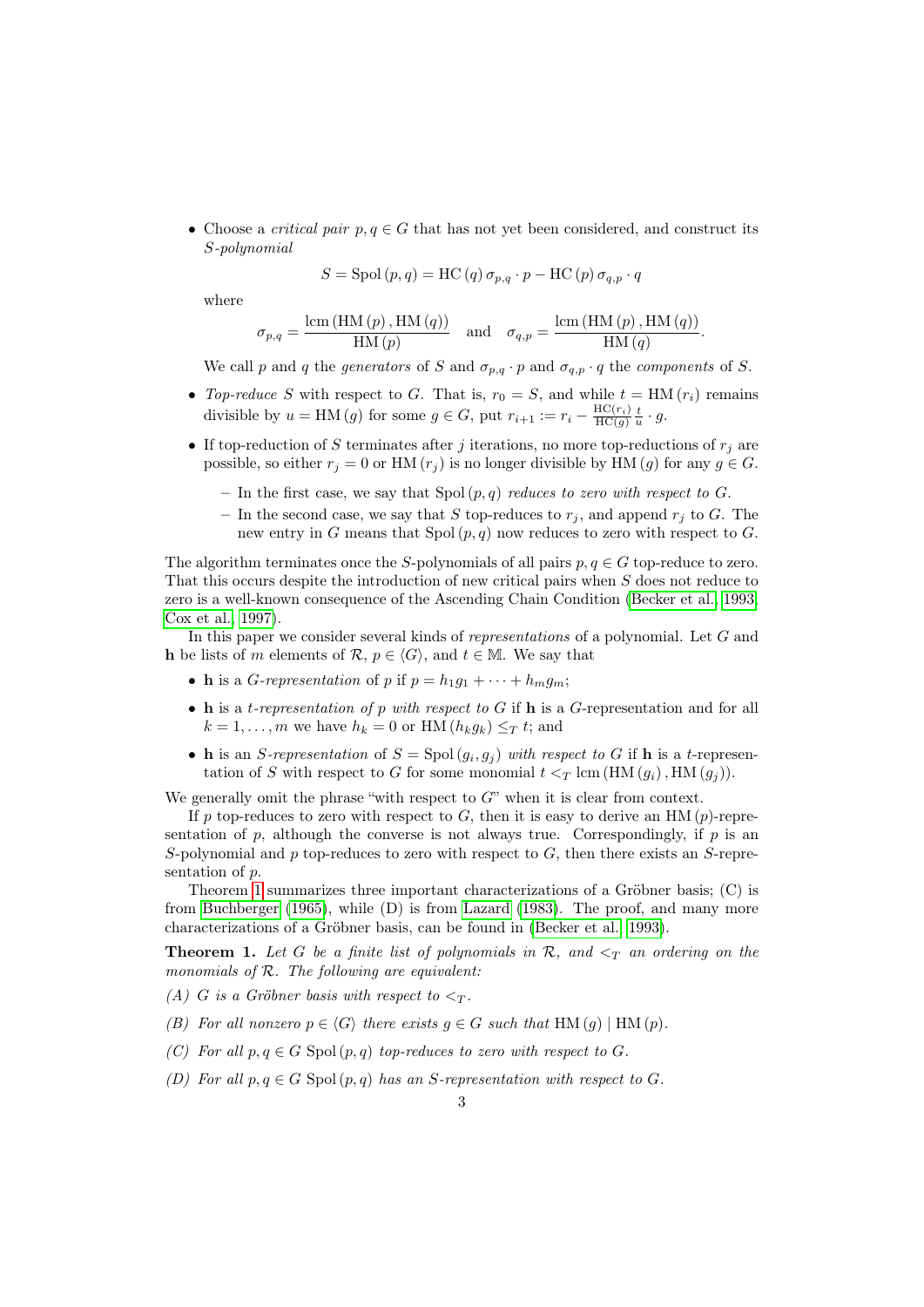<span id="page-3-0"></span>Algorithm 1 Basis

<span id="page-3-11"></span><span id="page-3-10"></span><span id="page-3-8"></span><span id="page-3-4"></span>1: globals  $r$ , Rule,  $\leq_T$ 2: inputs 3:  $F = (f_1, f_2, \ldots, f_m) \in \mathcal{R}^m$  (homogeneous) 4: <, an admissible ordering 5: outputs 6: a Gröbner basis of F with respect to  $\lt$ 7: do  $8: <sub>T</sub> := <$ 9: Sort F by increasing total degree, breaking ties by increasing head monomial — Initialize the record keeping. 10:  $Rule := List (List())$ 11:  $r := List()$ — Compute the basis of  $\langle f_1 \rangle$ . 12: Append  $\left(\mathbf{F}_1, f_1 \cdot \text{HC}(f_1)^{-1}\right)$  to r 13:  $G_{\text{prev}} = \{1\}$ 14:  $B = \{f_1\}$ — Compute the bases of  $\langle f_1, f_2 \rangle, \ldots, \langle f_1, f_2, \ldots, f_m \rangle$ . 15:  $i := 2$ 16: while  $i \leq m$ 17: Append  $\left(\mathbf{F}_i, f_i \cdot \text{HC}(f_i)^{-1}\right)$  to r 18:  $G_{\text{curr}} := \text{INCREMENTAL\_BASIS}(i, B, G_{\text{prev}})$ 19: **if**  $\exists \lambda \in G_{\text{curr}}$  such that  $\text{Poly}(\lambda) = 1$ 20: return {1} 21:  $G_{\text{prev}} := G_{\text{curr}}$ 22:  $B := \{ \text{Poly}(\lambda) : \lambda \in G_{\text{prev}} \}$ 23:  $i := i + 1$ 24: return B

#### <span id="page-3-9"></span><span id="page-3-7"></span><span id="page-3-6"></span><span id="page-3-5"></span><span id="page-3-3"></span><span id="page-3-2"></span><span id="page-3-1"></span>2.2. The F5 Algorithm

In this section we give a brief overview of F5 (Algorithms [1–](#page-3-0)[10\)](#page-10-0). To make the presentation of F5R and F5C easier, we have made some minor modifications to the pseudocode of [Faugère](#page-32-1) [\(2002\)](#page-32-1); [Stegers](#page-34-0) [\(2006\)](#page-34-0), but they are essentially equivalent.

The F5 algorithm [\(Faugère, 2002\)](#page-32-1) consists of several subalgorithms.

- The entry point is the BASIS. It expects as input a list of homogeneous polynomials of  $R$ . Basis invokes INCREMENTAL Basis to construct Gröbner bases of the ideals  $\langle F_2 \rangle$ ,  $\langle F_3 \rangle$ , ...,  $\langle F_m \rangle$ , in succession. (Computing the Gröbner basis of  $\langle F_1 \rangle$  is trivial.) Polynomials are stored in a data structure  $r$ , whose details we consider in Section [2.3.](#page-7-0) The sets  $G_{\text{curr}}$ ,  $G_{\text{prev}} \subset \mathbb{N}$  index elements of r that correspond to the generators of  $\langle F_i \rangle$  and a Gröbner basis of  $\langle F_{i-1} \rangle$ , respectively.
- The goal of INCREMENTAL BASIS is to compute a Gröbner basis of  $\langle F_i \rangle$  by computing d-Gröbner bases for  $d = 1, 2, \ldots$  (A d-Gröbner basis is one for which all S-polynomials of homogeneous degree at most d reduce to zero; see [\(Becker et al.,](#page-32-5)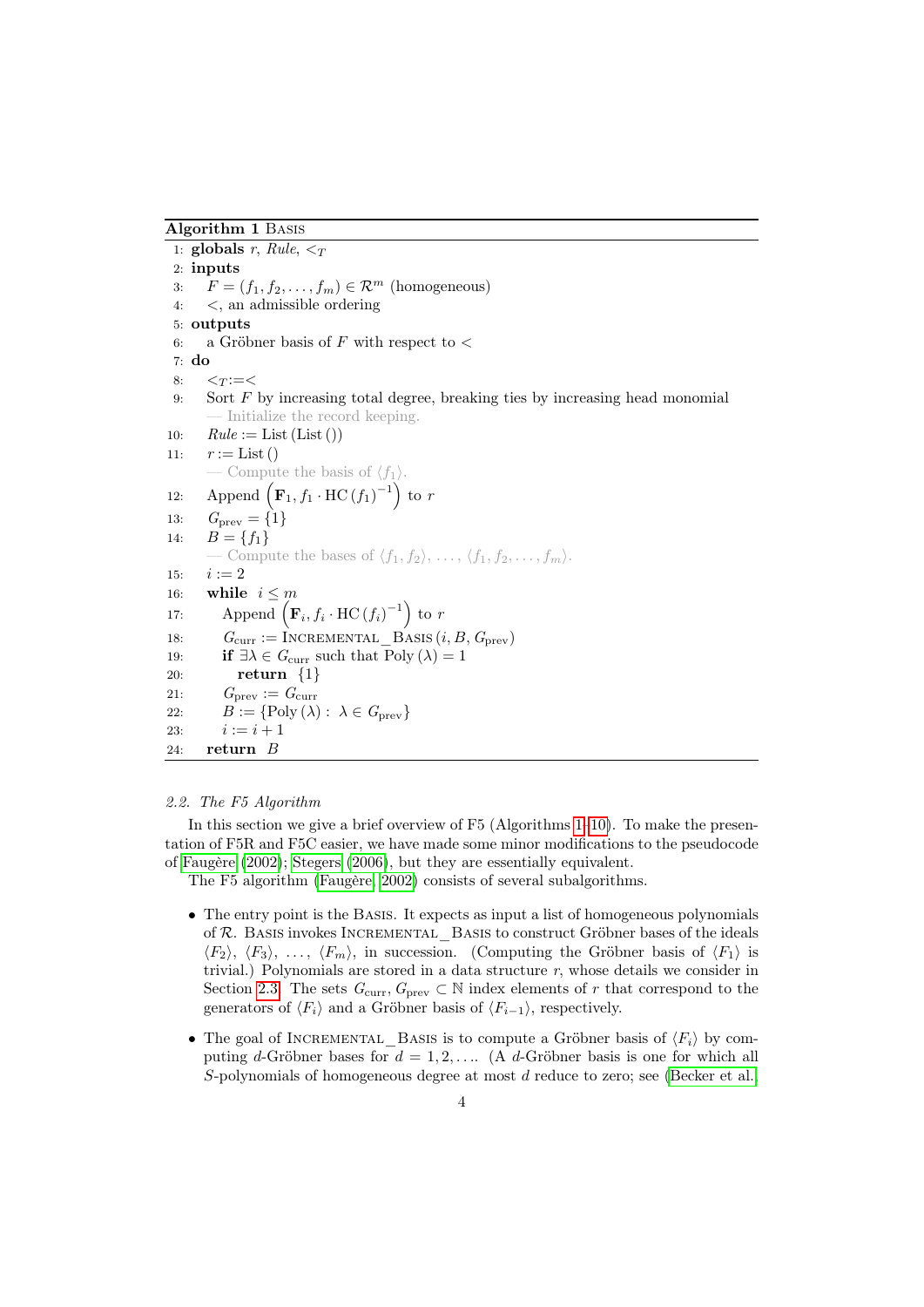Algorithm 2 INCREMENTAL BASIS

1: globals  $r, <_T$ 2: inputs 3:  $i \in \mathbb{N}$ 4: B, a Gröbner basis of  $(f_1, f_2, \ldots, f_{i-1})$  with respect to  $\lt_T$ 5:  $G_{\text{prev}} \subset \mathbb{N}$ , indices in r of B 6: outputs 7:  $G_{\text{curr}}$ , indices in r of a Gröbner basis of  $(f_1, f_2, \ldots, f_i)$  with respect to  $\lt_T$ 8: do 9:  $curr \; idx := \#r$ 10:  $G_{\text{curr}} := G_{\text{prev}} \cup \{curr\_idx\}$ 11: Append List () to Rule 12:  $P := \bigcup_{j \in G_{\text{prev}}} \text{CRITICAL\_PAR}(curr\_idx, j, i, G_{\text{prev}})$ 13: while  $P \neq \emptyset$ 14:  $d := \min \{ \deg t : (t, k, u, \ell, v) \in P \}$  — See Algorithm [3](#page-5-0) for structure of  $p \in P$ 15:  $P_d := \{(t, k, u, \ell, v) \in P : d = \deg t\}$ 16:  $P := P \backslash P_d$ 17:  $S := \text{COMPUTE} \text{ SPOLS} (P_d)$ 18:  $R := \text{REDUCTION}(S, B, G_{\text{prev}}, G_{\text{curr}})$ 19: **for**  $k \in R$ 20:  $P := P \cup \left( \bigcup_{j \in G_{\text{curr}}} \text{CRITICAL\_PAR}(k, j, i, G_{\text{prev}}) \right)$ 21:  $G_{\text{curr}} := \hat{G}_{\text{curr}} \cup \{k\}$ 22: return  $G_{\text{curr}}$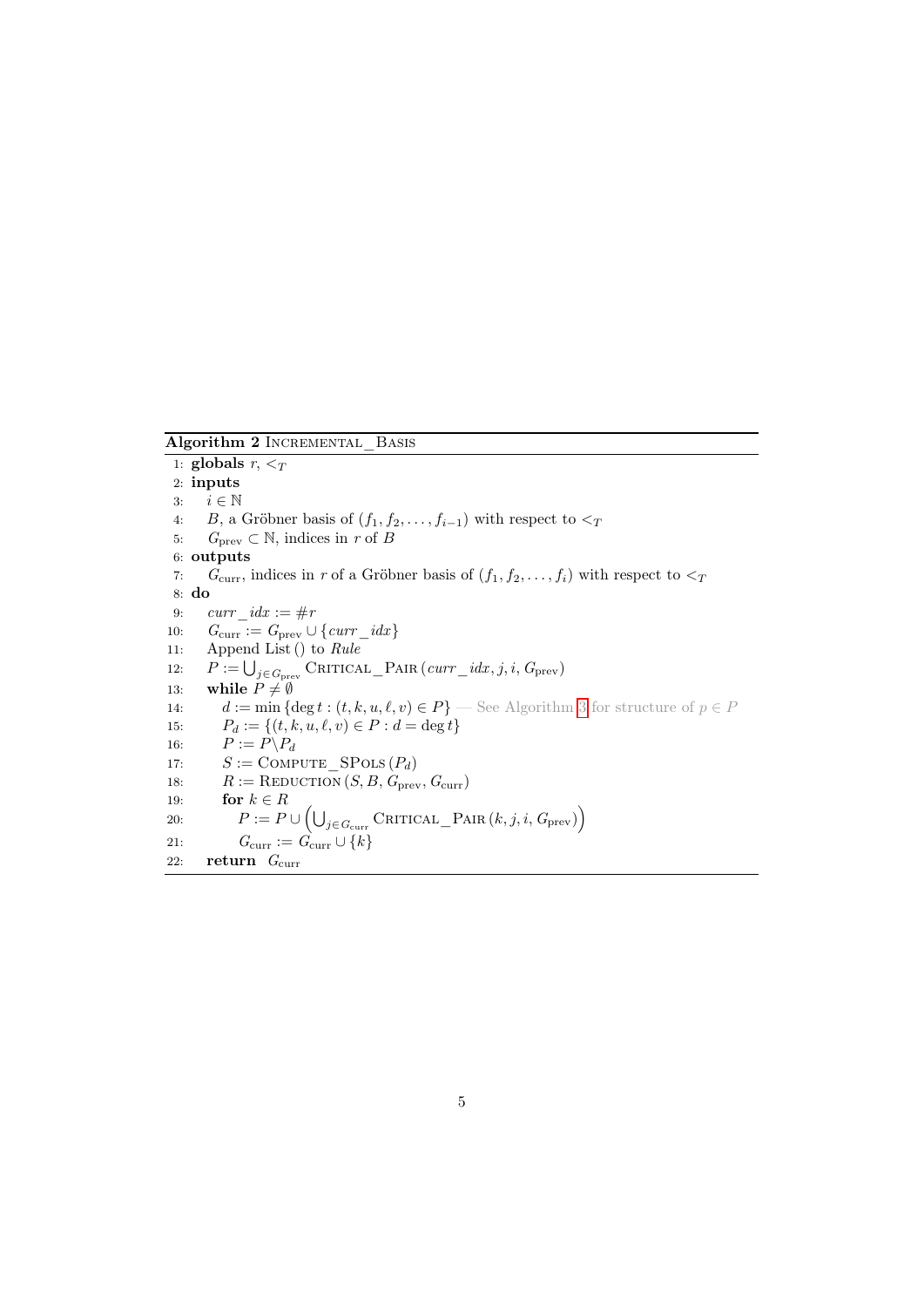<span id="page-5-0"></span>Algorithm 3 CRITICAL PAIR

1: globals  $\overline{<_T}$ 2: inputs 3:  $k, \ell \in \mathbb{N}$  such that  $1 \leq k < \ell \leq \text{\#r}$ 4:  $i \in \mathbb{N}$ 5:  $G_{\text{prev}} \subset \mathbb{N}$ , indices in r of a Gröbner basis of  $(f_1, f_2, \ldots, f_{i-1})$  w/respect to  $\lt_T$ 6: outputs 7:  $\{(t, u, k, v, \ell)\}\$ , corresponding to a critical pair  $\{k, l\}$  necessary for 8: the computation of a Gröbner basis of  $(f_1, f_2, \ldots, f_i)$ ;  $\emptyset$  otherwise 9: do 10:  $t_k := \text{HM}(\text{Poly}(k))$ 11:  $t_{\ell} := \text{HM}(\text{Poly}(\ell))$ 12:  $t := \text{lcm}(t_k, t_\ell)$ 13:  $u_1 := t/t_k$ 14:  $u_2 := t/t_{\ell}$ 15:  $\tau_1 \mathbf{F}_{\nu_1} := \text{Sig}(k)$ 16:  $\tau_2 \mathbf{F}_{\nu_2} := \mathrm{Sig}\left(\ell\right)$ 17: **if**  $\nu_1 = i$  and  $u_1 \cdot \tau_1$  is top-reducible by  $G_{\text{prev}}$ 18: return ∅ 19: if  $\nu_2 = i$  and  $u_2 \cdot \tau_2$  is top-reducible by  $G_{\text{prev}}$ 20: return ∅ 21: if  $u_1 \cdot \text{Sig}(k) \prec u_2 \cdot \text{Sig}(\ell)$ 22: Swap  $u_1$  and  $u_2$ 23: Swap k and  $\ell$ 24: **return**  $\{(t, k, u_1, \ell, u_2)\}$ 

[1993\)](#page-32-5).) Incremental\_Basis iterates the following steps, which follow the general outline of Buchberger's Algorithm:

- $-$  Generate a list of critical pairs by iterating CRITICAL PAIR on all of the pairs of  $\{curr\_idx\} \times G_{prev}$ . (In our implementation,  $curr\_idx$  is the location in r where  $f_i$  is stored.)
- Identify the critical pairs of smallest degree, and compute the necessary Spolynomials of smallest degree using COMPUTE SPOLS.
- Top-reduce by passing the output  $S$  of COMPUTE SPOLS to REDUCTION.
- The output  $R$  of REDUCTION indexes those polynomials that did not reduce to zero; new critical pairs are generated by iterating CRITICAL PAIR on all pairs  $(k, j) \in R \times G_{\text{curr}}$ , and R is appended to  $G_{\text{curr}}$ .

We higlight the major differences between these subalgorithms and their counterparts in Buchberger's algorithm:

- CRITICAL PAIR discards any pair whose corresponding  $S$ -polynomial has a component that satisfies the "new criterion" of [\(Faugère, 2002\)](#page-32-1), described in Section [4.4.](#page-24-0)
- COMPUTE SPOLS disregards any S-polynomial with a "rewritable" component, as described in Section [4.2.](#page-18-0)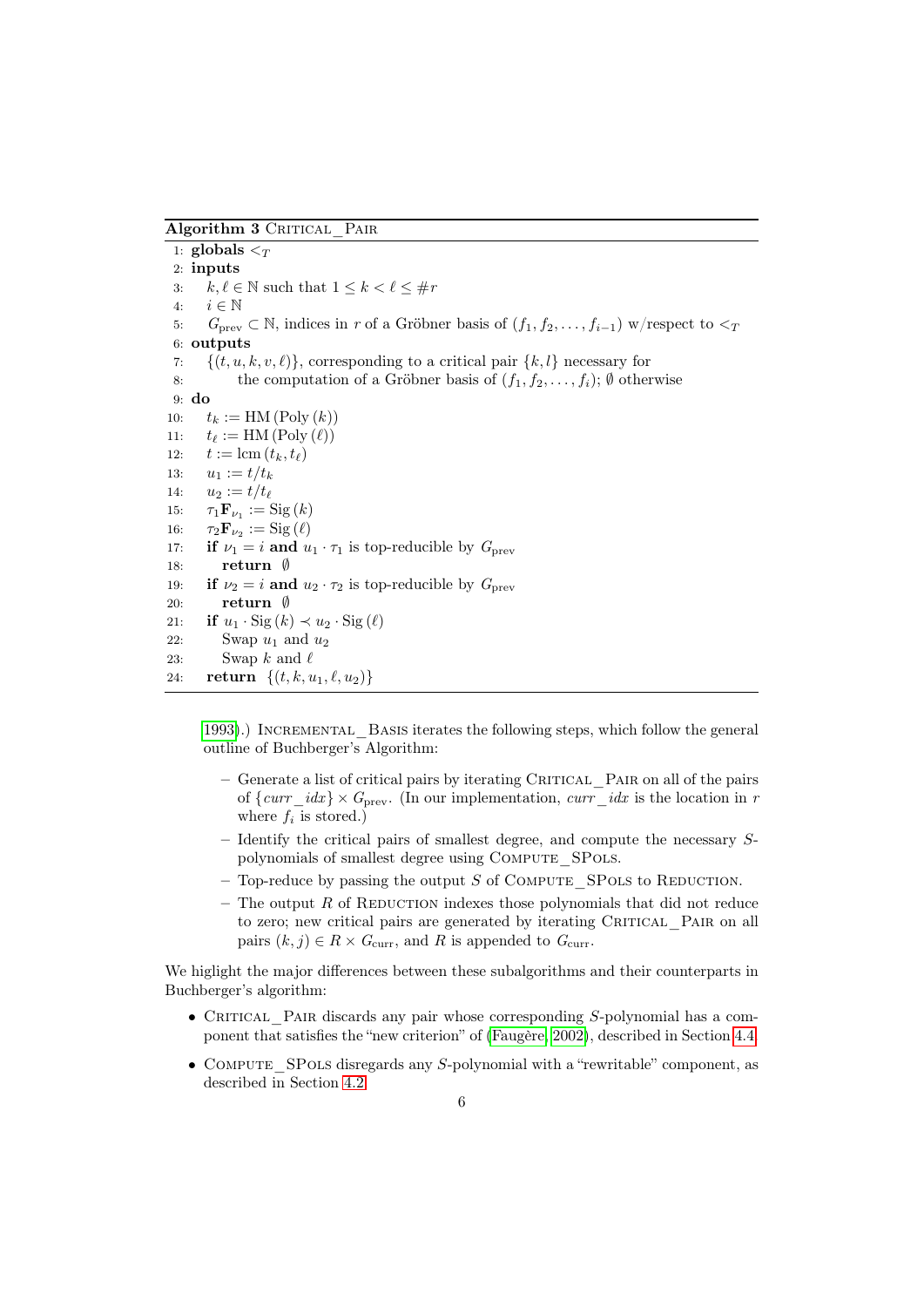Algorithm 4 COMPUTE SPOLS

```
1: globals r, \leq_T2: inputs
3: P, a set of critical pairs in the form (t, k, u, \ell, v)4: outputs
5: S, a list of indices in r of S-polynomials computed
6: for a Gröbner basis of (f_1, f_2, \ldots, f_i)7: do
8: S := ()9: for (t, k, u, \ell, v) \in P, from smallest to largest lcm
10: if not Is REWRITABLE (u, k) and not Is REWRITABLE (v, \ell)11: Compute s, the S-polynomial of Poly (k) and Poly (\ell)12: Append (u \cdot \text{Sig}(k), s) to r
13: ADD RULE (u \cdot \text{Sig } (k), \# r)14: if s \neq 015: Append \#r to S
16: Sort S by increasing signature
17: return S
```
- REDUCTION iterates over the most recently computed  $S$ -polynomials, from lowest signature to highest. For each  $k$  in its input, it:
	- $-$  Performs a complete (normal form) reduction of Poly  $(k)$  by the previous Gröbner basis.
	- Invokes TOP\_REDUCTION, which top-reduces Poly  $(k)$  by the current set of generators, subject to the following restrictions.
		- ∗ Top\_Reduction invokes Find\_Reductor to find top-reductions. If it finds one, TOP REDUCTION may act in two different ways, depending on the signature of the top-reduction. If the signature is "safe", which means "signature-preserving", as discussed at the end of Section [4.1,](#page-17-1) then an ordinary top-reduction takes place. If the signature is "unsafe", then TOP REDUCTION acts as if it is computing an  $S$ -polynomial, and thus generates a new polynomial with the new (higher) signature.
		- ∗ Some top-reductions by the current basis are forbidden by Line [16](#page-3-1) of FIND REDUCTOR. The practical result is that some polynomials in the basis may not be fully top-reduced. These correspond to forbidden S-poly-nomials; compare with lines [17](#page-3-2) and [19](#page-3-3) of CRITICAL PAIR and line [10](#page-3-4) of Compute\_SPols.

The remaining subalgorithms record and analyze information used by CRITICAL PAIR and COMPUTE SPOLS to discard useless pairs:

- ADD\_RULE is invoked whenever COMPUTE\_SPOLS or REDUCTION generates a new polynomial, and records information about that polynomial.
- Is REWRITABLE and FIND REWRITING determine when an S-polynomial is rewritable.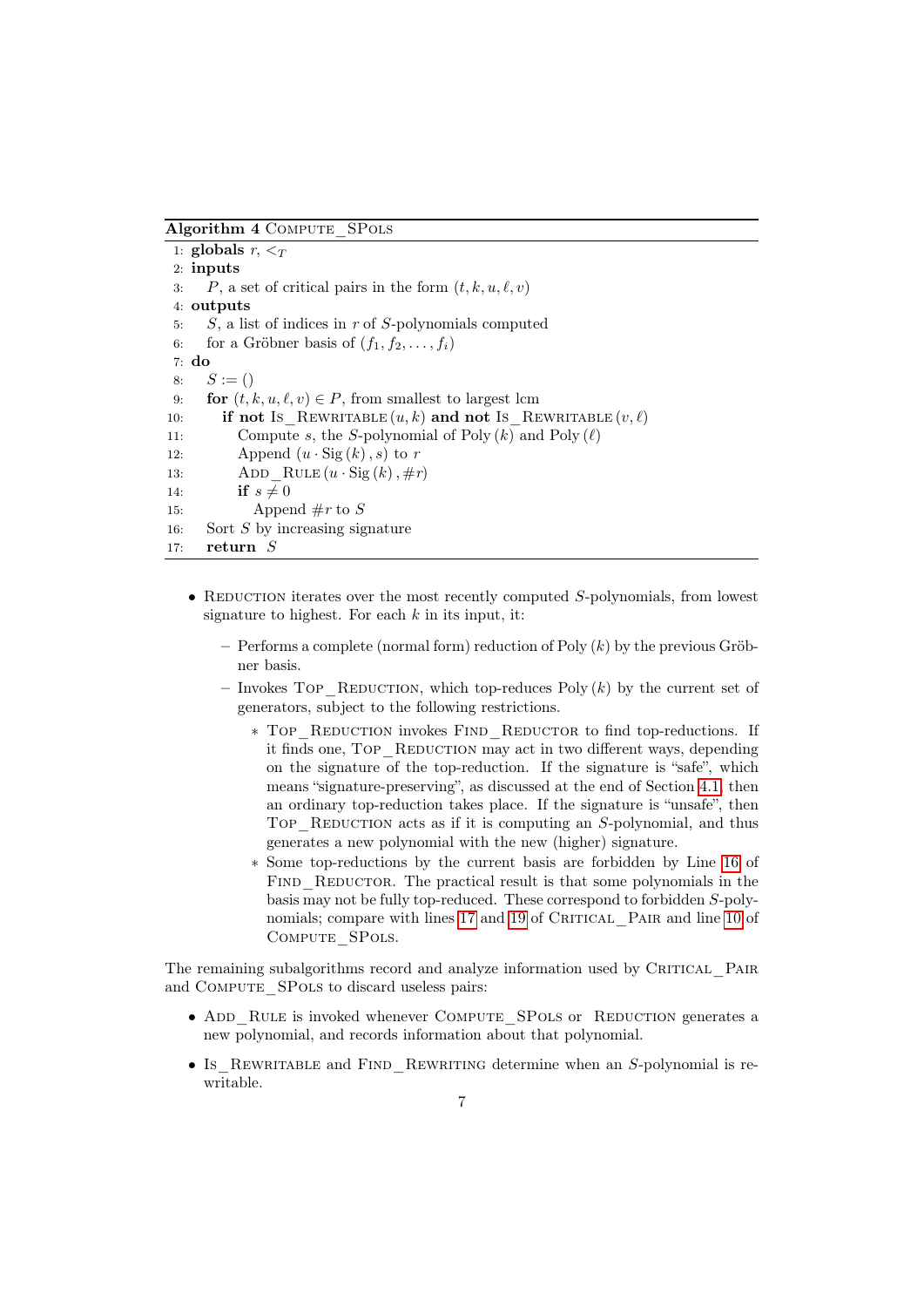# Algorithm 5 REDUCTION

1: globals  $r, \leq_T$ 2: inputs 3: S, a list of indices of polynomials added to the generators  $G_i$ 4: B, a Gröbner basis of  $(f_1, f_2, \ldots, f_{i-1})$  with respect to  $\leq_T$ 5:  $G_{\text{prev}} \subset \mathbb{N}$ , indices in r corresponding to B 6:  $G_{\text{curr}} \subset \mathbb{N}$ , indices in r of a list of generators of the ideal of  $(f_1, f_2, \ldots, f_i)$ 7: outputs 8: completed, a subset of G corresponding to (mostly) top-reduced polynomials 9: do 10: to  $do := S$ 11:  $complete$  :=  $\emptyset$ 12: while to  $d\sigma \neq ()$ 13: Let k be the element of to do such that  $\text{Sig } (k)$  is minimal. 14: to  $do := to\ do\ {\{k\}$ 15:  $h := \text{Normal Form}(\text{Poly } (k), B, \lt_T )$ 16:  $r_k := (\text{Sig}(k), h)$ 17: newly\_completed, redo := TOP\_REDUCTION  $(k, G_{prev}, G_{curr} \cup completed)$ 18: completed := completed ∪ newly\_completed 19: **for**  $j \in \text{red}o$ 20: Insert  $j$  in  $to\_do$ , sorting by increasing signature 21: return completed

# <span id="page-7-0"></span>2.3. Signatures and Labeled Polynomials in F5

The first major difference between F5 and traditional algorithms to compute a Gröbner basis is the additional record keeping of "signatures".

<span id="page-7-1"></span>**Definition 2.** Let  $M \in \mathbb{N}$ ,  $G = (g_1, \ldots, g_M) \in \mathcal{R}^M$ , and  $p \in \mathcal{R}$ . We say that  $(\tau, \nu) \in$  $M \times N$  is a *signature of p with respect to G* if p has an G-representation **h** such that

- $h_{\nu+1} = h_{\nu+2} = \cdots = h_M = 0$ ; and
- $h_{\nu} \neq 0$  and  $\tau = \text{HM} (h_{\nu}).$

We omit the phrase "with respect to G" when it is clear from context, and let  $\tau \mathbf{F}_{\nu}$  be a shorthand for  $(\tau, \nu)$ . We also say that **h** is a G-representation of p corresponding to  $\tau \mathbf{F}_{\nu}$ . We call  $\nu$  the *index*.

We also define the zero signature **0** of the zero polynomial  $0g_1 + 0g_2 + \cdots + 0g_M$ .

The labeled polynomial  $r_k = (\text{Sig}(k), \text{Poly}(k))$  is admissible with respect to G if  $\text{Sig}(k)$ is a signature of Poly  $(k)$  with respect to G. Again, we omit the phrase "with respect to  $G$ " when it is clear from context.

Remark. Our definitions of a signature differ from Faugère's in several respects:

• The first is minor: we use  $f_{\nu+1} = \cdots = f_m = 0$  whereas Faugère uses  $f_1 =$  $\cdots = f_{\nu-1} = 0$ . The present version simplifies considerably the description and implementation of F5C.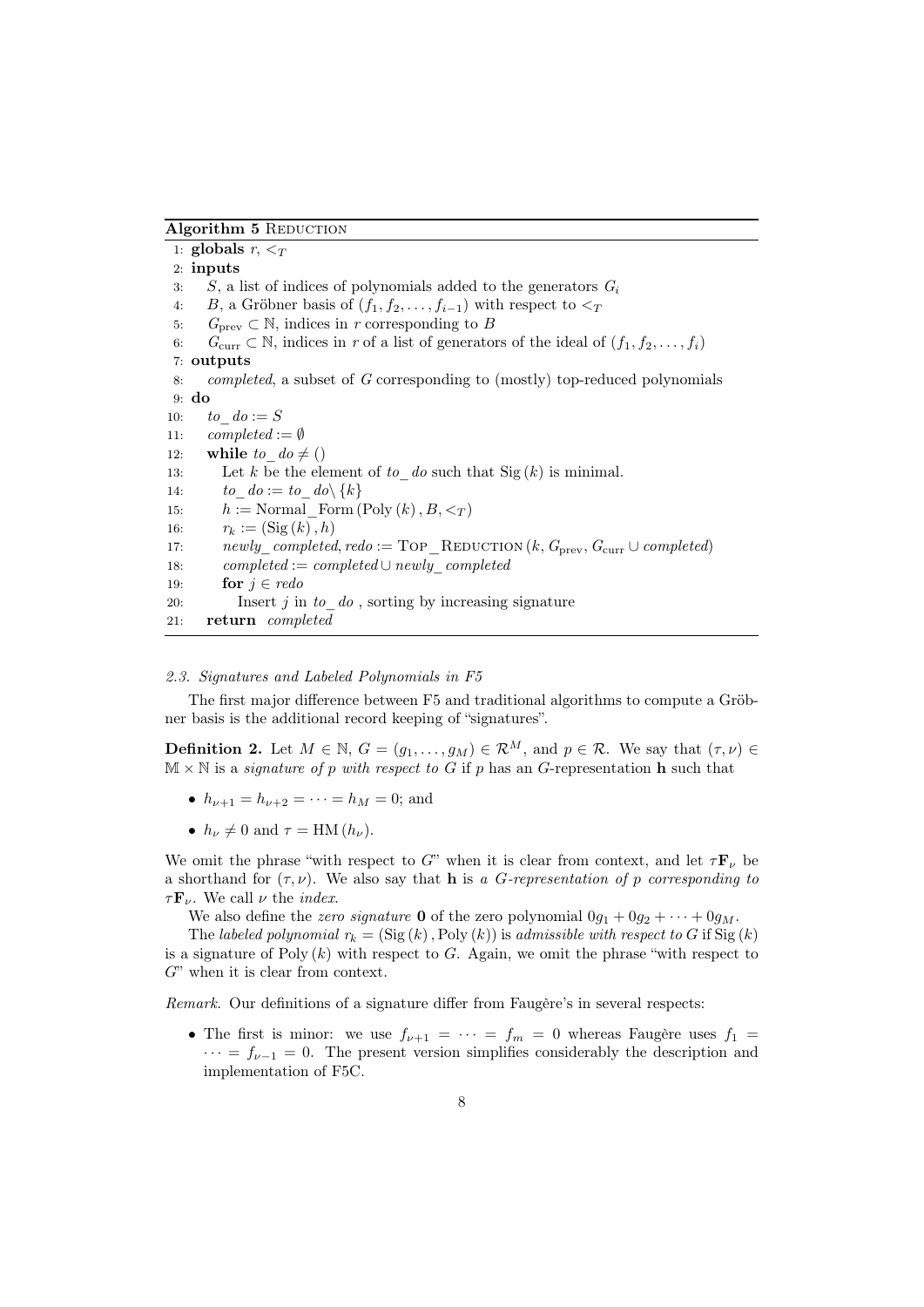Algorithm 6 Top REDUCTION

<span id="page-8-1"></span><span id="page-8-0"></span>1: globals  $r, \leq_T$ 2: inputs  $3: k,$  the index of a labeled polynomial 4:  $G_{\text{prev}} \subset \mathbb{N}$ , indices in r of a Gröbner basis of  $(f_1, f_2, \ldots, f_{i-1})$  w/respect to  $\lt_T$ 5:  $G_{\text{curr}} \subset \mathbb{N}$ , indices in r of a list of generators of the ideal of  $(f_1, f_2, \ldots, f_i)$ 6: outputs 7: completed, which has value  $\{k\}$  if  $r_k$  was **not** top-reduced and  $\emptyset$  otherwise 8: to\_do, which has value 9:  $\emptyset$  if  $r_k$  was not top-reduced, 10:  $\{k\}$  if  $r_k$  is replaced by its top-reduction, and 11:  $\{k, \#r\}$  if top-reduction of  $r_k$  generates a polynomial with a signature larger than  $\mathrm{Sig}(k)$ . 12: do 13: **if**  $Poly (k) = 0$ 14: warn "Reduction to zero!" 15: return  $\emptyset, \emptyset$ 16:  $p := \text{Poly } (k)$ 17:  $J :=$  FIND REDUCTOR  $(k, G_{prev}, G_{curr})$ 18: if  $J = \emptyset$ 19:  $r_k := \left( \text{Sig}(k), p \cdot (\text{HC}(p))^{-1} \right)$ 20: **return**  $\{k\}, \emptyset$ 21: Let  $j$  be the single element in  $J$ 22:  $q := \text{Poly}(j)$ 23:  $u := \frac{\text{HM}(p)}{\text{HM}(q)}$  $HM(q)$ 24:  $c := \text{HC}(p) \cdot (\text{HC}(q))^{-1}$ 25:  $p := p - c \cdot u \cdot q$ 26: if  $p \neq 0$ 27:  $p := p \cdot (\text{HC}(p))^{-1}$ 28: if  $u \cdot \text{Sig}(j) \prec \text{Sig}(k)$ 29:  $r_k := (\text{Sig}(k), p)$ 30: return  $\emptyset, \{k\}$ 31: else 32: Append  $(u \cdot \text{Sig}(j), p)$  to r 33: ADD RULE  $(u \cdot \text{Sig}(j), \#r)$ 34: return  $\emptyset, \{k, \#r\}$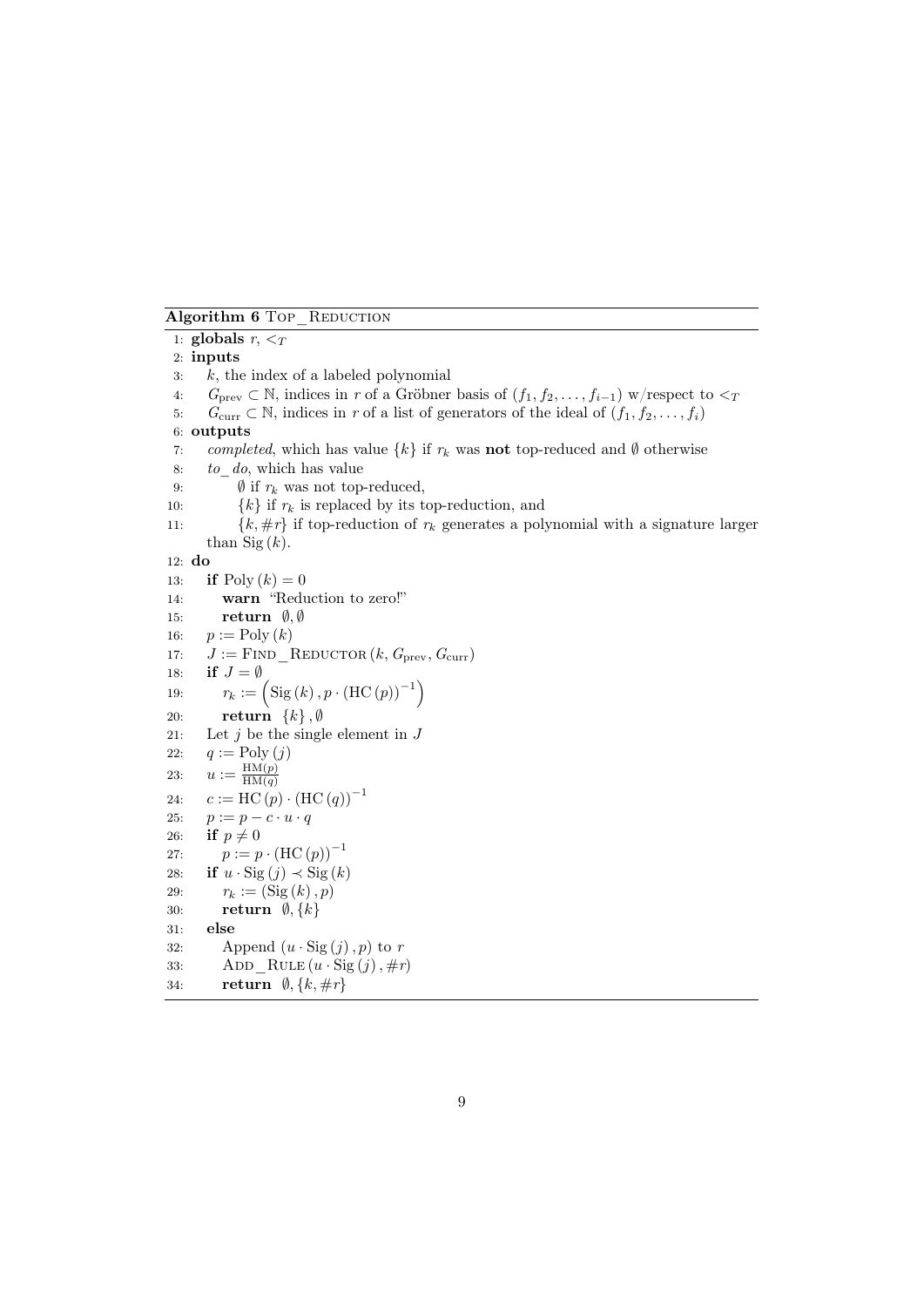Algorithm 7 FIND\_REDUCTOR

|     | 1: globals $\leq_T$                                                                                                                                     |
|-----|---------------------------------------------------------------------------------------------------------------------------------------------------------|
|     | $2:$ inputs                                                                                                                                             |
| 3:  | $k$ , the index of a labeled polynomial                                                                                                                 |
| 4:  | $G_{\text{prev}} \subset \mathbb{N}$ , indices in r of a Gröbner basis with respect to $\langle \gamma \text{ of } (f_1, f_2, \ldots, f_{i-1}) \rangle$ |
| 5:  | $G_{\text{curr}} \subset \mathbb{N}$ , indices in r of a list of generators of the ideal of $(f_1, f_2, \ldots, f_i)$                                   |
|     | 6: outputs                                                                                                                                              |
| 7:  | J, where $J = \{j\}$ if $j \in G_{\text{curr}}$ and Poly $(k)$ is safely top-reducible by Poly $(j)$ ;                                                  |
|     | otherwise $J = \emptyset$<br>8:                                                                                                                         |
|     | $9:$ do                                                                                                                                                 |
| 10: | $t := HM(Poly(k))$                                                                                                                                      |
| 11: | for $j \in G_{\text{curr}}$                                                                                                                             |
| 12: | $t' = HM (Poly (j))$                                                                                                                                    |
| 13. | if $t'$   $t$                                                                                                                                           |
| 14: | $u := t/t'$                                                                                                                                             |
| 15: | $\tau_i \mathbf{F}_{\nu_i} := \text{Sig}(j)$                                                                                                            |
| 16: | if $u \cdot \text{Sig}(j) \neq \text{Sig}(k)$ and not Is REWRITABLE $(u, j)$ and $u \cdot \tau_j$ is not top-                                           |
|     | reducible by $G_{\text{prev}}$                                                                                                                          |
| 17: | return $\{j\}$                                                                                                                                          |
| 18: | return $\emptyset$                                                                                                                                      |

# Algorithm 8 ADD RULE

1:  $globals$  r,  $Rule$ 2: inputs 3:  $\tau \mathbf{F}_{\nu}$ , the signature of  $r_k$ 4:  $k$ , the index of a labeled polynomial in  $r$  (or 0, for a phantom labeled polynomial) 5: do 6: Append  $(\tau, k)$  to  $Rule_{\nu}$ 7: return

# Algorithm 9 Is\_REWRITABLE

```
1: inputs
2: u, a power product
3: k, the index of a labeled polynomial in r4: outputs
5: true if u \cdot \text{Sig}(k) is rewritable (see FIND REWRITING)
6: do
7: j := FIND REWRITING (u, k)
```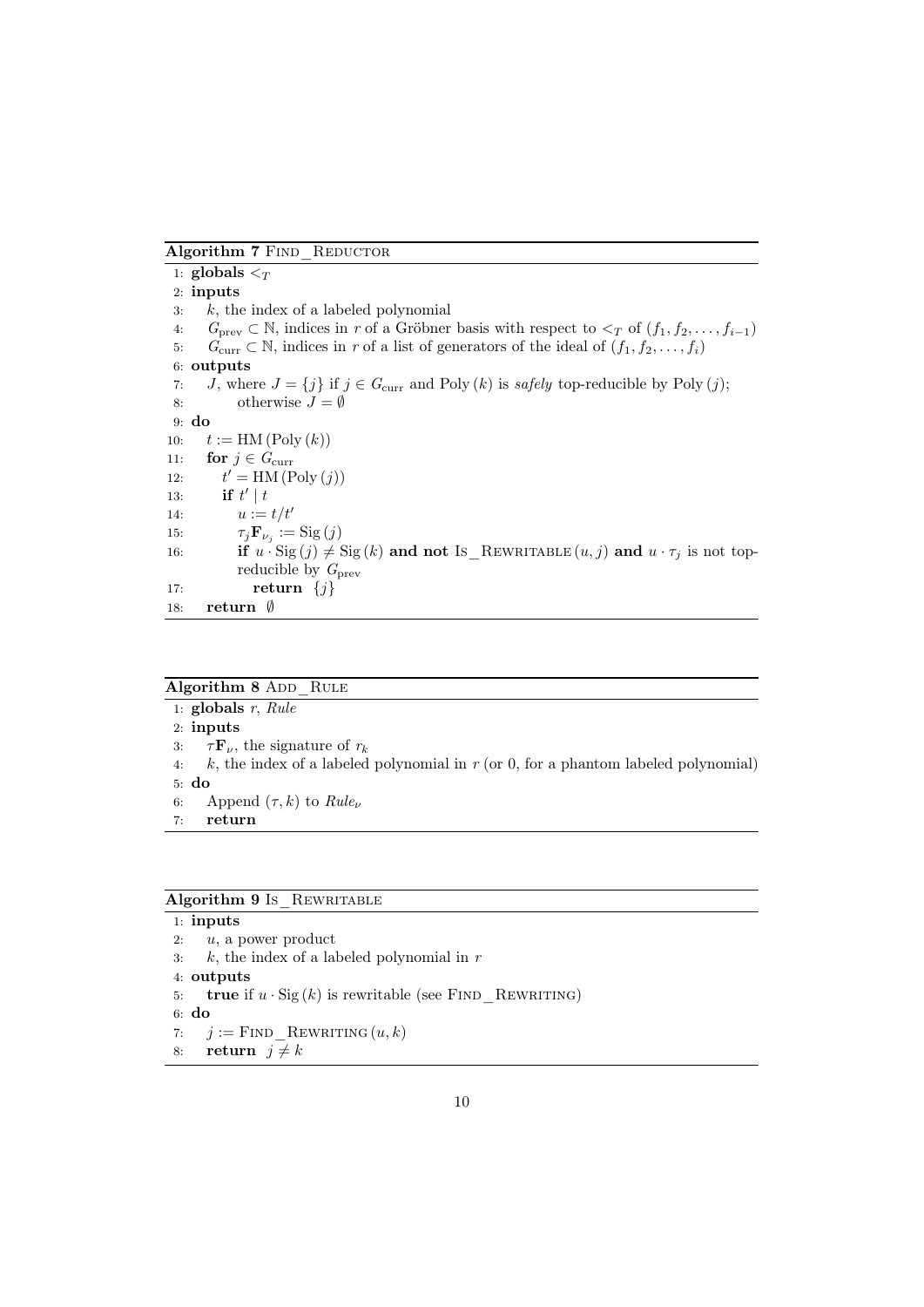<span id="page-10-0"></span>Algorithm 10 FIND REWRITING

1: globals Rule 2: inputs  $3: u$ , a power product 4:  $k$ , the index of a labeled polynomial in  $r$ 5: outputs 6: j, the index of a labeled polynomial in r such that if  $\tau_j \mathbf{F}_{\nu_j} = \text{Sig}(j)$ and  $\tau_j \mathbf{F}_{\nu_j} = \text{Sig}(k)$ , then  $\nu_j = \nu_k$  and  $\tau_j | u \cdot \tau_k$ and  $r_j$  was added to  $Rule_{\nu_k}$  most recently. 7: do 8:  $\tau_k \mathbf{F}_\nu := \text{Sig}(k)$ 9:  $ctr := \#Rule_{\nu}$ 10: while  $ctr > 0$ 11:  $(\tau_i, j) := Rule_{\nu, \text{ctr}}$ 12: if  $\tau_j \mid u \cdot \tau_k$ 13:  $r$ eturn  $i$ 14:  $ctr := str - 1$ 15:  $r$  return  $k$ 

- Faugère uses  $(\mathbf{F}_1, \ldots, \mathbf{F}_m)$  as the basis for the R-module  $\mathcal{R}^m$  where m is fixed; in F5C m usually increases.
- Faugère's definition admits only one unique signature per polynomial, determined by a minimality criterion. Our version allows a polynomial to have many signatures; we refer to Faugère's signature as the minimal signature of a polynomial. The change is motivated by a desire to reflect the algorithm's behavior; for many inputs, F5 does not always assign the minimal signature to a polynomial.
- We introduce a zero signature.

The algorithm's behavior depends crucially on the assumption that all the elements of r are admissible. We show that the algorithm satisfies this property in Proposition [7.](#page-17-2)

<span id="page-10-1"></span>**Example 3.** Suppose that  $F = (xy + x, y^2 - 1)$ . Then  $(\mathbf{F}_1, f_1)$  is admissible with respect to F. So is  $(x\mathbf{F}_2, f_1)$ , since  $f_1 = yf_1 - xf_2$ .  $\Diamond$ 

It will be convenient at times to multiply monomials to signatures; thus for any monomial u and any  $k \in \{1, ..., \#r\}$  we write the product of u and Sig  $(k) = \tau \mathbf{F}_{\nu}$  as

$$
u\mathrm{Sig}\left(k\right) = u \cdot \tau \mathbf{F}_{\nu} = \left(u\tau\right) \mathbf{F}_{\nu}.
$$

If  $\tau \mathbf{F}_{\nu}$  is a signature of a polynomial p, then the product of u and  $\tau \mathbf{F}_{\nu}$  is a signature of up. For more properties of signatures, see Proposition [7](#page-17-2) in Section [4.1.](#page-17-1)

We now generalize the ordering  $\leq_T$  to an ordering on signatures.

**Definition 4.** Let S be the set of all possible signatures with respect to F. Define a relation  $\prec$  on S in the following way: for all monomials  $\tau, \tau' \in \mathbb{M}$ 

• 0 is smaller than any other signature, and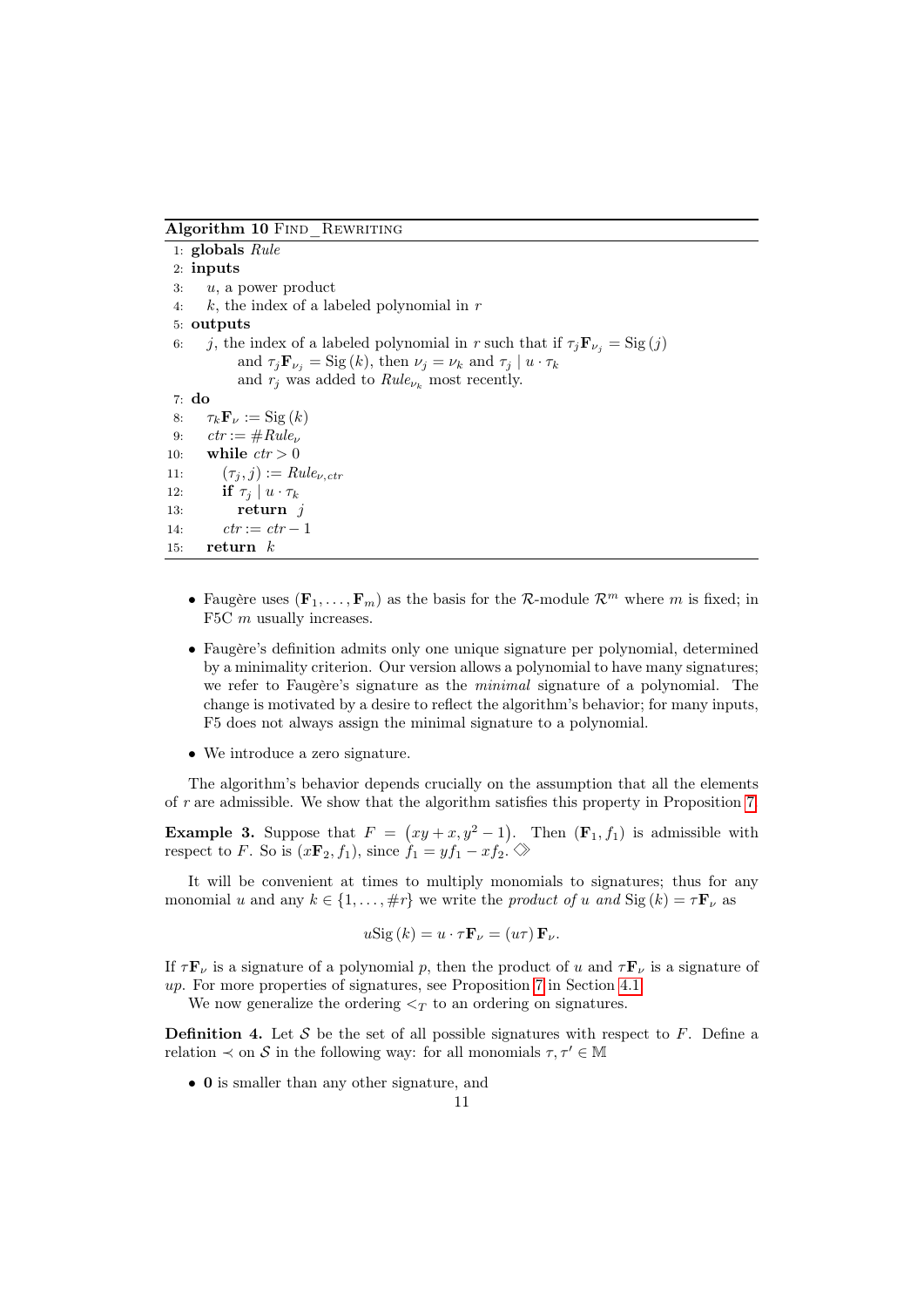• for all  $i, j \in \mathbb{N}$   $\tau' \mathbf{F}_i \prec \tau \mathbf{F}_j$  iff

$$
- i < j, \text{ or}
$$

 $- i = j$  and  $\tau' <_T \tau$ .

It is clear that  $\prec$  is a well-ordering on S, which implies that every polynomial has a minimal signature.

**Example 5.** In Example [3,](#page-10-1)  $\mathbf{F}_1$  is the minimal signature of  $f_1$  with respect to  $F \otimes$ 

#### <span id="page-11-0"></span>3. F5C: F5 Computing with reduced Gröbner bases

It turns out that F5 often generates many "redundant" polynomials. For the purposes of this discussion, a redundant polynomial in a Gröbner basis B is a polynomial  $p \in B$ whose head monomial is divisible by the head monomial of some  $q \in B \setminus \{p\}$ . It is obvious from  $(B)$  of Theorem [1](#page-2-0) that p is unnecessary for the Gröbner basis property, and can be discarded. In the Example given in [\(Faugère, 2002\)](#page-32-1)  $r_{10}$ , which has head monomial  $y^{6}t^{2}$ , is a redundant polynomial because of  $r_8$ , which has head monomial  $y^5t^2$ .

Why does this happen? A glance at line [16](#page-3-1) of FIND REDUCTOR reveals that some top-reductions are forbidden! Thus, despite the fact that it is often much, much faster than other algorithms, F5 still generates many redundant polynomials. Paradoxically, we cannot discard such polynomials safely before the algorithm has computed a Gröbner basis, because the unnecessary polynomials are marked with signatures that are necessary for the algorithm's stability and correctness.

### 3.1. Introducing F5C

Stegers introduces a limited use of reduced Gröbner bases to F5: variant F5R topreduces by the polynomials of a reduced basis, but continues to compute critical pairs and S-polynomials with the polynomials of the unreduced basis. One can implement this relatively easily by changing line [22](#page-3-5) of Basis to

[22](#page-3-5) Let B be the interreduction of  $\{Poly(\lambda): \lambda \in G_{prev}\}\$ 

When we say "interreduction", we also mean to multiply so that the head coefficient is unity; thus B is the unique reduced Gröbner basis of  $\langle F_i \rangle$ . Subsequently, REDUCTION will reduce Poly  $(k)$  completely by the interreduced  $B$ ; this does not affect the algorithm's correctness because the signature of every polynomial in  $\langle B \rangle$  is smaller than the signature of any polynomial generated with  $f_i$ .

Why does F5R only top-reduce by the reduced basis, but not compute critical pairs and S-polynomials using the reduced basis? The algorithm needs signatures and polynomials to correspond, but the signatures of the polynomials of  $B$  are unknown. Merely replacing the polynomials indexed by  $G_{\text{prev}}$  to those of B would render most polynomials inadmissible. The rewritings stored in Rule would no longer correspond to the signatures of S-polynomials, so Is\_Rewritable would reject some S-polynomials wrongly, and would fail to reject some S-polynomials when it should.

Can we get around this? In fact, we can: modify the lists  $r$  and Rule so that the polynomials of B are admissible, and the rewrite rules valid, with respect to  $\langle B \rangle$  =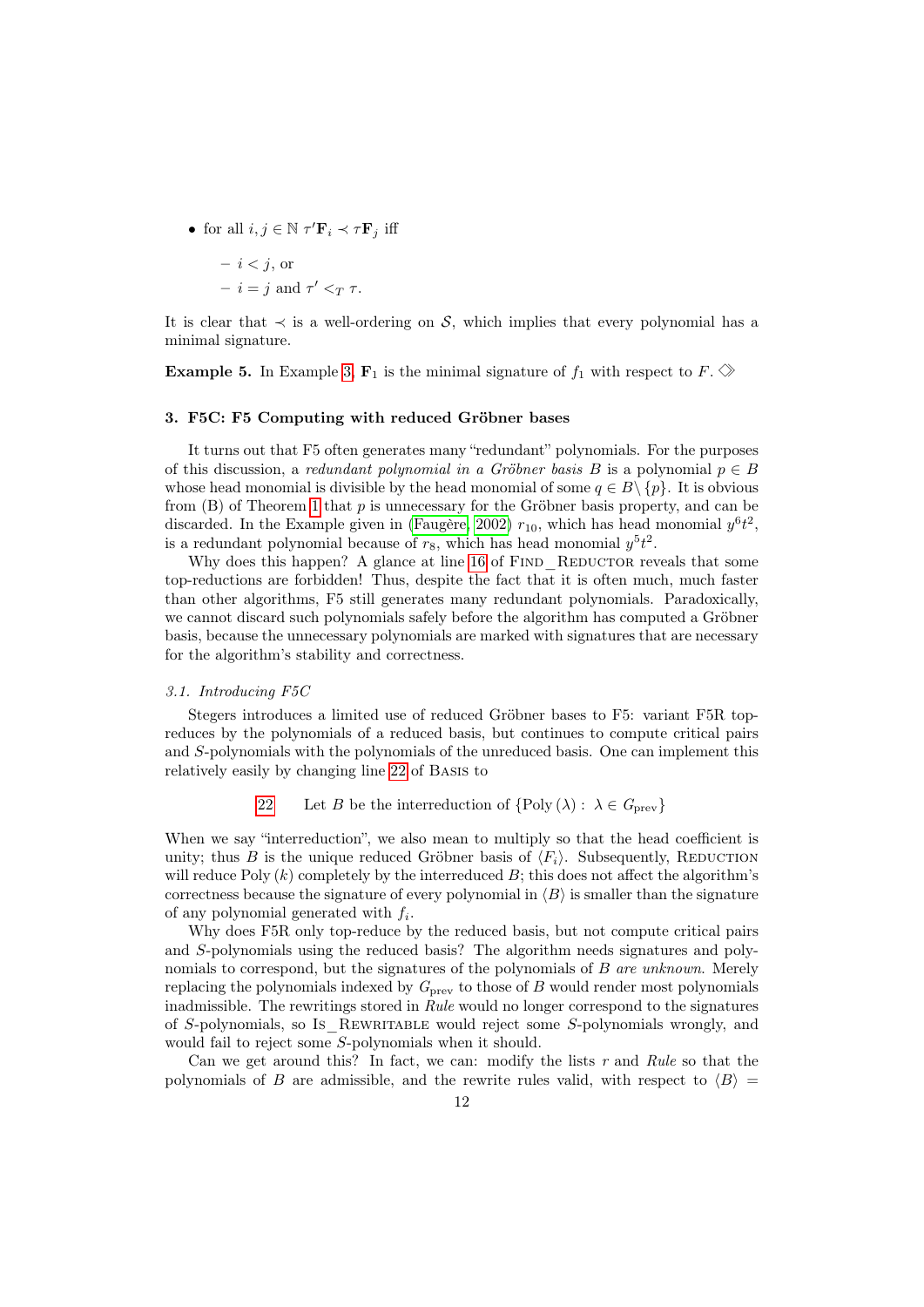$\langle F_i \rangle$ . Suppose that INCREMENTAL BASIS has terminated with value  $G_{\text{prev}}$  in Basis. As in F5R, modify Line [22](#page-3-5) of BASIS to interreduce  $\{\text{Poly}(\lambda): \lambda \in G_{\text{prev}}\}$  and obtain the reduced Gröbner basis B. The next stage of the algorithm requires the computation of a Gröbner basis of  $\langle F_{i+1} \rangle$ . Certainly  $\langle F_{i+1} \rangle = \langle B \cup \{f_{i+1}\}\rangle$ . Reset r and Rule, then create new lists to reflect the signatures and rewritings for the corresponding B-representation:

- $r := ((\mathbf{F}_j, B_j))_{j=1}^{\#B}$ ; and
- for each  $j = 2, \ldots, \#B$  and for each  $k = 1, \ldots, j-1$  set  $Rule_j := (\sigma_{p,q}, 0)_{k=1}^{j-1}$  where  $p = B_i$  and  $q = B_k$ .

The first statement assigns signatures appropriate for the module  $\mathcal{R}^{#F'}$ ; the second recreates the list of rewritings to reflect that the S-polynomials of B all reduce to zero. The redirection is to a non-existent polynomial  $r_0$ , which serves as a convenient, fictional phantom polynomial; one might say  $\text{Sig}(0) = 0$  and  $\text{Poly}(0) = 0$ . This reconstruction of r and Rule allows the algorithm to avoid needless reductions. (It turns out that the reconstruction of Rule is unnecessary. However, this is not obvious, so we leave the step in for the time being, and discuss this in Section [4.5.](#page-27-0)) We have now rewritten the original problem in an equivalent form, based on new information.

Although we address correctness in Section [4.5,](#page-27-0) let us consider for a moment the intuitive reason that this phantom polynomial  $r_0$  poses no difficulty to correctness. In the original F5 algorithm, every S-polynomial generates a new polynomial in r and a corresponding rule in Rule. (See lines [14](#page-3-6) and [15](#page-3-7) of COMPUTE\_SPOLS, lines [13–](#page-3-8)[15](#page-3-7) of TOP\_REDUCTION, and lines [19](#page-3-3) and [20](#page-3-9) of REDUCTION.) If  $r_k$  reduces to zero for some k, then k is not added to  $G_{\text{curr}}$ , but the rewrite rule  $(\text{Sig}(k), k)$  remains in Rule. Thus the algorithm never uses Poly  $(k)$  again; however, it uses Sig  $(k)$  to avoid computing other polynomials with the same signature. The change we propose has the same effect on S-polynomials of B: we know a priori that they reduce to zero. We could add a large number of entries  $(Sig (k), 0)$  to r, but since the algorithm never uses them we would merely waste space. Instead, we redirect the signature  $\text{Sig}(k)$  to a phantom polynomial  $r_0$ , which like  $r_k$  is never in fact used.

We call the resulting algorithm F5C, and summarize the modifications in the pseudocode of Algorithms [11](#page-13-0) and [12;](#page-14-0) the first replaces Algorithm [1](#page-3-0) entirely. We have separated most of the modification of BASIS into SETUP\_REDUCED\_BASIS, a separate subalgorithm invoked by BASIS/C, the replacement for BASIS.

#### 3.2. Experimental results

One way to compare the three variants would be to measure the absolute timings when computing various benchmark systems. By this metric, F5R generally outperforms F5, and F5C generally outperforms F5R: the exceptions are all toy systems, where the overhead of repeated interreduction and SETUP\_REDUCED\_BASIS outweigh the benefit of using a reduced Gröbner basis. Tables [1](#page-13-1) and [2](#page-14-1) give timings and ratios for the variants in two different implementations.

• Table [1](#page-13-1) gives the results from an implementation written in Python for the Sage computer algebra system, version 3.4. Sage is built on several other systems, one of which is Singular 3-0-4. Sage calls Singular to perform certain operations, so some parts of the implementation run in compiled code, but most of the algorithm is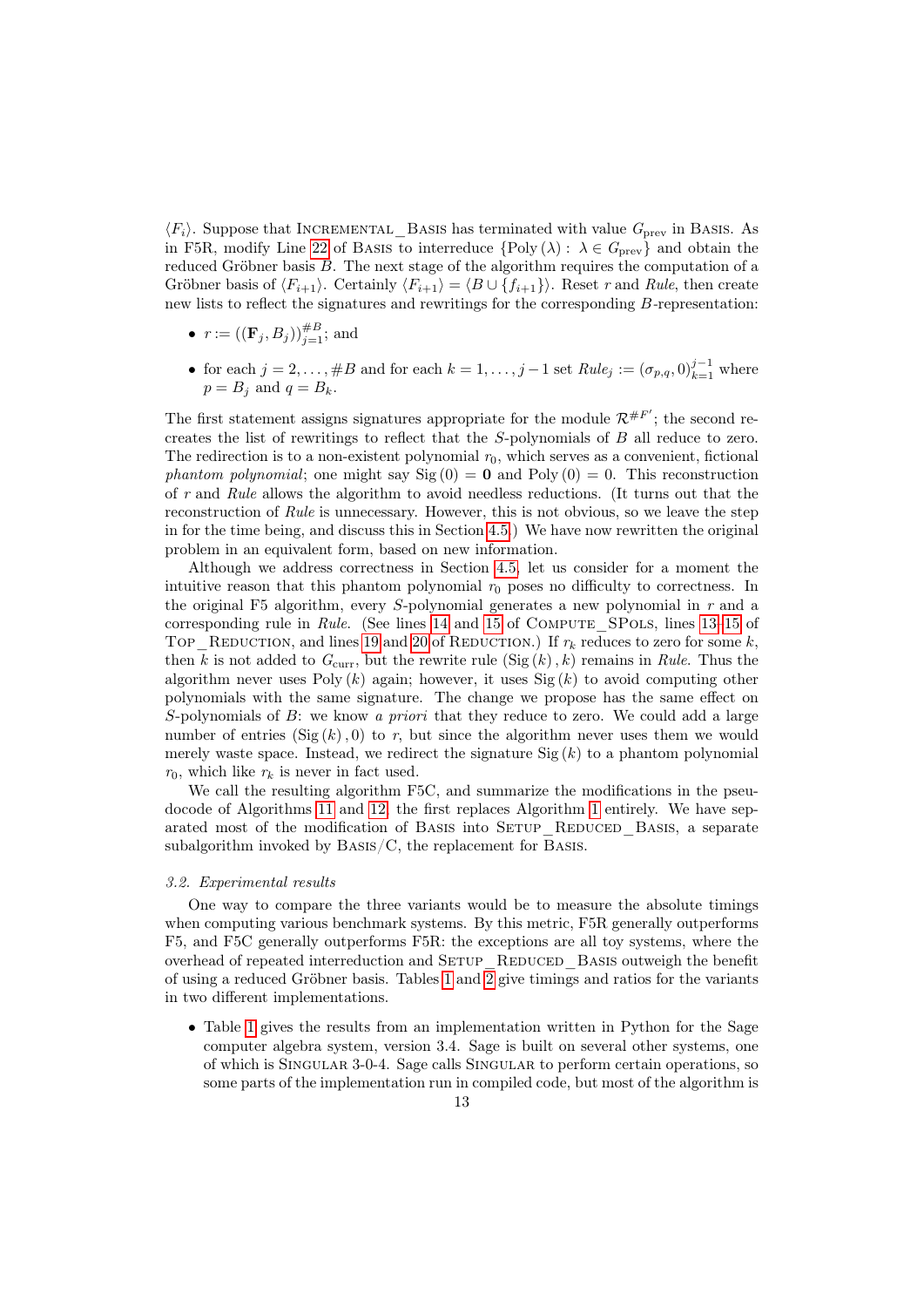<span id="page-13-0"></span>Algorithm 11 Basis/C

1: globals r, Rule,  $\leq_T$ 2: inputs 3:  $F = (f_1, f_2, \ldots, f_m) \in \mathcal{R}^m$  (homogeneous) 4: <, an admissible ordering 5: outputs 6: a Gröbner basis of F with respect to  $\lt$ 7: do  $8: \quad \leq_T := \leq$ 9: Sort F by increasing total degree, breaking ties by increasing leading monomial 10:  $Rule := List (List())$ 11:  $r := List()$ 12: Append  $\left(\mathbf{F}_1, f_1 \cdot \text{HC}(f_1)^{-1}\right)$  to r 13:  $G_{\text{prev}} = \{1\}$ 14:  $\mathbf{B} = \{f_1\}$ 15:  $i := 2$ 16: while  $i \leq m$ 17: Append  $\left(\mathbf{F}_{\#r+1}, f_i \cdot \text{HC}(f_i)^{-1}\right)$  to r 18:  $G_{\text{curr}} := \text{INCREMENTAL\_Basis}(\#r, B, G_{\text{prev}})$ 19: **if**  $\exists \lambda \in G_{\text{curr}}$  such that  $\text{Poly}(\lambda) = 1$ 20:  $return \{1\}$ The only change to BASIS is the addition of this line 21:  $G_{\text{prev}} := \text{SETUP\_REDUCED\_BASS} (G_{\text{curr}})$ 22:  $B := \{ \text{Poly}(\lambda) : \lambda \in G_{\text{prev}} \}$ 23:  $i := i + 1$ 24: return B

| system     | $F5$ (sec) | $F5R$ (sec) | $F5C$ (sec) | F5R/F5 | F5C/F5 |
|------------|------------|-------------|-------------|--------|--------|
| Katsura-7  | 6.60       | 5.09        | 4.23        | 0.77   | 0.64   |
| Katsura-8  | 111.05     | 52.22       | 43.88       | 0.47   | 0.40   |
| Katsura-9  | 5577       | 1421        | 1228        | 0.25   | 0.22   |
| $Cyclic-6$ | 3.91       | 3.88        | 3.41        | 0.99   | 0.87   |
| Cyclic-7   | 1182       | 505         | 381         | 0.43   | 0.32   |
| $Cyclic-8$ | $>4$ days  | 231455      | 188497      | N/A    | N/A    |

<span id="page-13-1"></span>Table 1: Ratios of timings in the Sage (Python) implementation

All timings obtained using the cputime() function in a Python implementation in Sage 3.2.1, on a computer with a 2.66GHz Intel Core 2 Quad (Q9450) running Ubuntu Linux with 3GB RAM. The ground field has characteristic 32003. \*Computation of Cyclic-8 in F5 has not terminated on the sixth day of computation, when this draft was committed. On other computers, the timing was comparable.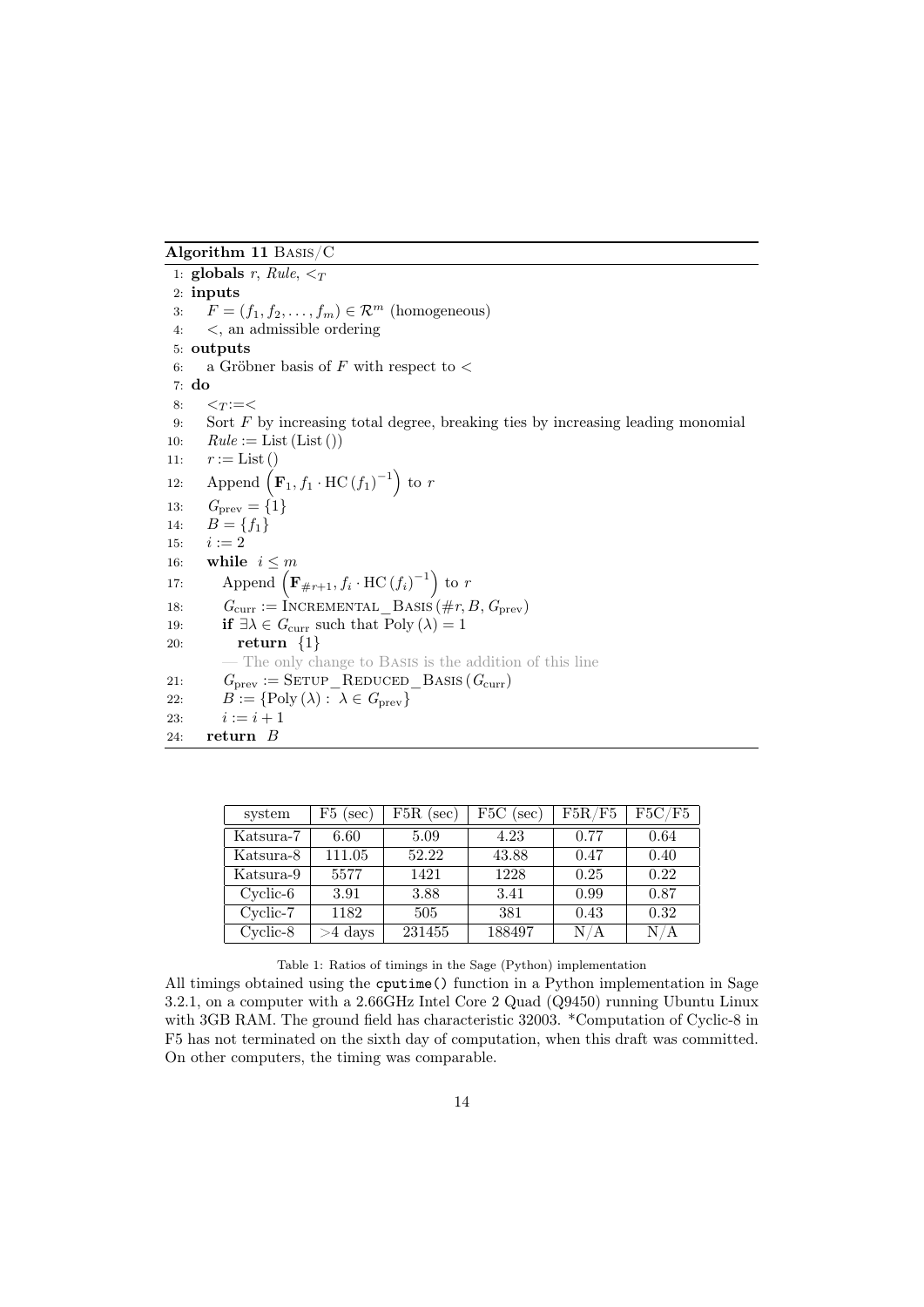# <span id="page-14-0"></span>Algorithm 12 SETUP REDUCED BASIS

```
1: globals r, Rule, \leq_T(modifies r and Rule)
 2: inputs
 3: G_{\text{prev}}, a list of indices of polynomials in r that correspond to a Gröbner basis of
       (f_1,\ldots,f_i)4: outputs
 5: G_{\text{curr}} \subset \mathbb{N}, indices of polynomials in r that correspond to a reduced Gröbner basis
       of (f_1, \ldots, f_i)6: do
 7: Let B be the interreduction of \{\text{Poly}(k): k \in G_{\text{prev}}\}8: G_{\text{curr}} := \{j\}_{j=1}^{\#B}<br>9: r := \text{List}\left(\{(\mathbf{F}_j, B_j)\}_{j=1}^{\#B}\right)— Lemma 32 implies that lines 10–15 are unnecessary
       - All the S-polynomials of B reduce to zero; document this
10: Rule = List \left( \{ List \left( \right)\}_{j=1}^{#B} \right)11: for j := 1 to #B - 112: t := HM(B_i)13: for k := j + 1 to #B14: u := \text{lcm}(t, \text{HM}(B_k)) / \text{HM}(B_k)15: ADD RULE (u\mathbf{F}_k, 0)16: return G_{\text{curr}}
```

| system         | F5<br>(sec) | $F5R$ (sec) | $_{\rm F5C}$<br>sec) | F5R/F5 | ${\rm F5C/F5}$ |
|----------------|-------------|-------------|----------------------|--------|----------------|
| Katsura-7      | 0.30        | 0.34        | 0.31                 | 1.13   | 1.03           |
| Katsura-8      | 4.05        | 4.41        | 3.33                 | 1.09   | 0.82           |
| Katsura-9      | 127.14      | 142.81      | 82.48                | 1.12   | 0.65           |
| Schrans-Troost | 25.43       | 21.74       | 21.43                | 0.85   | 0.84           |
| F633           | 0.34        | 0.40        | 0.30                 | 1.18   | 0.88           |
| F744           | 1252        | 1132        | 1075                 | 0.90   | 0.86           |
| $Cyclic-6$     | .04         | .03         | .03                  | 0.75   | 0.75           |
| Cyclic-7       | 6.5         | 5.39        | 4.35                 | 0.83   | 0.67           |
| Cyclic-8       | 3233        | 3101        | 2154                 | 0.96   | 0.67           |

<span id="page-14-1"></span>Table 2: Timings for the (compiled) SINGULAR implementations

Average of four timings obtained from the getTimer() function in a modified SINGULAR 3-1-0 kernel, on a computer with a 3.16GHz Intel Xeon (X5460) running Gentoo Linux with 64GB RAM. The ground field has characteristic 32003.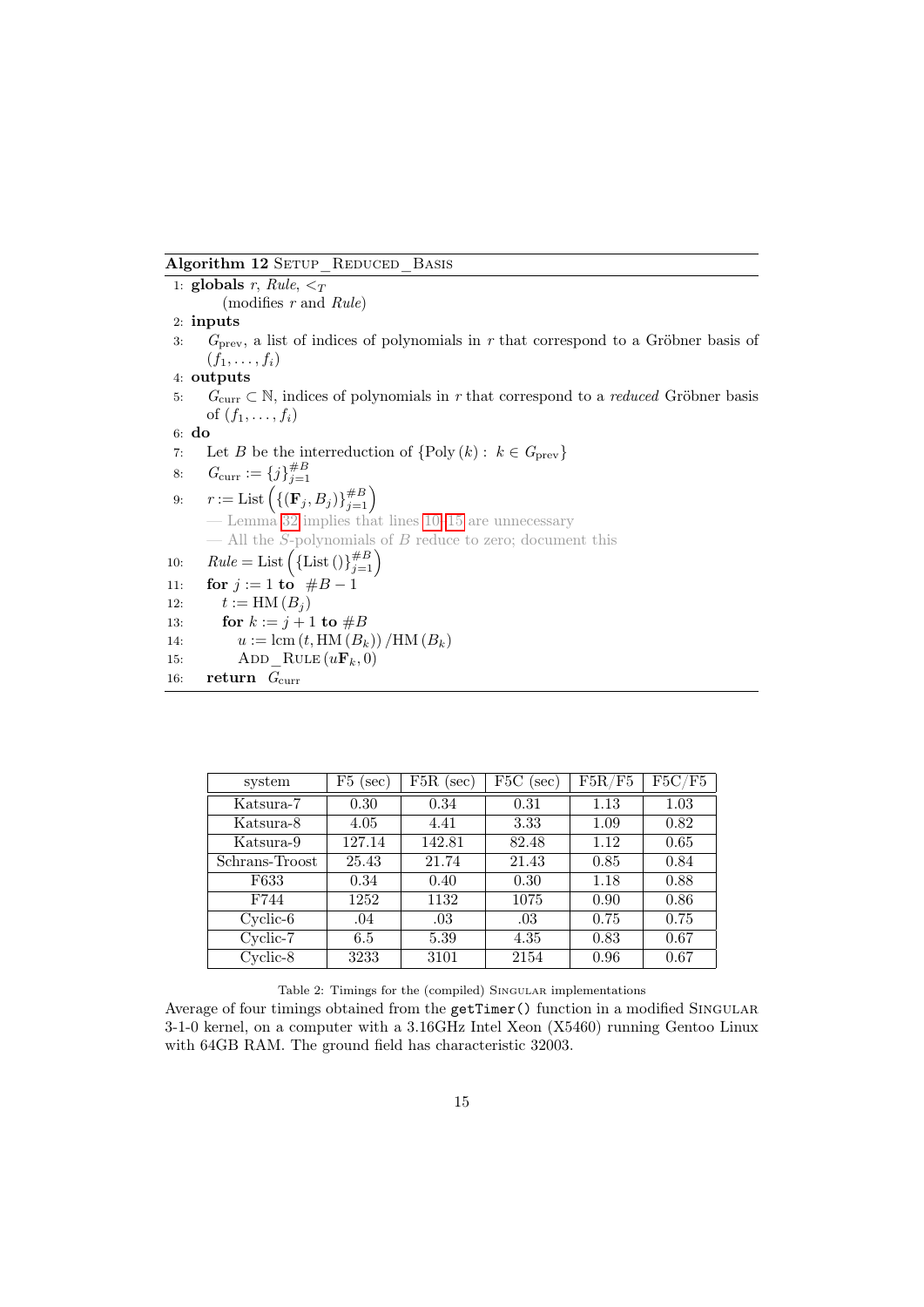| system     | reductions in F <sub>5</sub> | reductions in F5R | reductions in F5C |
|------------|------------------------------|-------------------|-------------------|
| Katsura-4  | 774                          | 289               | 222               |
| Katsura-5  | 14597                        | 5355              | 3985              |
| Katsura-6  | 1029614                      | 77756             | 58082             |
| $Cyclic-5$ | 510                          | 506               | 446               |
| $Cyclic-6$ | 41333                        | 23780             | 14167             |

<span id="page-15-0"></span>Table 3: Reductions performed by the three F5 variants over a field of characteristic 32003.

otherwise implemented in Python. For example, Line [15](#page-3-7) of REDUCTION (reduction by the previous basis) is handed off to Singular, while the implementation of TOP REDUCTION is nearly entirely Python.

• Table [2](#page-14-1) gives the results from a compiled SINGULAR implementation built on the Singular 3-1 kernel. This implementation is unsurprisingly much, much faster than the Sage implementation. Nevertheless, the implementation is still a work in progress, lacking a large number of optimizations. For example, so far polynomials are represented by geobuckets [\(Yap, 2000\)](#page-34-4); the eventual goal is to implement the F4-style reduction that Faugère advises for efficiency [\(Faugère, 1999,](#page-32-7) [2002\)](#page-32-1).

Remark. This SINGULAR implementation has one major difference from the pseudocode given: its implementation of Top\_Reduction performs safe reductions of non-leading monomials as well as of the leading monomials. This helps explain why there seems to be no benefit to F5R, unlike the Sage implementation. Another factor is that topreduction in Sage is performed by interpreted Python code, whereas tail reductions are performed by the compiled Singular library to which Sage links. Thus, the penalty for interreduction, relative to top-reduction, is much lower in Sage, to the benefit of F5R.

Timings alone are an unsatisfactory metric for this comparison. They depend heavily on the efficiency of hidden algorithms, such as the choice of polynomial representation (lists, buckets, sparse matrices). It is well-known that the most time-consuming part by far of any non-trivial Gröbner basis computation consists in the reduction operations: top-reduction, inter-reduction, and computing normal forms. This remains true for F5, with the additional wrinkle that, as mentioned before, F<sub>5</sub> generally computes many more polynomials than are necessary for the Gröbner basis. Thus a more accurate comparison between the three variants would consider

- the number of critical pairs considered,
- the number of polynomials generated, and
- the number of reduction operations performed.

We present a few examples with benchmark systems in Tables [3–](#page-15-0)[5,](#page-16-0) generated from the prototype implementation in Sage. In each case, the number of reductions performed by F5C remains substantially lower than the number performed by F5R, which is itself drastically lower than the number performed by F5. As a reference for comparison, we modified the toy implementation of the Gebauer-Möller algorithm that is included with the Sage computer algebra system to count all the reduction operations [\(Gebauer and](#page-32-8)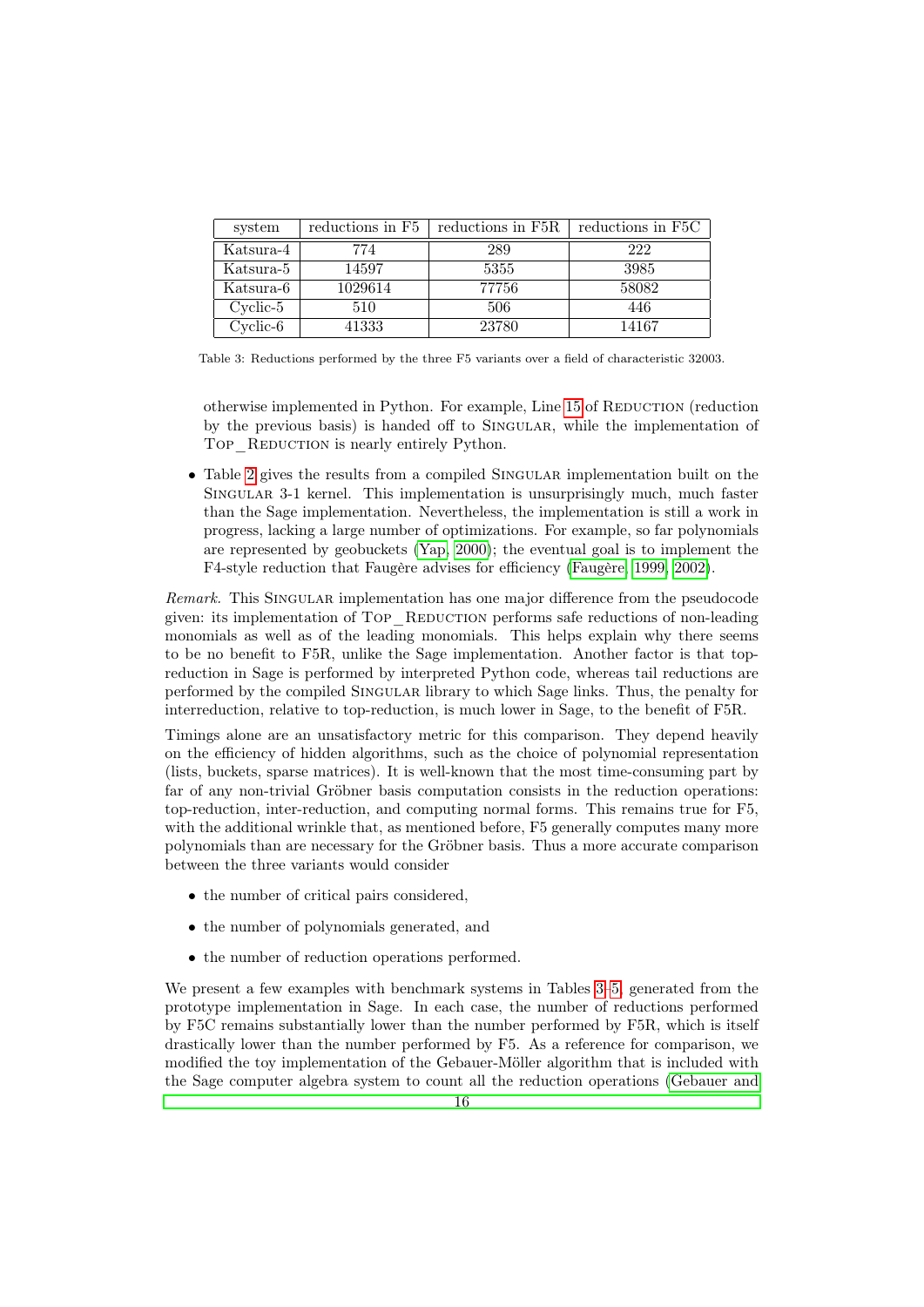| i              | # $G_{\text{curr}}$ | $\max\{d\}$ | $\max\{\#P_d\}$     |
|----------------|---------------------|-------------|---------------------|
| $\overline{2}$ | 2                   | N/A         | N/A                 |
| 3              | $\overline{4}$      | 3           | $\#P_3=1$           |
| 4              | 8                   | 4           | $\#P_3=2$           |
| 5              | 16                  | 6           | $\#P_4 = \#P_5 = 4$ |
| 6              | 32                  | 6           | $\#P_4=8$           |
| 7              | 60                  | 10          | $\#P_5=17$          |
| 8              | 132                 | 11          | $\#P_6 = 29$        |
| 9              | 524                 | 16          | $\#P_8 = 89$        |
| 10             | 1165                | 13          | $\#P_8 = 276$       |

<span id="page-16-1"></span>Table 4: Internal data of INCREMENTAL BASIS in both F5 and F5R while computing Katsura-9.

| i              | # $G_{\text{curr}}$ | $\max\{d\}$ | $\max\{\#P_d\}$     |
|----------------|---------------------|-------------|---------------------|
| $\overline{2}$ | $\mathfrak{D}$      | N/A         | N/A                 |
| 3              | 4                   | 3           | $\#P_3=1$           |
| 4              | 8                   |             | $\#P_3=2$           |
| 5              | 15                  | 6           | $\#P_3 = \#P_4 = 4$ |
| 6              | 29                  | 6           | $\#P_4 = \#P_6 = 6$ |
| 7              | 51                  | 10          | $\#P_5 = 12$        |
| 8              | 109                 | 11          | $\#P_6 = 29$        |
| 9              | 472                 | 16          | $\#P_8 = 71$        |
| 10             | 778                 | 13          | $\#P_8 = 89$        |

<span id="page-16-0"></span>Table 5: Internal data of INCREMENTAL BASIS/C in F5C while computing Katsura-9.

[Möller, 1988\)](#page-32-8); it performed more than 1,500,000 reductions to compute Cyclic-6. The table shows that F5 performed approximately 2.4% of that number, while F5C performed approximately 0.7% of that number.

In general, F5 and F5R will compute the same number of critical pairs and polynomials, because they are using the same values of  $G_{\text{prev}}$ . Top-reducing by a reduced Gröbner basis eliminates the vast majority of reductions, but in F5R  $G<sub>prev</sub>$  still indexes polynomials whose monomials are reducible by other polynomials, including head monomials! As a consequence, F5R cannot consider fewer critical pairs or generate fewer polynomials than F5. By contrast, F5C has discarded from  $G<sub>prev</sub>$  polynomials with redundant head monomials, and has eliminated reducible lower order monomials. Correspondingly, there is less work to do.

Example 6. In the Katsura-9 system for F5 and F5R, each pass through the while loop of INCREMENTAL BASIS generates the internal data shown in Table [4.](#page-16-1) For F5C, each pass through the while loop of INCREMENTAL BASIS/C generates the internal data shown in Table [5.](#page-16-0) For each  $i$ , F5R and F5C both compute  $B$ , the unique reduced Gröbner basis of  $F_i$ . This significantly speeds up top-reduction, but F5C replaces r with labeled polynomials for  $B$ . The consequence is that  $G<sub>prev</sub>$  contains fewer elements, leading INCREMENTAL  $BASIS/C$  to generate fewer critical pairs, and hence fewer polynomials for  $G_{\text{curr}}$ . Similar behavior occurs in other large systems.  $\Diamond$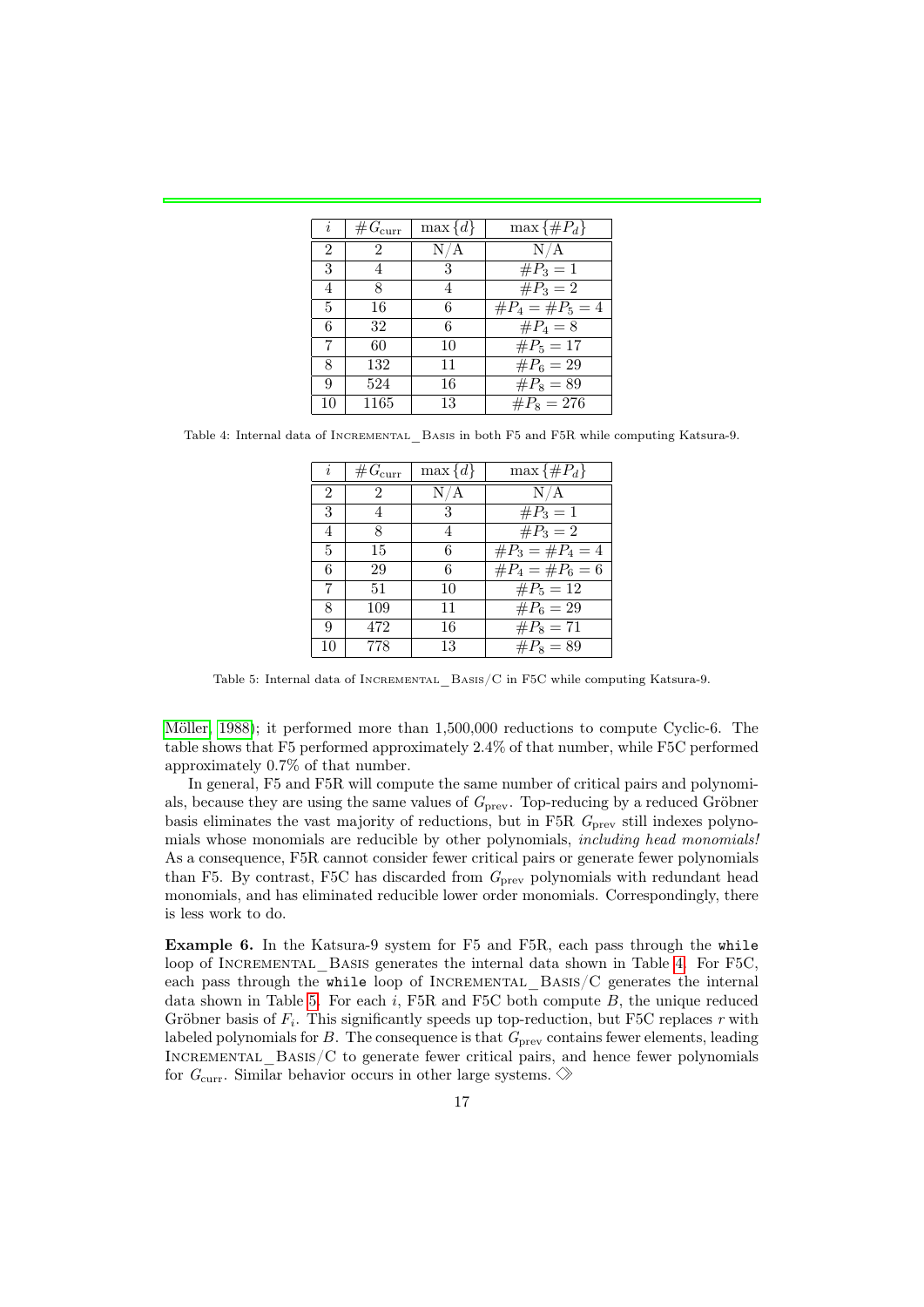#### <span id="page-17-0"></span>4. Correctness of the output of F5 and F5C

In this section we prove that if F5 and F5C terminate, then their output is correct. Seeing that Faugère has already proved the correctness of F5, why do we include a new proof? First, we rely on certain aspects of the proof to explain the modifications that led to F5C, so it is convenient to re-present a proof here. Another reason is to present a new generalization of Faugère's characterization of a Gröbner basis; although it is not necessary for F5C, the new characterization is interesting enough to describe here.

Remark. We do not address the details of termination, nor will we even assert that the algorithms do terminate, but in practice we have not encountered any systems that do not terminate in F5.

Having said that, we would like to address an issue with which some readers may be familiar. The Magma source code of [\(Stegers, 2006\)](#page-34-0) implements F5R. This code is publicly available, and contains an example system in the file nonTerminatingExample.mag. As the reader might expect from the name, this system causes an infinite loop when given as input to the source code. Roger Dellaca, Justin Gash, and John Perry traced this loop to an error in Top REDUCTION. (Lines [32](#page-8-0) and [33](#page-8-1) were not implemented, which sabotages the record-keeping of Rule.) The corrected Magma code terminates with the Gröbner basis of that system.

# <span id="page-17-1"></span>4.1. Properties of signatures

The primary tool in F5 is the signature of a polynomial (Definition [2\)](#page-7-1). The following properties of signatures explain certain choices made by the algorithm.

<span id="page-17-2"></span>**Proposition 7.** Let  $p, q \in \mathcal{R}, \tau, \tau', u, v \in \mathbb{M}, \text{ and } \nu, \nu' \in \{1, 2, ..., M\}.$  Suppose that  $\tau \mathbf{F}_{\nu}$  and  $\tau' \mathbf{F}_{\nu'}$  are signatures of p and q, respectively. Each of the following holds:

- (A)  $(u\tau)$  **F**<sub>v</sub> is a signature of up.
- (B) If  $u \tau \mathbf{F}_{\nu} \succ \tau' \mathbf{F}_{\nu'}$ , then  $(u \tau) \mathbf{F}_{\nu}$  is a signature of  $up \pm vq$ .
- (C) If  $(\sigma_{p,q}\tau)$   $\mathbf{F}_{\nu} \succ (\sigma_{q,p}\tau')$   $\mathbf{F}_{\nu'}$ , then  $(\sigma_{p,q}\tau)$   $\mathbf{F}_{\nu}$  is a signature of Spol $(p,q)$ .

The proof is straightforward, so we omit it.

**Definition 8.** Let  $u, v \in \mathbb{M}$  and  $j, k \in \{1, \ldots, \#r\}$ . We say that the natural signature of uPoly(*j*) from  $\text{Sig}(j)$  with respect to F is the signature deduced by Proposition [7\(](#page-17-2)A). We usually omit "from  $\text{Sig}(j)$  with respect to  $F$ " since it is clear from context. We similarly define the natural signature of  $u\text{Poly}(j)\pm v\text{Poly}(k)$  (from  $\text{Sig}(j)$  and  $\text{Sig}(k)$ ) from (B) and the natural siganture of Spol  $(p, q)$  (from  $\text{Sig}(j)$  and  $\text{Sig}(k)$ ) from (C). If the hypotheses of (B) and (C) are unsatisfied, then the natural signature is undefined.

The following proposition implies that the labeled polynomials of  $r$  are admissible with respect to the input at every moment during the algorithm's execution.

<span id="page-17-3"></span>Proposition 9. Each of the following holds.

(A) For every  $k \in \{1, 2, \ldots, \#r\}$ ,  $\text{Sig}(k)$  is the natural signature of Poly  $(k)$  with respect to F when  $r_k$  is defined in Line [12](#page-3-10) of COMPUTE SPOLS and Line [32](#page-8-0) of Top REDUCTION.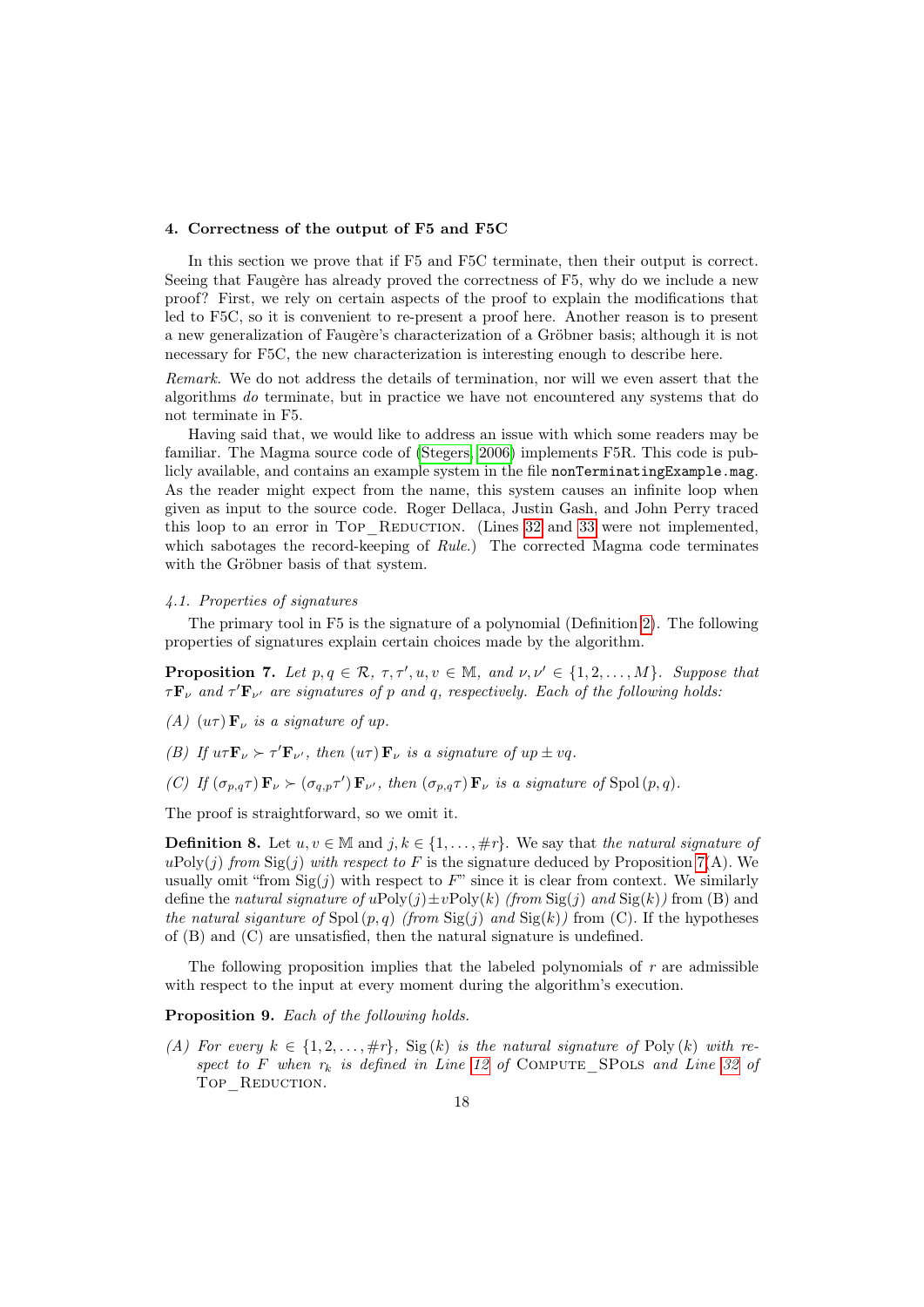# (B) After the call

# h := Normal Form  $(Poly (k), safe, <sub>T</sub>)$

in Line [15](#page-3-7) of REDUCTION, Sig  $(k)$  is the natural signature of h with respect to F.

(C) For all  $k \in \{1, 2, \ldots, \#r\}$ , Sig  $(k)$  remains invariant, and is the natural signature of  $Poly (k)$  with respect to F.

The proof follows without difficulty from Proposition [7](#page-17-2) and inspection of the algorithms that create or modify labeled polynomials: INCREMENTAL BASIS, COMPUTE SPOLS, REDUCTION, and TOP REDUCTION. Top-reductions that generate new polynomials correspond to new S-polynomials; they are simply "discovered", and generated, in a different place.

Remark. Although Sig(k) is a signature of Poly  $(k)$ , it need not be the minimal signature of Poly (k). For example, if F5 is given the input  $F = (xh + h^2, yh + h^2)$  then COMPUTE SPOLS computes an S-polynomial and creates the labeled polynomial

$$
r_3 = \left(x\mathbf{F}_2, yh^2 - xh^2\right).
$$

Hence Sig  $(3) = x\mathbf{F}_2$ , but it is also true that

$$
Spol(f_1, f_2) = -hf_1 + hf_2.
$$

Thus  $h\mathbf{F}_2$  is also a signature of Poly (3); in fact, it is the minimal signature. Since  $h\mathbf{F}_2 \prec x\mathbf{F}_2$ ,  $x\mathbf{F}_2$  is not the minimal signature of  $f_2$ , although it is the natural signature.

We can now explain what is meant by a "safe" top-reduction.

<span id="page-18-1"></span>**Definition 10.** Let  $F \in \mathcal{R}^m$ ; all signatures are with respect to F. Suppose that  $\tau \mathbf{F}_{\nu}$  is the natural signature of an S-polynomial S generated by Poly  $(a)$  and Poly  $(b)$ , and h is an S-representation of S such that the natural signatures of the products satisfy

$$
HM(h_{\lambda}) Sig(\lambda) \prec \tau \mathbf{F}_{\nu}
$$

for all  $\forall \lambda = 1, ..., \text{#h } except one, say \lambda', in which case HM  $(h_{\lambda'})$  Sig  $(\lambda') = \tau \mathbf{F}_{\nu}$  and$  $\lambda' > a, b$ . We call **h** a *signature-preserving* S-representation.

Proposition [9](#page-17-3) implies that top-reductions that do not generate new polynomials create signature-preserving S-representations of S-polynomials. Top-reductions that do generate new polynomials correspond to new S-polynomials, and the reductions of the new polynomials likewise correspond to signature-preserving S-representations. Thus, if we are at a stage of the algorithm where COMPUTE\_SPOLS generated  $r_k$ , but REDUCTION has not yet reduced it, we say that REDUCTION is scheduled to compute a signaturepreserving S-representation. Once it computes the representation, we say that the algorithm has computed a signature-preserving reduction to zero.

#### <span id="page-18-0"></span>4.2. Rewritable Polynomials

As Faugère illustrates in Section 2 of [\(Faugère, 2002\)](#page-32-1), linear algebra suggests that two rows of the Sylvester matrix of  $F$  need not be triangularized if one row has already been used in the triangularization of another row. This carries over into the F-representations of S-polynomial components, so F5 uses signatures to hunt for such redundant components. The structure Rule tracks which signatures have already been computed.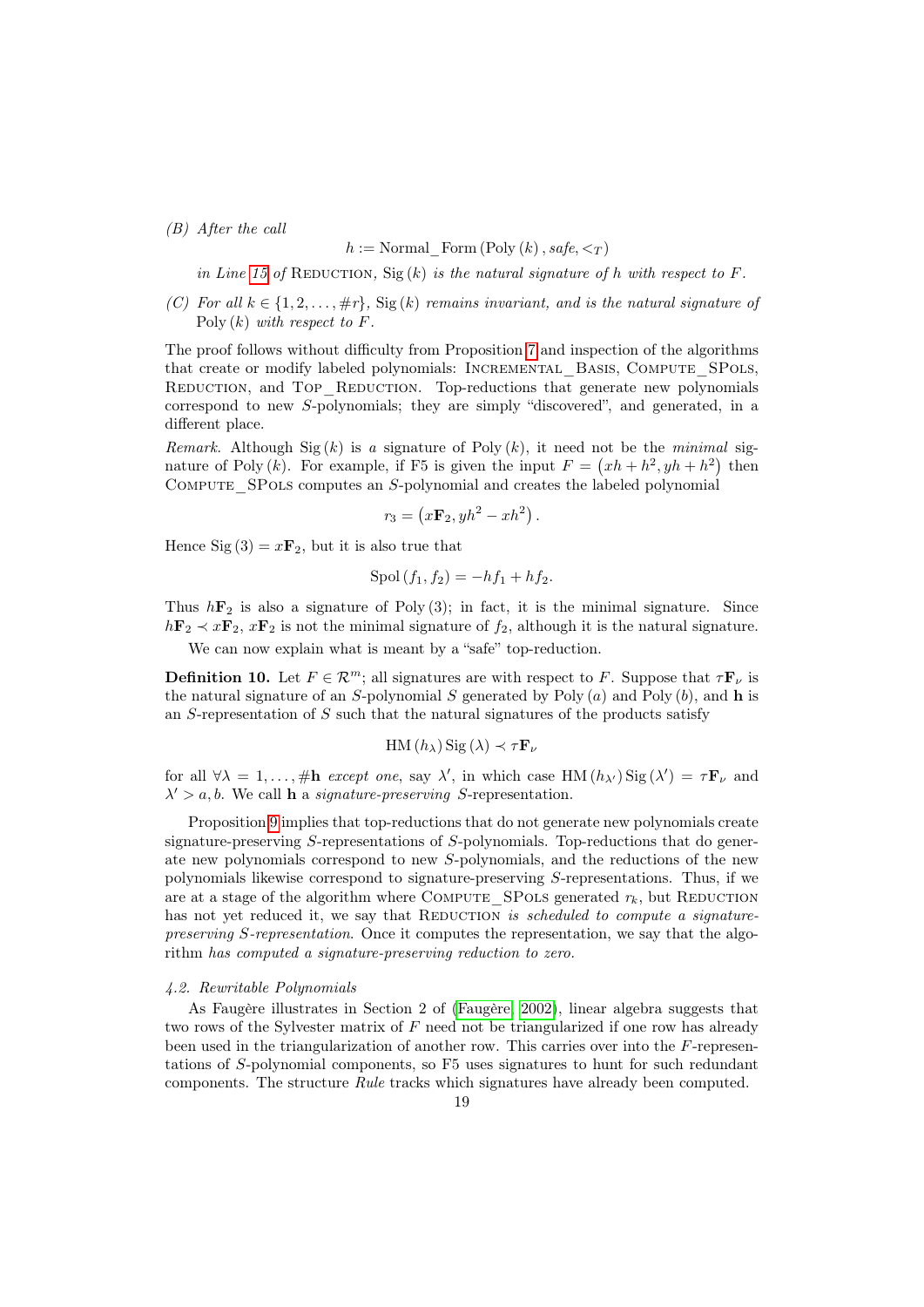<span id="page-19-0"></span>**Definition 11.** Let Rule be a list of m lists of tuples of the form  $\rho = (\tau, j)$ . We write Rule<sub>i</sub> for the ith list in Rule. We say that Rule is a list of rewritings for **r** if for every  $i = 1, \ldots, m$  and for every  $\rho_{\ell} = (\tau, j) \in Rule_i$  there exist  $p, q \in \mathcal{R}$  such that

- 1.  $p = \text{Poly}(a), q = \text{Poly}(b)$  for some  $a, b \in G_{\text{curr}}$ ;
- 2. max<sub> $\prec$ </sub>  $\{\sigma_{p,q} \cdot \text{Sig}(a), \sigma_{q,p} \cdot \text{Sig}(b)\} = \tau \mathbf{F}_i;$
- 3.  $j > a$ , b and the first defined value of Poly (j) is Spol  $(p, q)$ ;
- 4. there exists (or REDUCTION is scheduled to compute) a signature-preserving  $S$ -representation **h** of Spol $(p, q)$  such that  $h<sub>i</sub> = 1$ ; and
- 5. if  $\rho_{\ell'} = (\tau', j') \in Rule_i$  and  $\ell' > \ell$ , then  $j' > j$ .

We call  $Poly (i)$  the rewriting of  $Spol (p, q)$ .

*Remark.* When we speak of Spol  $(p, q)$ , we include any unsafe top-reduction that is computed in Top REDUCTION.

<span id="page-19-1"></span>Proposition 12. Every signature-preserving reduction by F5 of an S-polynomial S to the polynomial p (where possibly  $p = 0$ ) is recorded in some Rule<sub>i</sub> by the entry  $(u \cdot \text{Sig}(k), j)$ where:

- $S = u \cdot \text{Poly } (k) v \cdot \text{Poly } (\ell)$  for some  $\ell \in G_{\text{curr}}$  and appropriate  $u, v \in M;$
- $u \cdot \text{Sig}(k) \succ v \cdot \text{Sig}(\ell);$
- the first defined value of Poly  $(j)$  is S, and the final value of Poly  $(j)$  is p; and
- $j > k, \ell$ .

The proof follows from inspection of the algorithms that create and top-reduce polynomials.

Proposition 13. At every point during the execution of F5, the global variable Rule satisfies Definition [11.](#page-19-0)

The proof follows from Proposition [12](#page-19-1) and inspection of the algorithms that create and modify Rule.

<span id="page-19-2"></span>**Definition 14.** Let  $j, k \in G_{curr}$ ,  $u \in M$ , and  $Sig(k) = \tau \mathbf{F}_{\nu}$ . At any given point during the execution of the algorithm we say that the polynomial multiple uPoly  $(k)$  is rewritable by Poly  $(j)$  in  $W = Rule_{\nu}$  if

- $k \neq j$ ;
- Poly  $(j)$  is the rewriting of an S-polynomial;
- Sig  $(j) = \tau' \mathbf{F}_{\nu}$  and  $\tau' | u\tau$  (note the same index  $\nu$  as Sig  $(k)$ );
- $(\tau', j) = W_a$  for some  $a \in \mathbb{N}$ ; and
- for any  $W_b = (\tau'', c)$  such that  $\tau'' | u\tau$ , either  $W_a = W_b$  or  $b < a$ .

We usually omit some or all of the phrase "by Poly  $(j)$  in  $Rule_{\nu}$ ." We call Poly  $(j)$  the rewriter of  $u\text{Poly}(k)$ .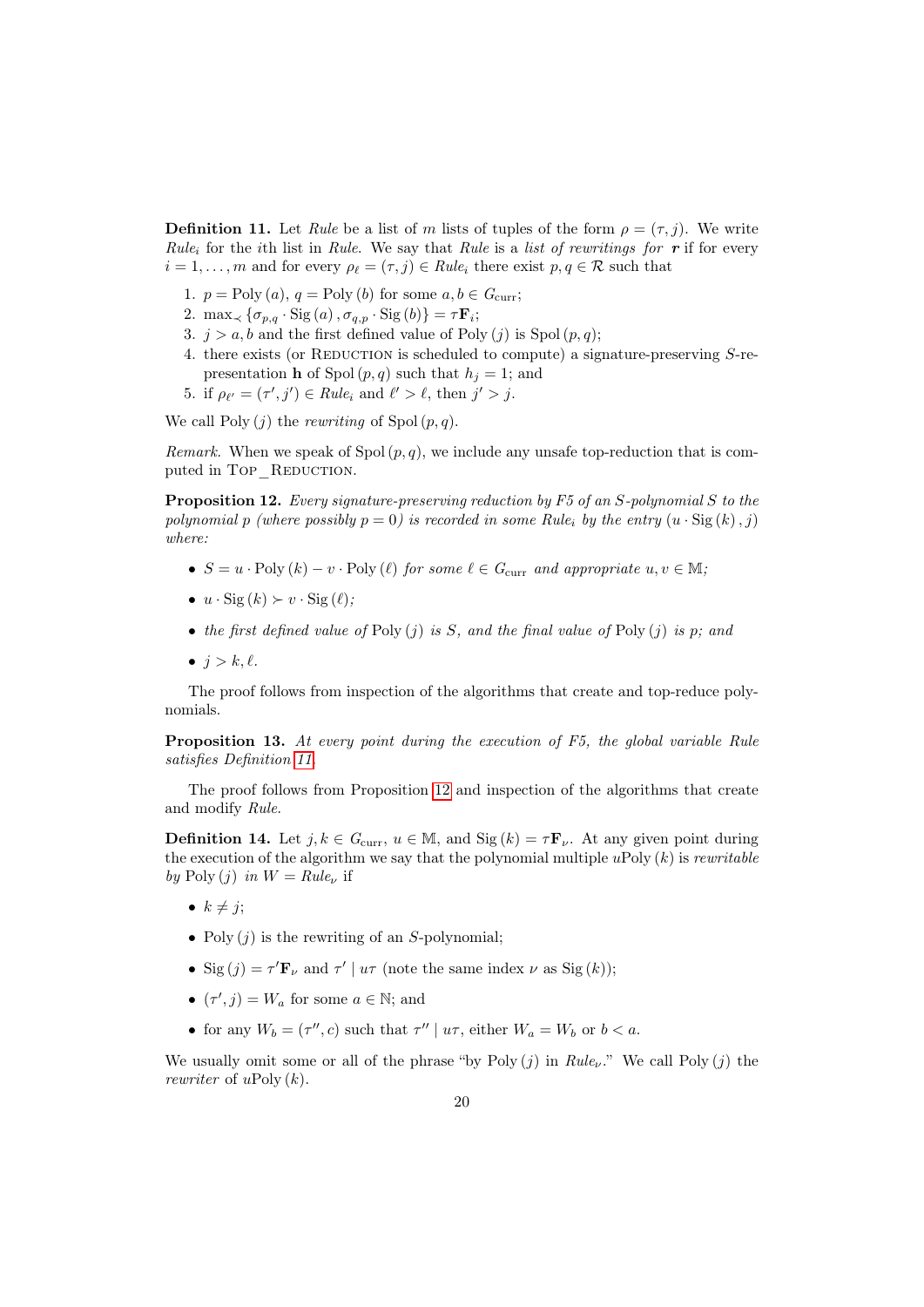<span id="page-20-2"></span>**Proposition 15.** Let  $u \in \mathbb{M}$  and  $k \in G_{\text{curr}}$ . The following are equivalent.

- (A) uPoly (k) is rewritable in Rule<sub>v</sub>, where  $\text{Sig}(k) = \tau \mathbf{F}_{\nu}$  for some  $\tau \in \mathbb{M}$ .
- (B) Is REWRITABLE  $(u, k)$  returns true.

The proof follows from inspection of the algorithms that create, inspect, and modify Rule.

**Proposition 16.** If a polynomial multiple uPoly  $(k)$  is rewritable, then the rewriter Poly  $(j)$  satisfies  $j > k$ .

The proof follows from Definitions [11](#page-19-0)  $(j' > j)$  and [14](#page-19-2)  $(b < a)$ .

<span id="page-20-0"></span>**Proposition 17.** Let  $k \in G_{\text{curr}}$ . Suppose that a polynomial multiple  $p = u \text{Poly}(k)$  is rewritable by some Poly (j) in Rule<sub>v</sub>. If REDUCTION terminates, then there exist  $c \in \mathbb{F}$ ,  $d \in \mathbb{M}$  and  $h_{\lambda} \in \mathcal{R}$  (for each  $\lambda \in (G_{\text{curr}} \cup completed) \setminus \{j\})$  satisfying

<span id="page-20-1"></span>
$$
p = cd \cdot \text{Poly} (j) + \sum_{\lambda \in (G_{\text{curr}} \cup completed) \setminus \{j\}} h_{\lambda} \text{Poly} (\lambda)
$$
 (1)

where

- for all  $\lambda \in (G_{\text{curr}} \cup completed) \setminus \{j\}$  if  $h_{\lambda} \neq 0$  then the natural signature of HM  $(h_{\lambda})$ . Poly  $(\lambda)$  is smaller than  $u\text{Sig}(k)$ ; and
- uSig  $(k)$  is the natural signature of  $cd \cdot Poly(j)$ .

Remark. It does not necessarily follow that h is an  $HM(p)$ -representation of p. The usefulness of Proposition [17](#page-20-0) lies in the fact that all polynomials in [\(1\)](#page-20-1) have a smaller signature than p except possibly  $cd \cdot Poly(j)$ . If Poly  $(j) = 0$  then the Proposition still holds, since  $u\text{Sig}(k)$  would be a non-minimal signature of the zero polynomial.

*Proof.* Assume that REDUCTION terminates. Let Sig  $(k) = \tau \mathbf{F}_{\nu}$ . By Definition [2](#page-7-1) there exist  $q_1, \ldots, q_{\nu} \in \mathcal{R}$  such that

$$
p=q_1f_1+\cdots+q_\nu f_\nu,
$$

and HM  $(q_{\nu}) = \tau$ . Let Sig  $(j) = \tau' \mathbf{F}_{\nu}$  and let S be the S-polynomial that generated Poly (j). By Definitions [11](#page-19-0) and [14,](#page-19-2) there exist  $H_1, \ldots, H_{\nu} \in \mathcal{R}$  such that

$$
S = H_1 f_1 + \cdots + H_\nu f_\nu
$$

and

- HM  $(H_{\nu}) = \tau',$
- $\bullet$   $\tau' \mid u\tau$ ,
- $\rho = (\tau', j)$  appears in  $Rule_{\nu}$ ,
- and  $k \neq j$ .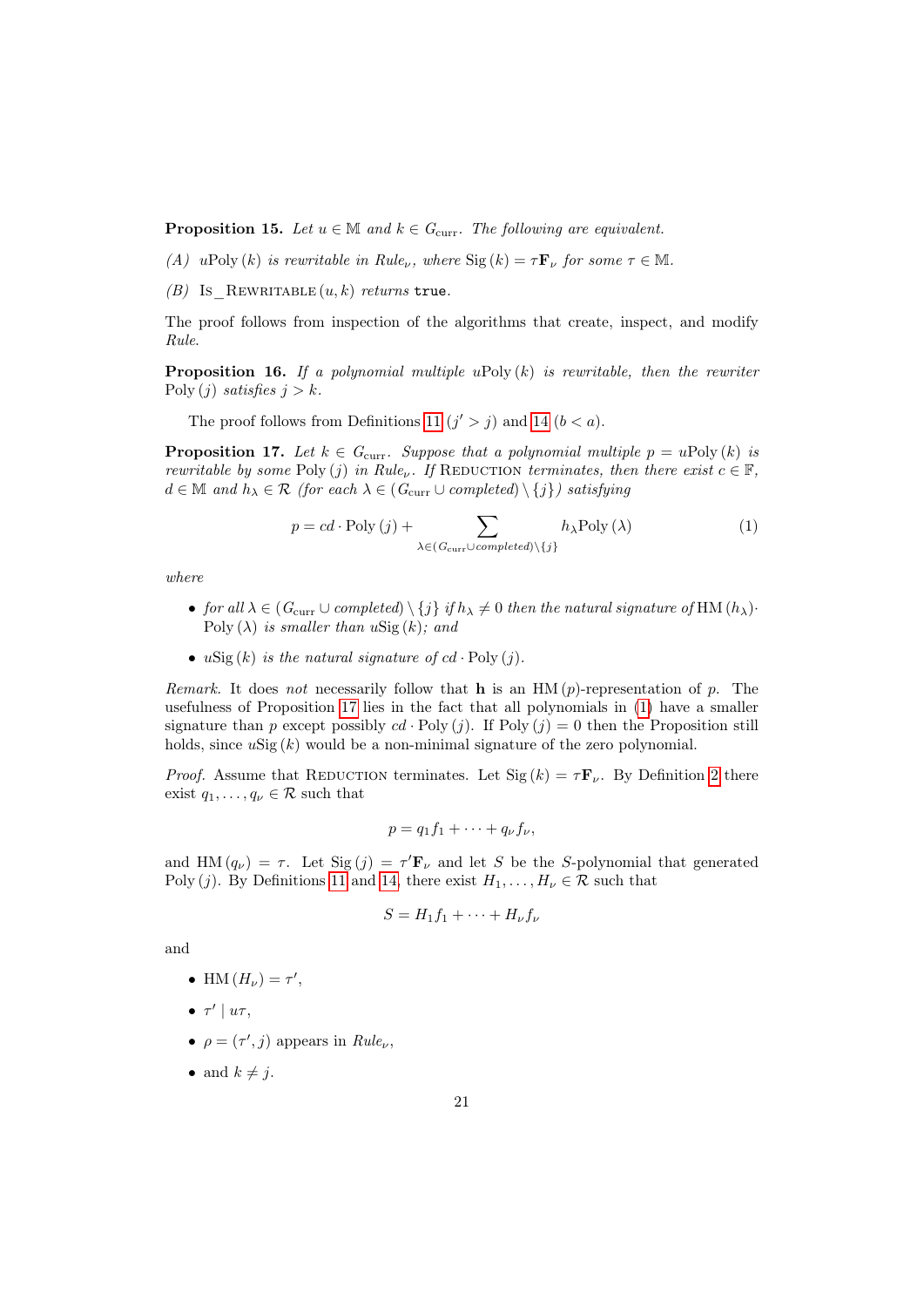Let  $\mathcal{G} = G_{\text{curr}} \cup completed$ . By Definition [11](#page-19-0) and the assumption that REDUCTION terminates, there exists  $\mathcal{H} \in \mathcal{R}^{\# \mathcal{G}}$  such that

- H is a signature-preserving S-representation of S w.r.t. {Poly ( $\lambda$ ) :  $\lambda \in \mathcal{G}$ }; and
- $\mathcal{H}_i = 1$ .

Let d be a monomial such that  $d\tau' = u\tau$ . Thus  $dSig (j) = uSig (k)$ . Let  $\alpha = \text{HC}(h_{\nu})$ and  $\beta = \text{HC} (H_{\nu})$ . Note that  $\beta \neq 0$ , since it comes from an assigned signature. Then

$$
p = \left[ (q_1 f_1 + \dots + q_\nu f_\nu) - \frac{\alpha}{\beta} dS \right] + \frac{\alpha}{\beta} dS
$$
  
\n
$$
= \left[ \sum_{\lambda=1}^\nu \left( q_\lambda - \frac{\alpha}{\beta} dH_\lambda \right) f_\lambda \right] + \left[ \frac{\alpha}{\beta} d\text{Poly}(j) + \sum_{\lambda \in \mathcal{G} \setminus \{j\}} \left( \frac{\alpha}{\beta} dH_\lambda \right) \text{Poly}(\lambda) \right]
$$
  
\n
$$
= \frac{\alpha}{\beta} d \cdot \text{Poly}(j) + \sum_{\lambda \in \mathcal{G} \setminus \{j\}} h_\lambda \text{Poly}(\lambda) \tag{2}
$$

where

$$
h_{\lambda} = \begin{cases} q_{\lambda} - \frac{\alpha}{\beta} d \left( H_{\lambda} - \mathcal{H}_{\lambda} \right), & \text{if Poly}(\lambda) = f_k \text{ for some } k = 1, \dots, \nu; \\ \frac{\alpha}{\beta} d\mathcal{H}_{\lambda} & \text{otherwise.} \end{cases}
$$

Recall that

<span id="page-21-0"></span>
$$
HM(q_{\nu}) = u\tau = HM\left(\frac{\alpha}{\beta}d \cdot H_{\nu}\right)
$$

and since  $H$  is signature-preserving

$$
\mathrm{HM}\left(\frac{\alpha}{\beta}d\cdot\mathcal{H}_{\lambda}\right)\mathrm{Sig}\left(\lambda\right) \prec d\tau'\mathbf{F}_{\nu}=u\tau\mathbf{F}_{\nu}\quad\forall\lambda\in\mathcal{G}\setminus\{j\}.
$$

Thus for any  $\lambda \in \mathcal{G}\setminus \{j\}$  if  $h_{\lambda} \neq 0$  then HM  $(h_{\lambda})$  Sig  $(\lambda) \prec u$  Sig  $(k)$ . Recall that  $d$  Sig  $(j)$  = uSig (k). Let  $c = \alpha/\beta$ ; then equation [\(2\)](#page-21-0) satisfies the proposition.  $\Box$ 

We stumbled on Lemma [18](#page-21-1) while trying to resolve a question that arose in our study of the pseudocode of [\(Faugère, 2002\)](#page-32-1) and [\(Stegers, 2006\)](#page-34-0). Among the criteria that they use to define a normalized critical pair, they mention that the signatures of the corresponding polynomial multiples must be different. However, their pseudocodes for CRITICAL PAIR do not check for this! This suggests that they risk generating at least a few critical pairs that are not normalized, but we have found that this does not occur in practice. Why not?

<span id="page-21-1"></span>**Lemma 18.** Let  $k, \ell \in G_{\text{curr}}$  with  $k > \ell$ . Let  $p = \text{Poly}(k), q = \text{Poly}(\ell),$  and  $u, v \in \mathbb{M}$ . If  $u\text{Sig}(k) = v\text{Sig}(\ell)$ , then  $v\text{Poly}(\ell)$  is rewritable.

*Proof.* Assume that  $u\text{Sig}(k) = v\text{Sig}(\ell) = \tau \mathbf{F}_{\nu}$  for some  $\tau \in \mathbb{M}, \nu \in \{1, ..., m\}$ . Since the signature indices are equal at  $\nu$  and  $k > \ell$ , p is a rewriting of an S-polynomial indexed by  $Rule_{\nu}$ , so  $(Sig (k), k)$  appears in  $Rule_{\nu}$  after  $(Sig (\ell), \ell)$  (assuming that  $(\text{Sig } (\ell), \ell)$  appears at all, which it will not if  $\ell = \nu$ ). Hence FIND REWRITING  $(v, \ell) \neq \ell$ , Is REWRITABLE  $(v, \ell) = \text{true}$ , and  $v\text{Sig} (\ell)$  is rewritable.  $\Box$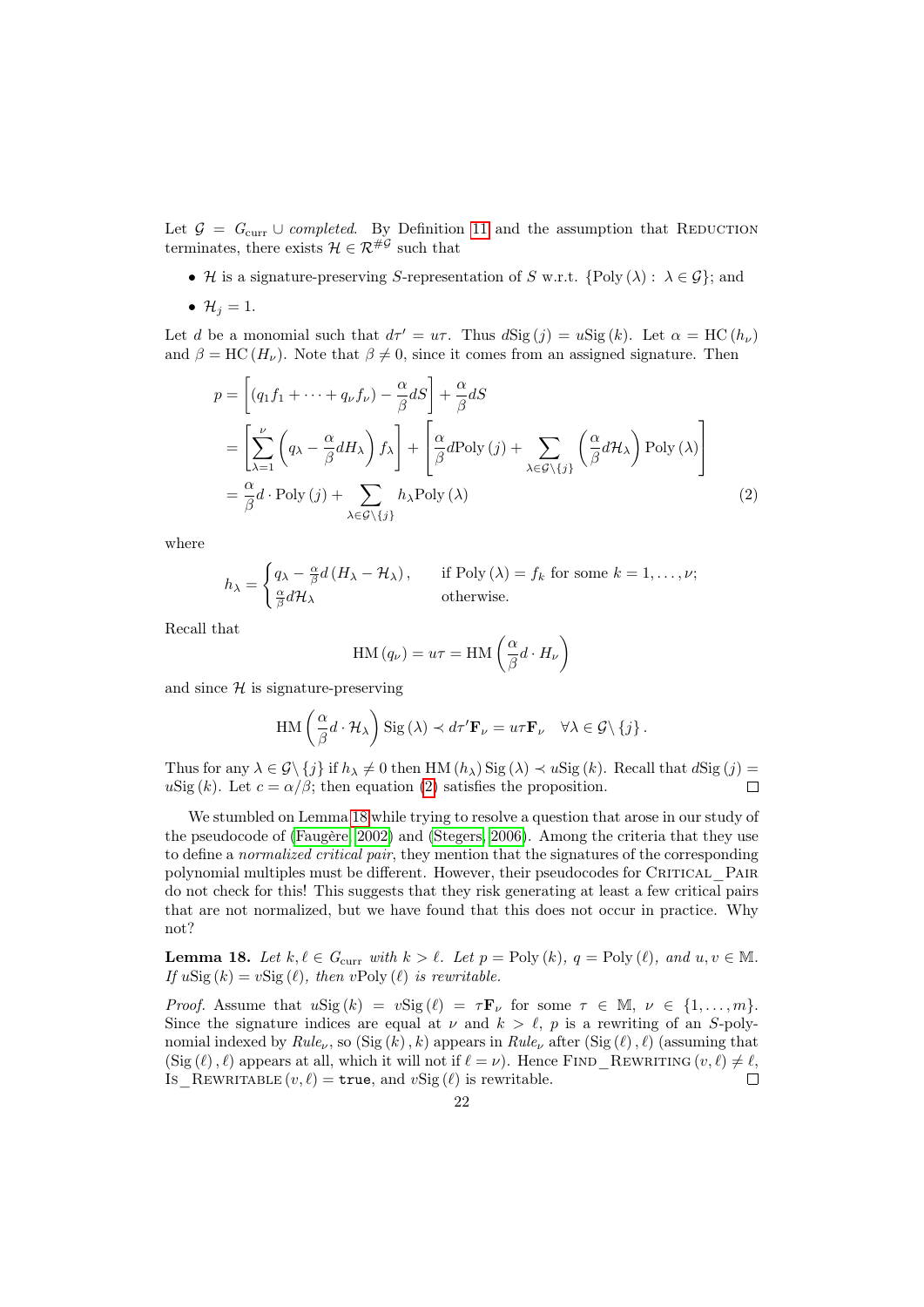4.3. New Characterization of a Gröbner Basis.

**Definition 19.** A syzygy of F is some  $\mathbf{H} \in \mathcal{R}^m$  such that  $\mathbf{H} \cdot F = H_1 f_1 + \cdots + H_m f_m = 0$ .

<span id="page-22-0"></span>**Proposition 20.** Suppose that  $\tau \mathbf{F}_{\nu}$  is a signature of some  $p \in \mathcal{R}$ , and **h** a corresponding F-representation. If  $\tau \mathbf{F}_{\nu}$  is not the minimal signature of p, then there exists a syzygy H of  $F$  satisfying each of the following:

(A)  $\tau \mathbf{F}_{\nu}$  is a signature of  $\mathbf{H} \cdot F$ , and

(B)  $(h - H)$  is an F-representation of p corresponding to the minimal signature.

*Proof.* Assume that  $\tau \mathbf{F}_{\nu}$  is not the minimal signature of p. Suppose that  $\tau' \mathbf{F}_{\nu'}$  is the minimal signature of p. Then  $\nu' \leq \nu$ . By definition of a signature, there exists  $\mathbf{h} \in \mathcal{R}^m$ such that

$$
p = h_1 f_1 + \cdots + h_\nu f_\nu,
$$

and HM  $(h_{\nu}) = \tau$ . Likewise, there exists  $\mathbf{h}' \in \mathcal{R}^{m}$  such that

$$
p = h'_1 f_1 + \dots + h'_{\nu'} f_{\nu'},
$$

and HM  $(h'_{\nu'}) = \tau'.$  Let

$$
H_{\lambda} = \begin{cases} h_{\lambda} - h'_{\lambda}, & 1 \leq \lambda \leq \nu' \\ h_{\lambda}, & \nu' < \lambda \leq \nu \\ 0, & \nu < \lambda \leq m \end{cases}
$$

for each  $\lambda = 1, 2, \ldots, m$ ; then

$$
0 = p - p = \sum_{\lambda=1}^{m} H_{\lambda} f_{\lambda}.
$$

Let  $\mathbf{H} = (H_1, \ldots, H_m)$ ; observe that

- **H** is a syzygy of  $F$ ;
- $\tau' \mathbf{F}_{\nu'} \prec \tau \mathbf{F}_{\nu}$  implies that

$$
- h_{\nu'+1} - H_{\nu'+1} = \dots = h_{\nu} - H_{\nu} = 0 \text{ and HM } (h_{\nu'} - H_{\nu'}) = \text{HM } (h'_{\nu'}) = \tau';
$$
  
- HM  $(H_{\nu}) = \tau$ , so  $\tau \mathbf{F}_{\nu}$  is a signature of  $\mathbf{H} \cdot F$ , satisfying (A); so  
-  $\mathbf{h} - \mathbf{H} = \mathbf{h'}$ , satisfying (B).

 $\Box$ 

Inspection of the algorithms that assign signatures to polynomials shows that F5 attempts to assign the minimal signature with respect to  $F$  of each labeled polynomial in r:

- the signature assigned to each  $f_i$  of the input is  $\mathbf{F}_i$ ;
- $\bullet$  the signatures assigned to S-polynomials are, by Proposition [7,](#page-17-2) the smallest one can predict from the information known; and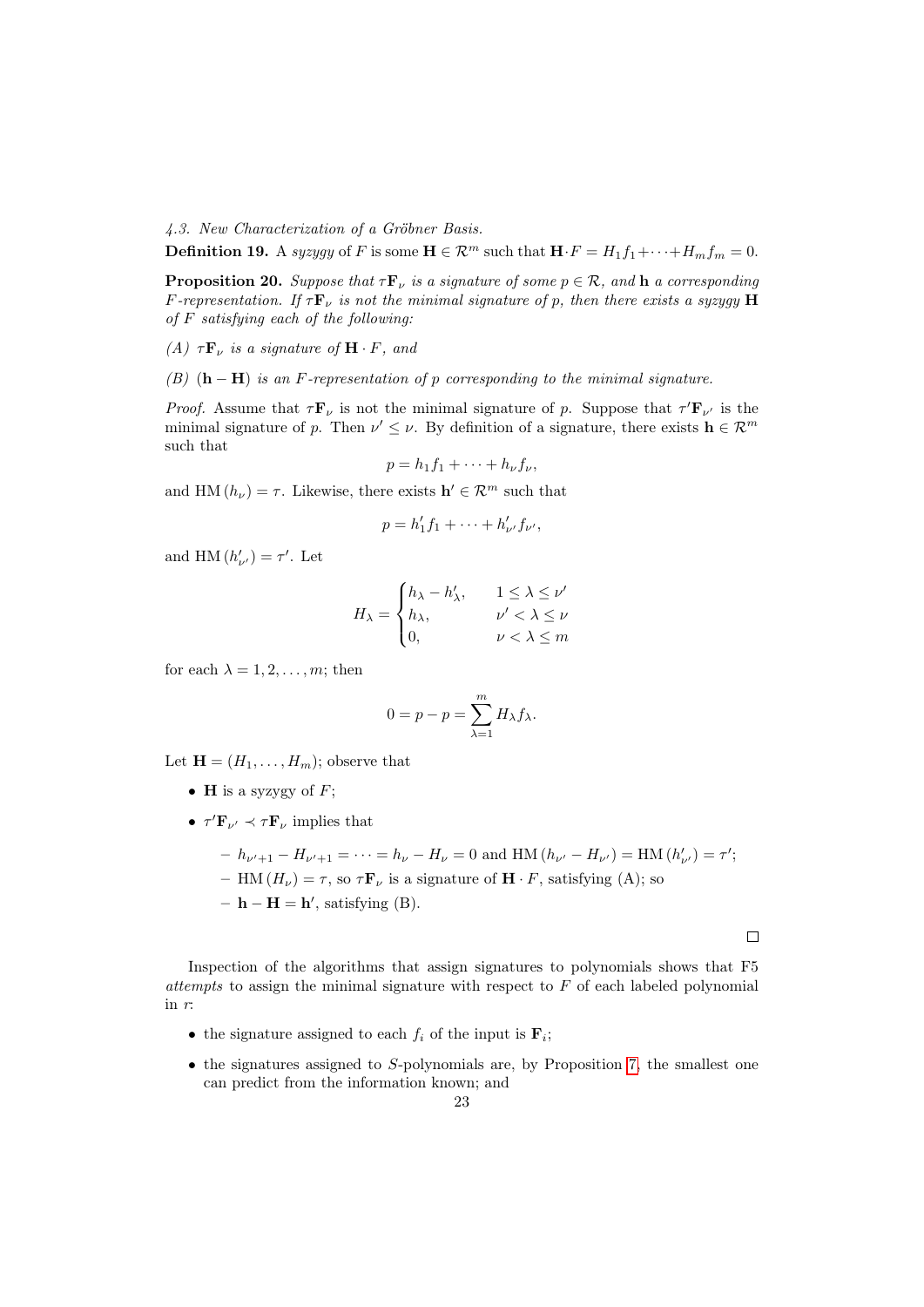$\bullet$  if top-reduction would increase a polynomial's signature, then TOP\_REDUCTION generates a new S-polynomial with that signature, preserving the signature of the current polynomial.

This does not always succeed, but Theorem [21](#page-23-0) implies a benefit.

<span id="page-23-0"></span>Theorem 21 (New characterization). Suppose that iteration i of INCREMENTAL BASIS terminates with output  $G_{\text{curr}}$ . Let  $\mathcal{G} = (\text{Poly } (\lambda) : \lambda \in G_{\text{curr}})$ . If every S-polynomial S of  $G$  satisfies  $(A)$  or  $(B)$  where

- (A) S has a signature-preserving S-representation with respect to  $\mathcal{G}$ ;
- $(B)$  a component uPoly  $(k)$  of S satisfies
	- (B1) uSig(k) has signature index i but is not the minimal signature of uPoly(k); or
	- (B2)  $u\text{Sig}(k)$  is rewritable in Rule;

then G is a Gröbner basis of  $\langle F_i \rangle$ .

Remark. Faugère and Stegers prove a theorem similar to that of Theorem [21](#page-23-0) (Theorem 1 in [\(Faugère, 2002\)](#page-32-1); Theorem 3.21 in [\(Stegers, 2006\)](#page-34-0)), but their formulation of the theorem does not consider (B2), and their notion of a component's not being "normalized" is less general and not quite the same as (B1).

*Proof.* Let S be any S-polynomial of G, and t the head term of either component of S. The components of S define a G-representation **h** of S. This initial **h** is not an S-representation of  $S$ ; we will rewrite h repeatedly until it is. As long as it is not, we know that there exist j, k such that HM  $(h_i \mathcal{G}_i) = \text{HM}(h_k \mathcal{G}_k) \geq_T t$ ; any such pair corresponds to what we call "intermediate S-polynomials":

- <span id="page-23-1"></span>1. Let  $S'$  be the intermediate  $S$ -polynomial whose natural signature is maximal among all natural signatures of intermediate S-polynomials. There may be a choice of Spolynomials; if so, choose  $j, k \in G_i$  such that for any other  $\ell \in G_i$  such that  $HM(h_{\ell}\mathcal{G}_{\ell}) = HM(h_{j}\mathcal{G}_{j}) = HM(h_{k}\mathcal{G}_{k}),$  we have  $HM(h_{j})$  Sig  $(j) > HM(h_{k})$  Sig  $(k) >$  $HM(h_{\ell})$  Sig  $(\ell)$ . Then:
	- If  $S'$  satisfies (A), use a signature-preserving S-representation to rewrite h.
	- If a component of  $S'$  satisfies (B1), use the syzygy identified by Proposition [20](#page-22-0) to rewrite h with the minimal signature.
	- If a component of  $S'$  satisfies (B2), use Lemma [17](#page-20-0) with the rewriter of maximal index in Rule to rewrite uPoly  $(k)$ , and thus h.
- 2. Is the rewritten h an S-representation of S? If so, stop. If not, there exist intermediate S-polynomials in the G-representation of S. Return to  $(1)$ .

We claim that the iterative process outlined above terminates with an S-representation of S. Why? Let  $\mathcal M$  be the larger natural signature of a component of  $S'$ , and  $\mathcal N$  the smaller natural signature of a component of  $S'$ .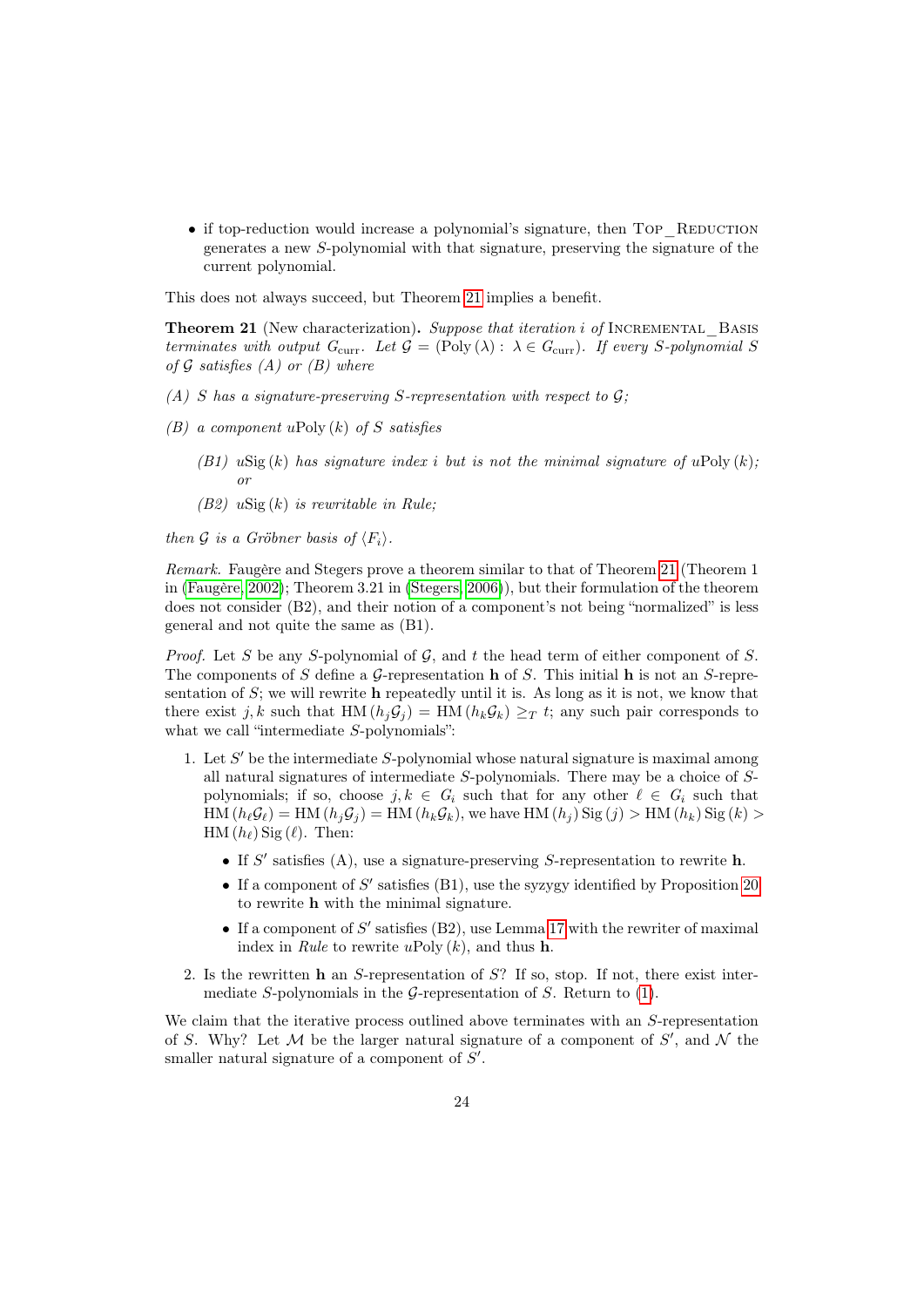- $\bullet$  In case  $(A)$ , the signature-preserving representation guarantees that any component of a newly introduced intermediate S-polynomial has a natural signature smaller than M, except possibly one,  $d\text{Sig}(\ell)$  for some  $\ell \in G_i$  and some  $d \in M$ . By Definition [10,](#page-18-1)  $\ell > k$ , where k is the largest index in  $G_i$  of a generator of S'.
- If in case (B1), Lemma [20](#page-22-0) implies that the component is rewritten with a lower signature.
- If in case (B2), suppose, without loss of generality, that  $u\text{Poly } (k)$  is the component of S' that is rewritable. Denote its rewriter by Poly  $(\ell)$  for some  $\ell \in G_i$ . Lemma [17](#page-20-0) implies any polynomials introduced by the rewriting have smaller signature than  $u\text{Sig}(k)$  except  $d\text{Poly}(\ell)$ , where  $d \in \mathbb{M}$  such that  $d\text{Sig}(\ell) = u\text{Sig}(k)$ . By Defini-tions [11](#page-19-0) and [14,](#page-19-2)  $\ell > k$ . We chose the rewriter of maximal index in Rule, so dPoly  $(\ell)$ is not itself rewritable.

In most cases,  $M$  will not increase. There is one exception:<sup>[1](#page-24-1)</sup> if a (B1) or (B2) rewriting is applied to the component with natural signature  $N$ , it may happen that the head term of the component corresponding to M cancels a non-head term of a polynomial  $\mathcal{G}_{\lambda}$  introduced by the rewriting. In this case, let  $S''$  be the intermediate S-polynomial whose natural signature  $\mathcal{M}'$  is maximal among all natural signatures of intermediate S-polynomials. This gives rise to a possible recursion that nevertheless terminates; after all,  $\mathcal{M}' \prec \mathcal{M}$  and  $\prec$  is a well-ordering. Moreover, once we return to an intermediate S-polynomial of natural signature  $\mathcal{M}$ , then if we were in case (B1), the corresponding value of  $N$  is smaller, whereas in case (B2), the index k of the component with natural signature N is larger. By the well-ordering property of  $\prec$ , N can increase only finitely many times. By the assumption that  $\text{INCREMENTAL}\_\text{BASSI}$  terminated,  $G_i$  is finite, so  $k$  can increase only finitely many times. Hence  $M$  can increase to any previous value only finitely many times.

So each iteration either decreases one of  $\mathcal M$  or  $\mathcal N$ , or increases the index in r of the polynomial with natural signature  $\mathcal M$  or  $\mathcal N$ . The choice of maximal index in a  $(B2)$  rewriting implies that  $(B2)$  can be applied at most once for each value of M or N. Since  $\mathcal G$  is finite, the index of the component of natural signature M or N cannot increase indefinitely. Both  $(A)$  and  $(B2)$  rewritings increase that index, so eventually any intermediate S-polynomial with natural signature  $M$  must have a signature-preserving representation. In other words,  $M$  must eventually decrease permanently below any given level.

By the well-ordering property of  $\prec$ , M cannot decrease indefinitely. Hence the iteration must terminate with an  $S$ -representation of  $S'$ . Since  $S$  was an arbitrary  $S$ -polynomial of G, it must be that G is a Gröbner basis of  $\langle F_i \rangle$ .  $\Box$ 

# <span id="page-24-0"></span>4.4. Principal Syzygies

Suppose that all syzygies of F are generated by principal syzygies of the form  $f_i\mathbf{F}_i$  −  $f_j \mathbf{F}_i$ . If Sig(k) is not minimal, then by Proposition [20](#page-22-0) some monomial multiple of a principal syzygy  $\mu(f_i\mathbf{F}_i - f_j\mathbf{F}_i)$  has the same signature as  $\text{Sig}(k)$ . This provides an easy test for such a non-minimal signature.

<span id="page-24-1"></span><sup>&</sup>lt;sup>1</sup>Thanks to Vasily Galkin for pointing out this exception.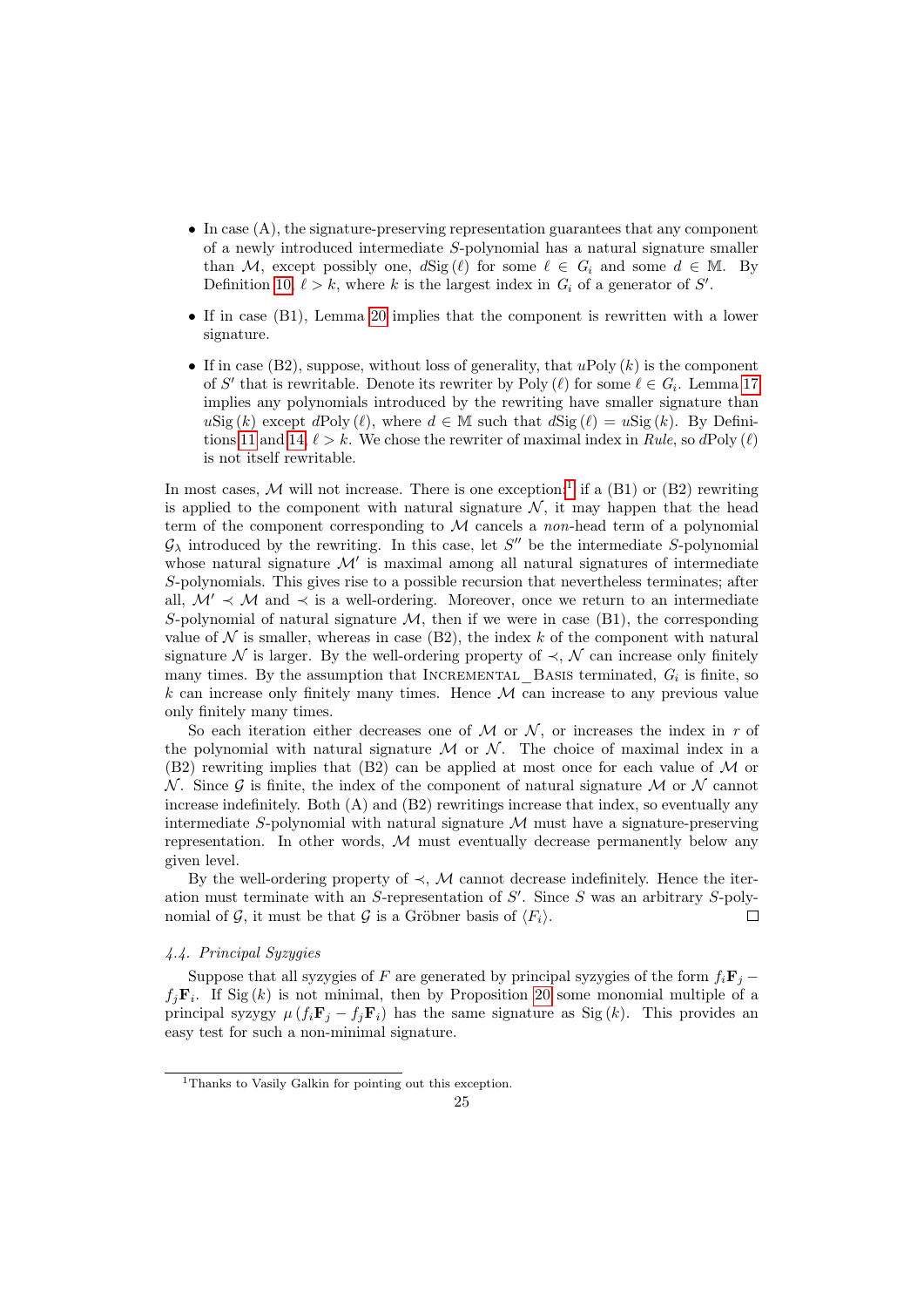**Definition 22.** We say that a polynomial multiple uPoly  $(k)$  satisfies Faugère's criterion with respect to  $G_{\text{prev}}$  if

- Sig  $(k) = \tau \mathbf{F}_{\nu}$ ; and
- there exists  $\ell \in G_{\text{prev}}$  such that
	- $-$  Sig  $(\ell) = \tau' \mathbf{F}_{\nu'}$  where  $\nu' < \nu$ ; and
	- HM (Poly  $(\ell)$ ) divides  $u\tau$ .

<span id="page-25-2"></span>**Proposition 23.** If a polynomial multiple uPoly  $(k)$  satisfies Faugere's criterion with respect to  $G_{\text{prev}}$  then  $u\text{Sig}(k)$  is not the minimal signature of  $u\text{Poly}(k)$ .

*Proof.* Assume that a polynomial multiple  $u$ Poly  $(k)$  satisfies Faugere's criterion with respect to  $G_{\text{prev}}$ . Let  $p = \text{Poly } (k)$  and  $\tau \mathbf{F}_{\nu} = \text{Sig } (k)$ , so there exists  $\mathbf{h} \in \mathcal{R}^{m}$  such that

$$
p = h_1 f_1 + \cdots + h_m f_m,
$$

 $h_{\nu+1} = \cdots = h_m = 0$ , and HM  $(h_{\nu}) = \tau$ . From the definition of Faugère's criterion, there exists  $\ell \in G_{\text{prev}}$  such that HM (Poly  $(\ell)$ ) divides  $u\tau$ . Let  $q = \text{Poly}(\ell)$ . Since  $\ell \in G_{\text{prev}}$ , there exists  $\mathbf{H} \in \mathcal{R}^m$  such that  $\nu' < \nu$ ,

<span id="page-25-0"></span>
$$
q = H_1 f_1 + \cdots + H_m f_m,
$$

 $H_{\nu'+1} = \cdots = H_m = 0$ , and  $H_{\nu'} \neq 0$ . Choose  $d \in \mathbb{M}$  such that  $d \cdot HM(q) = u\tau$ . Observe that

$$
up = u (h_1 f_1 + \dots + h_\nu f_\nu)
$$
  
= 
$$
u \left[ \sum_{\lambda=1}^{\nu-1} h_\lambda f_\lambda + (h_\nu - \text{HM} (h_\nu)) \cdot f_\nu \right] + u \text{HM} (h_\nu) f_\nu.
$$
 (3)

Let

$$
P = u \left[ \sum_{\lambda=1}^{\nu-1} h_{\lambda} f_{\lambda} + (h_{\nu} - \text{HM} (h_{\nu})) \cdot f_{\nu} \right];
$$

equation [\(3\)](#page-25-0) becomes

$$
up = P + u \cdot HM(h_{\nu}) f_{\nu}
$$
  
= P + (u $\tau$ ) \cdot f\_{\nu}  
= P + (d \cdot HM(q)) \cdot f\_{\nu}  
= P + d \cdot \left( HM \left( \sum\_{\lambda=1}^{\nu'} H\_{\lambda} f\_{\lambda} \right) \right) \cdot f\_{\nu}. (4)

By the distributive and associative properties

<span id="page-25-1"></span>
$$
\left(\sum_{\lambda=1}^{\nu'} H_{\lambda} f_{\lambda}\right) f_{\nu} = \sum_{\lambda=1}^{\nu'} f_{\lambda} \left(H_{\lambda} f_{\nu}\right),
$$
  
26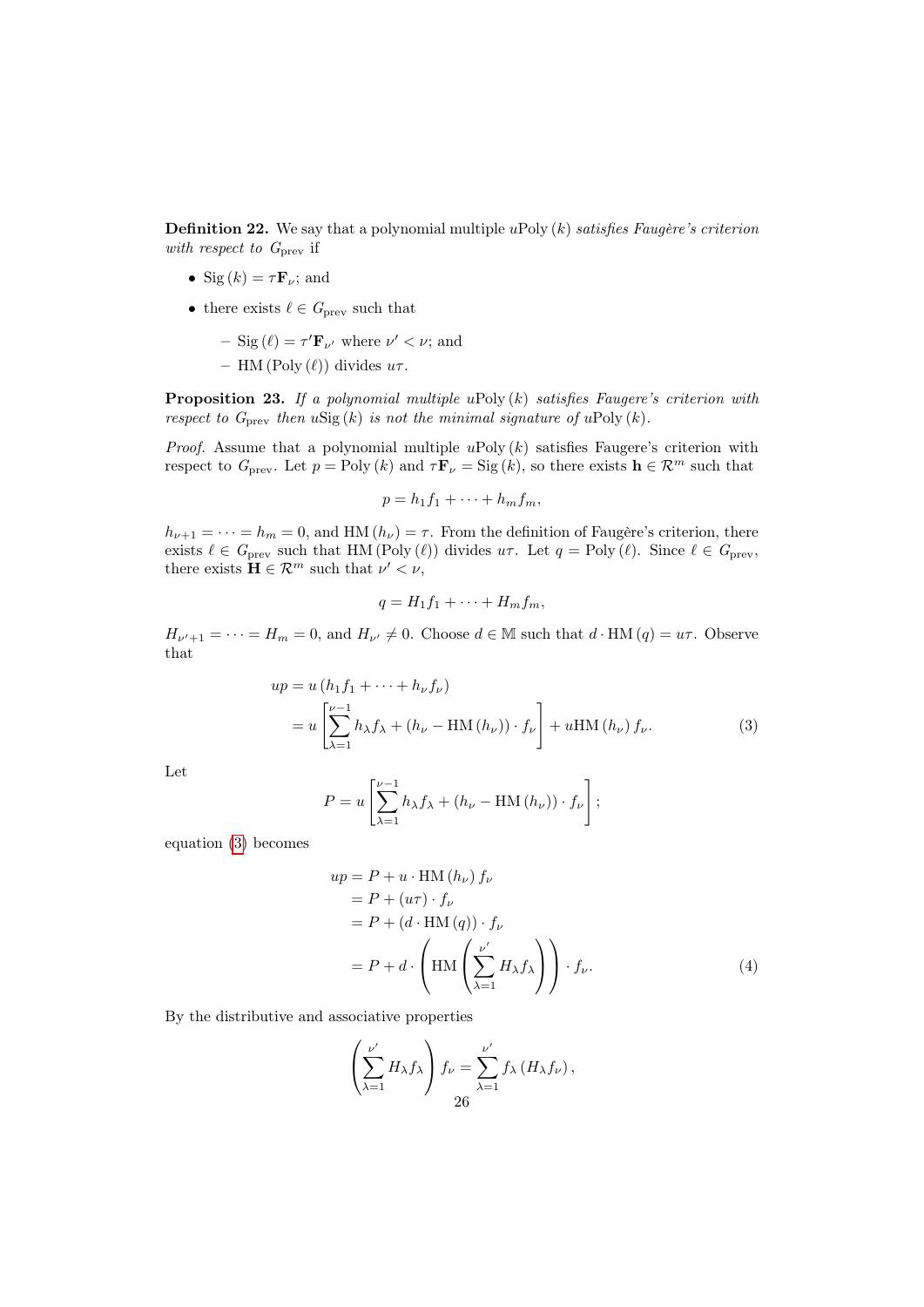so

Let

$$
\operatorname{HM}\left(\sum_{\lambda=1}^{\nu'} H_{\lambda} f_{\lambda}\right) f_{\nu} = \sum_{\lambda=1}^{\nu'} f_{\lambda} \left(H_{\lambda} f_{\nu}\right) - \left[\left(\sum_{\lambda=1}^{\nu'} H_{\lambda} f_{\lambda}\right) - \operatorname{HM}\left(\sum_{\lambda=1}^{\nu'} H_{\lambda} f_{\lambda}\right)\right] f_{\nu}.
$$
  

$$
Q = \sum_{\lambda=1}^{\nu'} f_{\lambda} \left(H_{\lambda} f_{\nu}\right) \quad \text{and} \quad R = \left[\left(\sum_{\lambda=1}^{\nu'} H_{\lambda} f_{\lambda}\right) - \operatorname{HM}\left(\sum_{\lambda=1}^{\nu'} H_{\lambda} f_{\lambda}\right)\right].
$$

We can rewrite equation [\(4\)](#page-25-1) as

$$
up = P + dQ - (dR) \cdot f_{\nu}.
$$

We claim that we have rewritten up with a signature smaller than  $(u\tau) \mathbf{F}_{\nu}$ . By construction, P has a signature smaller than  $(u\tau)$   $\mathbf{F}_{\nu}$ . By inspection, Q has a signature index no greater than  $\nu'$ , so dQ has a signature smaller than  $(u\tau) \mathbf{F}_{\nu}$ . That leaves  $(dR) \cdot f_{\nu}$ , and

$$
\text{HM}(dR) = d \cdot \text{HM}\left[\left(\sum_{\lambda=1}^{\nu'} H_{\lambda} f_{\lambda}\right) - \text{HM}\left(\sum_{\lambda=1}^{\nu'} H_{\lambda} f_{\lambda}\right)\right]
$$

$$
= d \cdot \text{HM}(q - \text{HM}(q))
$$

$$
<_{T} d \cdot \text{HM}(q)
$$

$$
= u\tau.
$$

Hence  $(dR) \cdot f_{\nu}$  has a signature smaller than  $(u\tau) \mathbf{F}_{\nu}$ , and up has a signature smaller than  $(u\tau) \mathbf{F}_{\nu}$ . That is,  $u\text{Sig}(k)$  is not the minimal signature of up.  $\Box$ 

If a polynomial multiple uPoly  $(k)$  satisfies Faugere's criterion with respect to  $G_{\text{prev}}$ , then by Proposition [23](#page-25-2) and Theorem [21](#page-23-0) we need not compute it. CRITICAL PAIR and FIND REDUCTOR discard any polynomial multiple that satisfies Faugère's criterion. Thus Theorem [21](#page-23-0) and Proposition [23](#page-25-2) show that:

<span id="page-26-0"></span>**Corollary 24.** Given F, the output of the F5 algorithm is a Gröbner basis of  $\langle F \rangle$ . Also, if all the syzygies of  $F$  are principal, then  $F5$  does not reduce any polynomials to zero.

Corollary [24](#page-26-0) does not imply:

- that F5 does not generate redundant polynomials. The example from [\(Faugère,](#page-32-1) [2002\)](#page-32-1) generates one such polynomial  $(r_{10})$ .
- $\bullet$  that F5 terminates, at least not obviously. To the contrary, FIND REDUCTOR rejects potential reducers that are rewritable or that satisfy Faugère's criterion. As a result, the algorithm can compute a Gröbner basis, while new polynomials that are not completely top-reduced continue to generate new critical pairs. We have not observed an infinite loop in practice.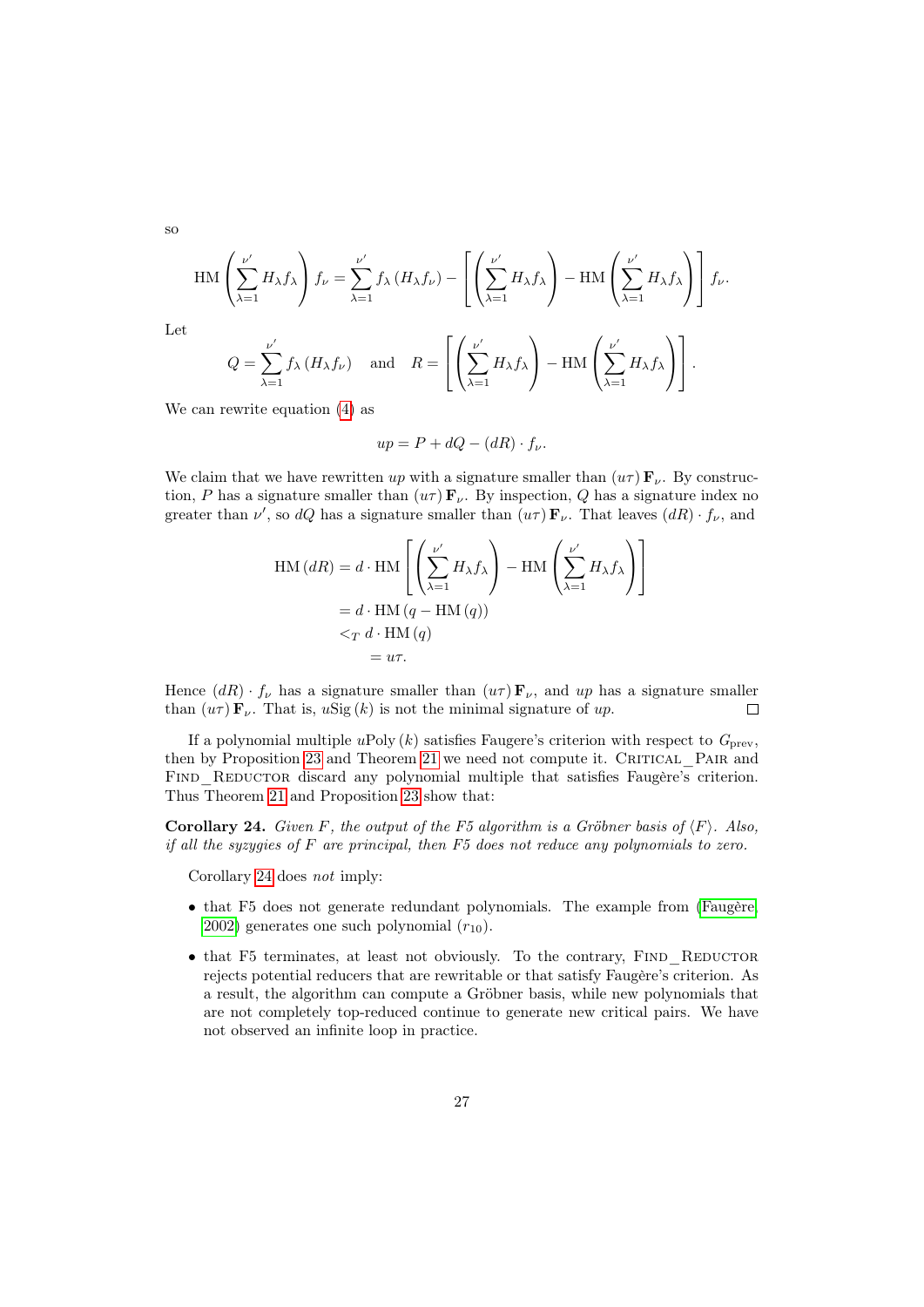#### <span id="page-27-0"></span>4.5. Correctness of the output of F5C

We come now to the correctness of F5C. For correctness, we argue that each stage of F5C imitates the behavior of F5 on an input equivalent to the data structures generated by SETUP\_REDUCED\_BASIS. Recall that  $F_i = (f_1, \ldots, f_i)$ . We will refer to the system  $F' = (B_1, \ldots, B_{\#B}, f_{i+1})$  where

- $B$  is computed during the execution of SETUP REDUCED BASIS; and
- $F'$  is indexed as  $F'_i = B_i$ , etc.

It is trivial that  $\langle B \rangle = \langle F_i \rangle$  and  $\langle F' \rangle = \langle F_{i+1} \rangle$ .

<span id="page-27-3"></span>Lemma 25. When SETUP REDUCED BASIS terminates, every element of r is admissible with respect to  $B$ , and thus with respect to  $F'$ .

The proof is evident from inspection of SETUP REDUCED BASIS. The correctness of the behavior of Is REWRITABLE in F5C hinges on Definition [26.](#page-27-1)

<span id="page-27-1"></span>**Definition 26.** Let  $t \in \mathbb{M}$  and  $k \in G_{\text{curr}}$ . At any point in the algorithm, we say that a polynomial multiple  $tPoly(k)$  is *rewritable by the zero polynomial* if there exist  $a, b \in G_{\text{prev}}$  such that

- the S-polynomial S of  $p = Poly(a)$  and  $q = Poly(b)$  reduces to zero, although the reduction may not be signature-safe; and
- max  $(\sigma_{p,q}$ Sig $(a), \sigma_{q,p}$ Sig $(b))$  divides tSig $(k)$ .

Remark. It is essential that  $a, b \in G_{\text{prev}}$  and not in  $G_{\text{curr}}$ . The fact that a component of an S-polynomial is rewritable does not imply that it is rewritable by the zero polynomial. Proposition [17](#page-20-0) implies that if a component of an S-polynomial is rewritable, then the S-polynomial can be rewritten using a polynomial of the same signature; however, the resulting S-representation may not yet exist when the component is detected to be rewritable.

<span id="page-27-2"></span>Lemma 27. When SETUP REDUCED BASIS terminates, Is REWRITABLE in F5C would return true for the input  $(u, k)$ , only if uPoly  $(k)$  is rewritable by the zero polynomial.

Proof. Line [7](#page-3-11) of SETUP REDUCED BASIS interreduces the polynomials indexed by  $G_{\text{prev}}$  to obtain the reduced Gröbner basis B. Thus all S-polynomials of B reduce to zero. When SETUP REDUCED BASIS terminates, Rule consists of a list of lists. Elements of the jth list have the form  $\omega_k = (\sigma_{B_j, B_k}, 0)$  for  $k = 1, \ldots, j-1$  where, as explained in the introduction,

$$
\sigma_{B_j, B_k} = \frac{\text{lcm}(\text{HM} (B_j), \text{HM} (B_k))}{\text{HM} (B_j)}.
$$

Thus if Is REWRITABLE  $(u, k)$  is true, then uPoly  $(k)$  is rewritable by the zero polynomial.  $\Box$ 

<span id="page-27-4"></span>Corollary 28. In F5C, if Is REWRITABLE returns true for the input  $(u, k)$ , then uPoly  $(k)$  is rewritable either by a polynomial that appears in r, or by the zero polynomial.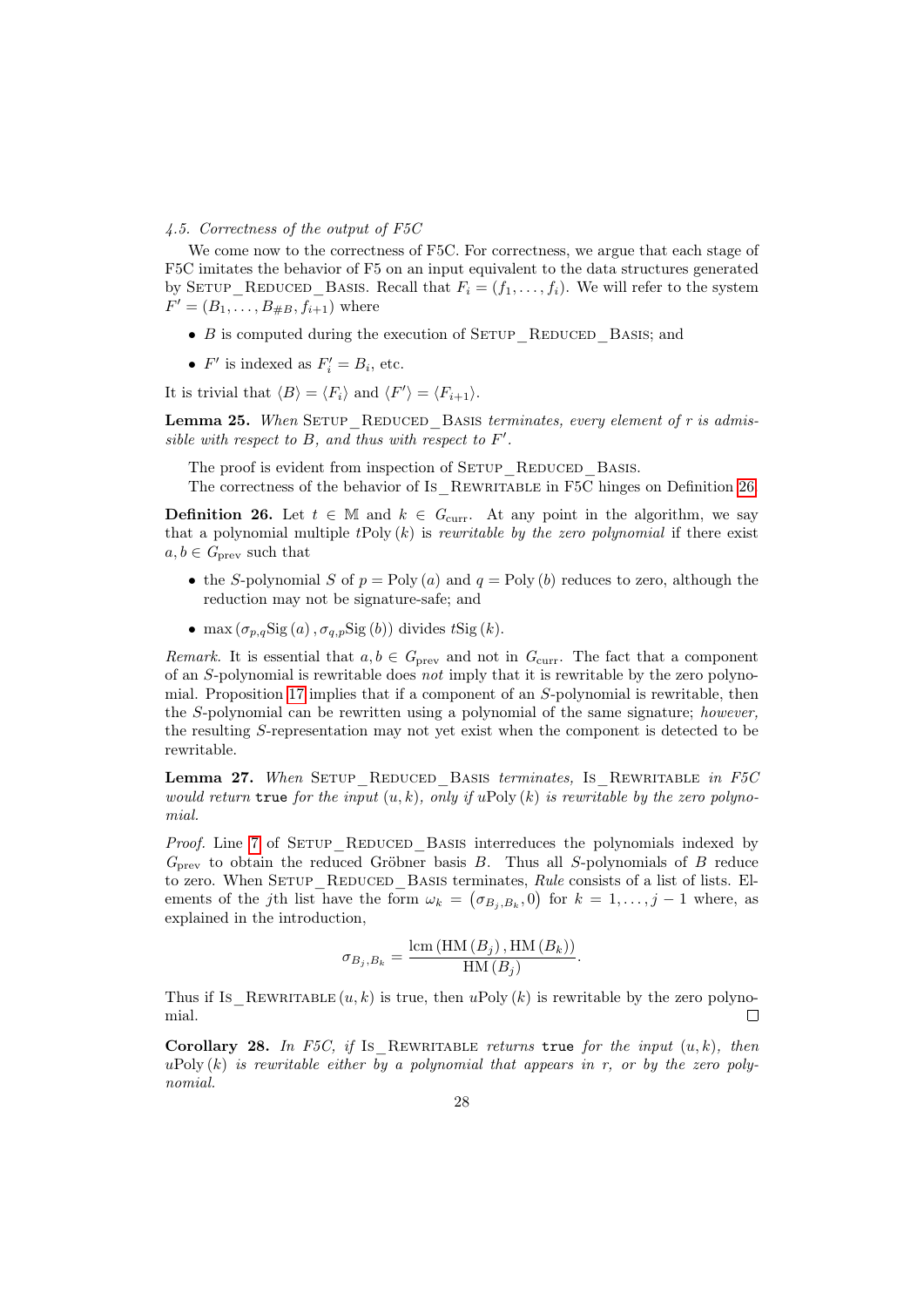Proof. This is evident from consequence of Proposition [15](#page-20-2) and the isolation of all modifications of F5 to SETUP REDUCED BASIS. Assume that Is REWRITABLE returns true for  $(u, k)$ . Let  $j =$  FIND REWRITING  $(u, k)$ . If  $j = 0$ , then SETUP REDUCED BASIS added  $(u, 0)$  to Rule. No other algorithm adds a pair of the form  $(u, 0)$  to Rule, so by Lemma [27,](#page-27-2)  $u\text{Poly}(k)$  is rewritable by the zero polynomial. Otherwise, line [10](#page-3-4) of SETUP\_REDUCED\_BASIS implies that  $j \in G_{\text{curr}} \backslash G_{\text{prev}}$ . That is,  $r_j$  was generated in the same way that F5 would generate it. By Proposition [15,](#page-20-2)  $u$ Poly  $(k)$  is rewritable by  $\Box$  $Poly (j).$ 

<span id="page-28-1"></span>Theorem 29. If INCREMENTAL\_BASIS/C terminates for a given input i, then it terminates with a Gröbner basis of  $\langle F_i \rangle$ .

Proof. The proof is adapted easily from the proof of Theorem [21,](#page-23-0) using Lemma [25](#page-27-3) and Corollary [28.](#page-27-4) In particular, S-polynomials that are rewritable by the zero polynomial that is, the  $S$ -polynomials of  $B$ —can be rewritten in the same manner as polynomials that satisfy case (A) of Theorem [21.](#page-23-0)  $\Box$ 

Changing the algorithm's point of view so that some polynomials are admissible with respect to  $F'$  and not to  $F$  implies the possibility of introducing non-principal syzygies. Of course we would like F5C to avoid any reductions to zero that F5 also avoids; otherwise the benefit from a reduced Gröbner basis could be offset by the increased cost of wasted computations. Hence we must show that if the syzygies of the input  $F$  are all principal, then F5C does not introduce reductions to zero. Lemma [30](#page-28-0) shows that the signature of a polynomial indexed by  $G_{\text{curr}}\backslash G_{\text{prev}}$  in F5C corresponds to the signature that F5 would compute, "translated" by  $#B - (i - 1)$ .

<span id="page-28-0"></span>**Lemma 30.** Let  $i > 2$ . During the ith pass through the while loop of BASIS/C, let  $k \in G_{\text{curr}} \backslash G_{\text{prev}}$ , and  $\text{Sig}(k) = \tau \mathbf{F}_{\nu}$ , where the signature is with respect to F'. Then  $(\tau \mathbf{F}_i, \text{Poly}(k))$  is admissible with respect to F.

*Proof.* From the assumption that  $\text{Sig}(k) = \tau \mathbf{F}_{\nu}$ , we know that there exists  $\mathbf{h} \in \mathcal{R}$  such that

$$
Poly (k) = \sum_{\lambda=1}^{m} h_{\lambda} F'_{\lambda},
$$

 $h_{\nu+1} = \cdots = h_m = 0$ , and HM  $(h_{\nu}) = \tau$ . Recall that  $F'_{\lambda} = B_{\lambda}$  for each  $\lambda = 1, \ldots, \nu - 1$ . By Theorem [29,](#page-28-1) there exist  $H_1, \ldots, H_{i-1}$  such that

$$
\sum_{\lambda=1}^{\nu-1} h_{\lambda} F'_{\lambda} = \sum_{\lambda=1}^{m} H_{\lambda} f_{\lambda}
$$

and  $H_{\nu} = \cdots = H_{m} = 0$ . In addition,  $F'_{\nu} = f_{i}$ . Hence

$$
Poly (k) = \sum_{\lambda=1}^{\nu-1} H_{\lambda} f_{\lambda} + h_{\nu} f_i,
$$

whence  $(\tau \mathbf{F}_i, \text{Poly}(k))$  is admissible with respect to F.

 $\Box$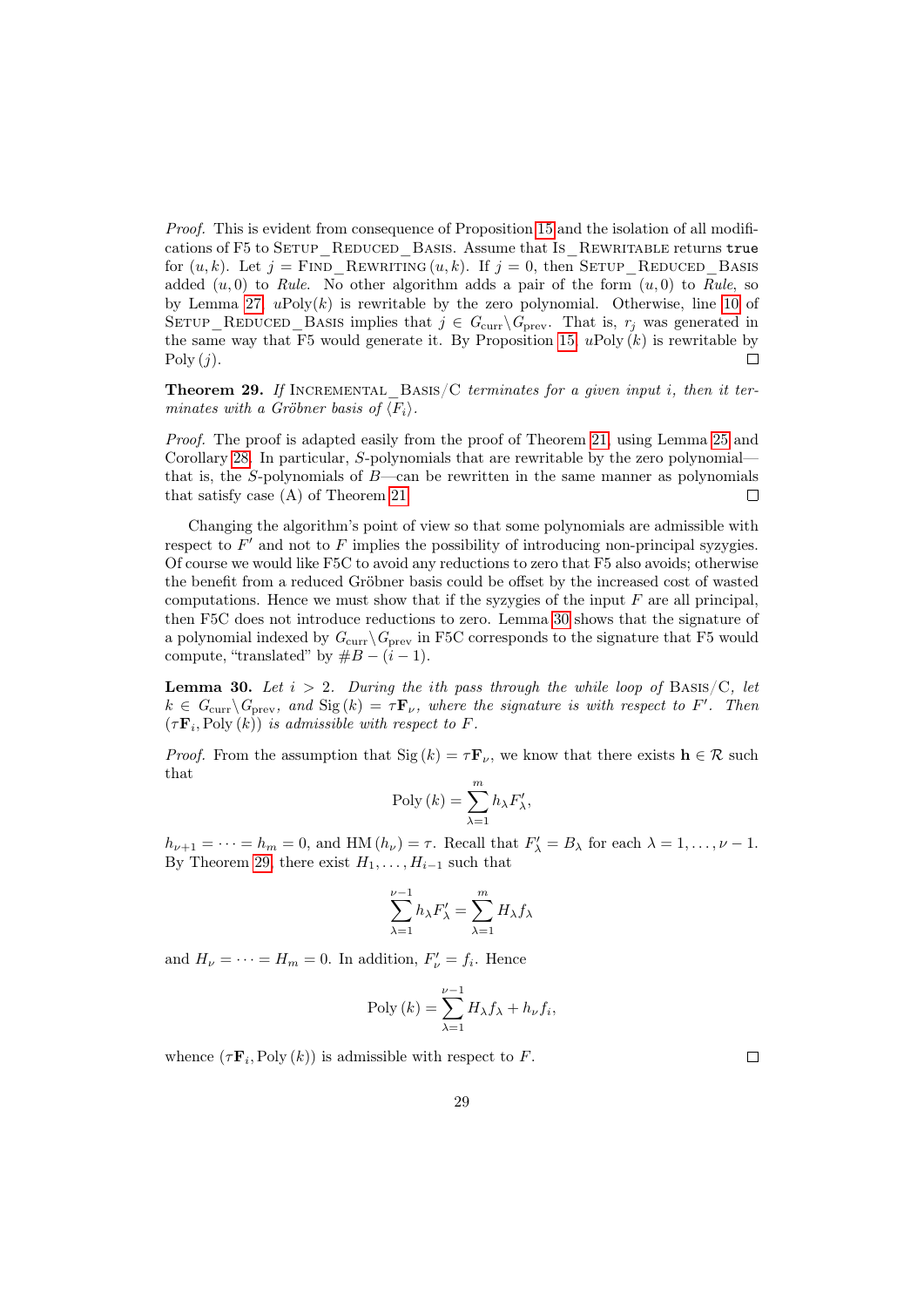**Theorem 31.** If the syzygies of F are all principal syzygies, then  $F5C$  does not reduce any polynomial to zero.

*Proof.* Assume for the contrapositive that  $k \in G_{\text{curr}}$  and the algorithm reduces Poly  $(k)$  to zero. Suppose that we are on iteration i of the while loop of BASIS/C. Let  $\text{Sig}(k) = \tau \mathbf{F}_{\nu}$ . This signature of Poly (k) is with respect to F'; from Lemma [30](#page-28-0) we infer that  $\tau \mathbf{F}_i$  is a signature of Poly  $(k)$  with respect to F.

Now  $G_{\text{prev}}$  indexes a reduced Gröbner basis B of  $\langle F_i \rangle$ . The reduction to zero implies that CRITICAL PAIR did not discard the corresponding critical pair, which in turn implies that no head monomial of B divided  $\tau$ . By the definition of a reduced Gröbner basis, no head monomial of the unreduced basis would have divided  $\tau$  either. By Corollary [24,](#page-26-0) the syzygies of  $F$  are not principal.  $\Box$ 

Remark. In our experiments with inputs whose syzygies are not principal, it remains the case that F5C computes no more reductions to zero than does F5. However, we do not have a proof of this. The difficulty lies in the fact that signatures of polynomials in  $G_{\text{prev}}$  need not be the same in F5 and F5C. F5 computes different critical pairs, which may generate different rewrite rules. This introduces the possibility that F5 rejects some polynomials as rewritable that F5C does not. However, we have not observed this in practice.

We conclude with two final, surprising results.

<span id="page-29-0"></span>**Theorem 32.** In SETUP REDUCED BASIS, there is no need to recompute the rewrite rules for B.

*Proof.* When performing top-reductions by elements of  $B$ , the algorithm checks neither whether a polynomial multiple is rewritable, nor whether it satisfies Faugère's criterion. Thus we only need to verify the statement of the theorem in the context of S-polynomial creation. Suppose therefore that we are computing  $G_i$ , the Gröbner basis of  $\langle F_i' \rangle$  where  $F'_{i} = (B_1, \ldots, B_{\#B}, f_i)$ , and while computing the S-polynomial of  $p = \text{Poly}(k)$  and  $q = \text{Poly}(\ell)$ , where  $k \in G_{\text{curr}} \backslash G_{\text{prev}}$  and  $\ell \in G_{\text{prev}},$  Is\_REWRITABLE reports that  $\sigma_{q,p}q$ is rewritable.

We claim that it will also reject  $\sigma_{p,q}$ . Since  $\sigma_{q,p}q$  is rewritable, there exists  $j \in$  $\{1, \ldots, \#B\}$  such that

$$
\frac{\operatorname{lcm}(\operatorname{HM}(q),(\operatorname{HM}(B_j)))}{\operatorname{HM}(q)} \quad \text{divides} \quad \frac{\operatorname{lcm}(\operatorname{HM}(p),\operatorname{HM}(q))}{\operatorname{HM}(q)}.
$$

It follows that lcm  $(HM(q), HM(B_i))$  divides lcm  $(HM(p), HM(q))$ . Thus

$$
\frac{\text{lcm (HM (p), HM (Bj))}}{\text{HM (p)}} \text{ divides } \frac{\text{lcm (HM (p), HM (q))}}{\text{HM (p)}} = \sigma_{p,q}.
$$

The design of the algorithm implies that the S-polynomial of p and  $B_i$  would have been considered before the S-polynomial of  $p$  and  $q$ . This leads to two possibilities.

1. The S-polynomial of p and  $B_j$  was computed, so that the rewrite rule  $(\sigma_{p,B_j}, \lambda)$ appears in Rule<sub>i</sub> for some  $\lambda \in G_{\text{curr}}$ . Hence Is REWRITABLE  $(\sigma_{p,q}, k)$  returns true.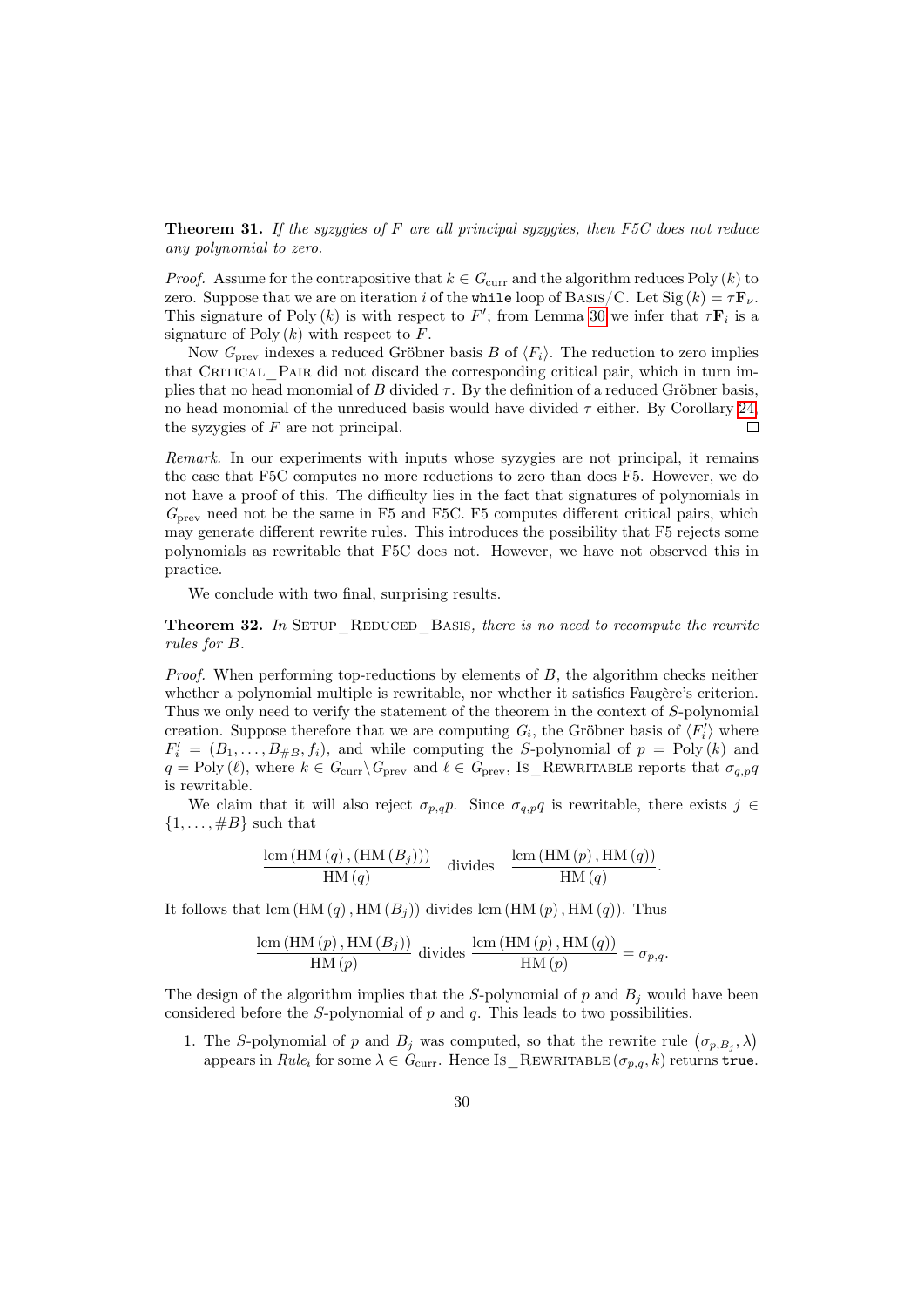2. The S-polynomial of p and  $B_i$  was rejected, either because  $\sigma_{p,B_i} p$  is rewritable or because it satisfies Faugère's criterion. Either one implies that the  $\sigma_{n,q}$  will also be rejected.

 $\Box$ 

Hence there is no need to compute the rewrite rules for B.

<span id="page-30-0"></span>Corollary 33. We can reformulate F5C so that SETUP REDUCED BASIS is unnecessary, and the list Rule records only signatures of polynomials indexed by  $G_{\text{curr}}\backslash G_{\text{prev}}$ .

Proof. Theorem [32](#page-29-0) implies that we do not need the signatures of polynomials indexed by  $G<sub>prev</sub>$  for the rewrite rules. In fact, this is the only reason we might need their signatures, since COMPUTE SPOLS always uses the larger signature to create an S-polynomial, and Top—REDUCTION top-reduces by  $B$  without checking signatures. Hence the signatures of polynomials indexed by  $G_{\text{prev}}$  are useless.

We now indicate how to revise the algorithm to take this into account. As in F5R, replace line [22](#page-3-5) of Basis with

[22](#page-3-5) Let B be the interreduction of  $\{\text{Poly } (\lambda) : \lambda \in G_{\text{prev}}\}.$ 

Subsequently, change line [17](#page-3-2) of CRITICAL PAIR to

[17](#page-3-2) if  $k \notin G_{\text{prev}}$  and  $u_1 \cdot \tau_1$  is top-reducible by  $G_{\text{prev}}$ 

and line [19](#page-3-3) of CRITICAL PAIR to

[19](#page-3-3) if  $\ell \notin G_{\text{prev}}$  and  $u_2 \cdot \tau_2$  is top-reducible by  $G_{\text{prev}}$ 

Similarly adjust line [10](#page-3-4) of COMPUTE\_SPOLS and line [16](#page-3-1) of FIND\_REDUCTOR so that they do not check polynomials of  $G_{\text{prev}}$ . Modify the definition of Rule so that it is only one list, not a list of lists, and FIND REWRITING so that it only searches backwards through Rule, rather than finding which list in Rule to check. Theorem [32](#page-29-0) implies that if the original F5C terminates correctly, then this modified version of F5C also terminates correctly.  $\Box$ 

Remark. Theorem [32](#page-29-0) applies only to F5C, not to F5. The difference is that for any  $\ell \in G_{\text{prev}}$ , F5C guarantees that Sig  $(\ell) = \tau \mathbf{F}_{\ell}$  where  $\tau = 1$ . This is not the case in F5.

The prototype implementations of F5C are primarily for educational purposes, so for the sake of clarity we implement the given pseudocode without the optimization outlined in the proof of Corollary [33.](#page-30-0)

#### Acknowledgments

The authors wish to thank the Centre for Computer Algebra at Universität Kaiserslautern for their hospitality, encouragement, and assistance with the Singular computer algebra system. They would also like to thank Martin Albrecht, who made a number of helpful comments regarding the paper.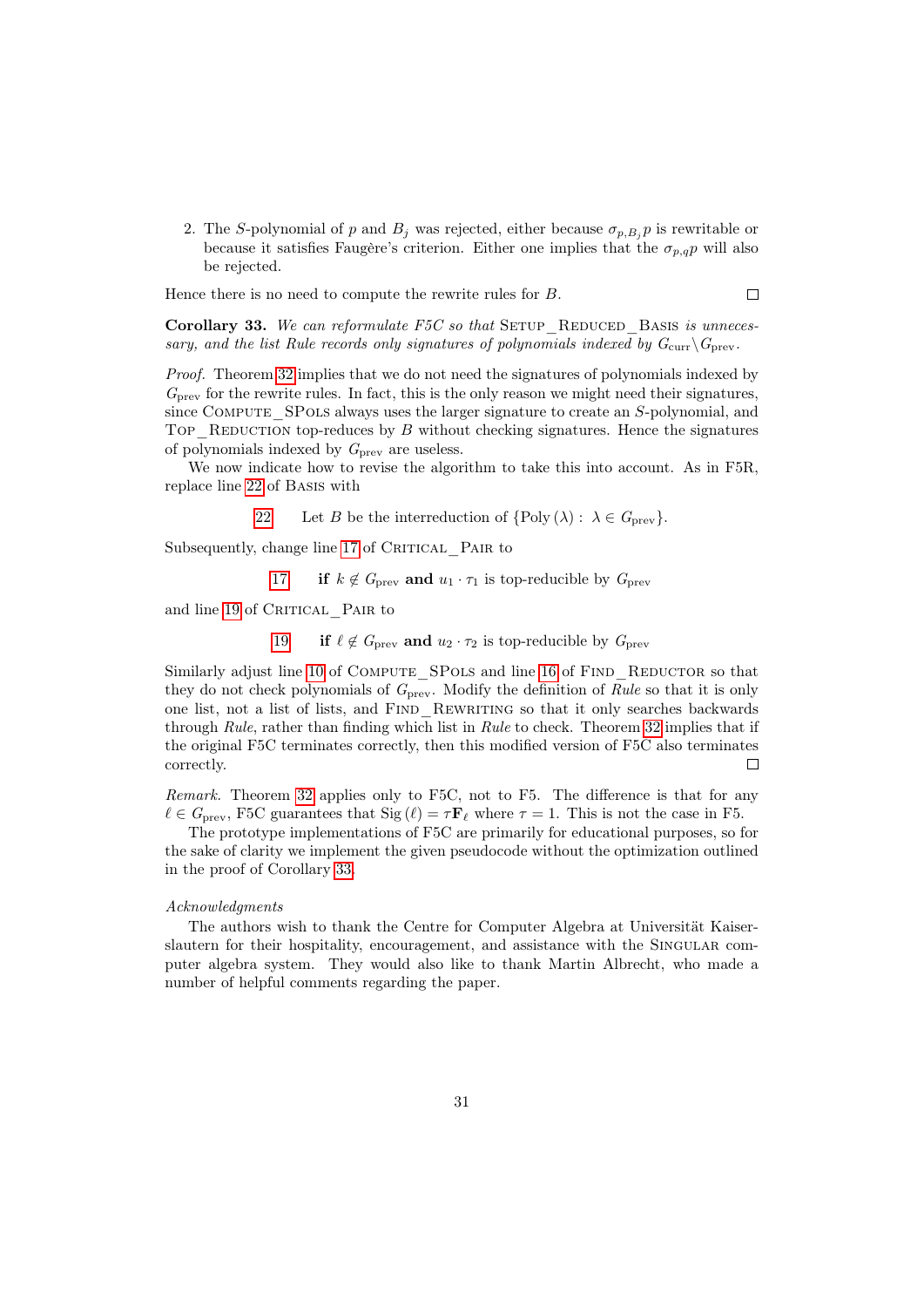```
Figure 1: Example run of the Singular prototype system
> LIB "f5_library.lib";
// ** loaded f5_library.lib (1.1,2009/01/26")
> ring R = 0, (x, y, z, t), dp;
> ideal i = yz3 - x2t2, xz2 - y2t, x2y - z2t;
> ideal B = basis(i);
Iteration 2
Processing 1 critical pairs of degree 5
Processing 1 critical pairs of degree 7
4 polynomials in basis
Iteration 3
Processing 1 critical pairs of degree 5
Processing 1 critical pairs of degree 6
Processing 4 critical pairs of degree 7
Processing 1 critical pairs of degree 8
10 polynomials in basis
number of zero reductions: 0
number of elements in g: 10
cpu time for gb computation: 50/1000 sec
> B;
B[1]=yz3-x2t2
B[2]=x2y-z2t
B[3]=xz2-y2t
B[4]=xy3t-z4t
B[5]=z6t-y5t2
B[6]=y3zt-x3t2
B[7]=z5t-x4t2
B[8]=y5t2-x4zt2
B[9]=x5t2-y2z3t2
B[10]=y6t2-xy2zt4
\rightarrow
```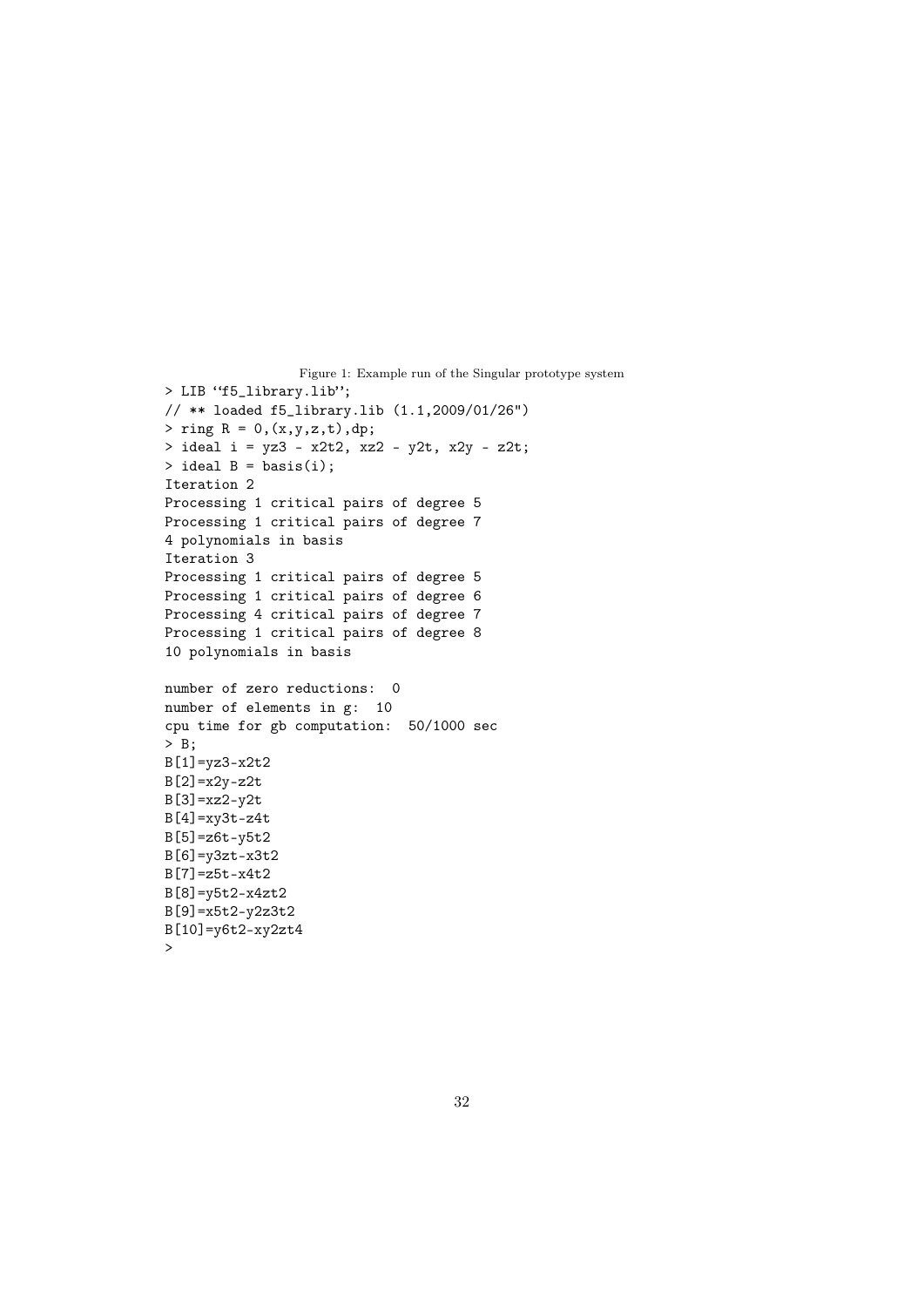# Appendix: Using the SINGULAR and Sage prototype implementations

The SINGULAR prototype implementation contains three functions basis, basis<sub>r,</sub> and basis\_c to compute the Gröbner basis of an ideal. An example run with basis is shown in Figure [1.](#page-31-0) While computing the Gröbner basis, this implementation also prints for each degree the size of  $P_d$ , the set of critical pairs passed to COMPUTE SPOLS. This implementation checks in both CRITICAL PAIR and COMPUTE\_SPOLS for the rewritten criterion, so  $\#P_d$  is sometimes smaller here than in Faugère's paper, but the reader can compare the results to see that the same basis is generated. A large number of benchmark systems can be obtained by downloading the companion file

#### http://www.math.usm.edu/perry/Research/f5ex.lib .

For a further introduction to SINGULAR, see [\(Greuel and Pfister, 2008\)](#page-32-4).

The Sage prototype implementation contains four classes, F5, F5R, F5C, and F4F5. These can be called by creating the appropriate class with a Sage ideal. An example run with F4F5 is shown in Figure [2.](#page-33-0) As in the SINGULAR implementation, run-time data is printed. In this case, the number of critical pairs in  $P_d$ , the number of polynomials generated by COMPUTE SPOLS, and the size of the matrix used for Gaussian elimination. No special techniques are used for sparse matrices in this version, so it is rather slow (in fact, it is slower than the other F5's). The reader should notice that in this version, the output has been interreduced, so there are only 8 polynomials in the final result. For more information on Sage, visit

#### http://www.sagemath.org/ .

# References

- <span id="page-32-2"></span>Bardet, M., Faugère, J.-C., Salvy, B., December 2003. Complexity of Gröbner basis computation for semi-regular overdetermined sequences over  $\mathbb{F}_2$  with solutions in  $\mathbb{F}_2$ . Tech. Rep. 5049, Institut National de Recherche en Informatique et en Automatique.
- <span id="page-32-5"></span>Becker, T., Weispfenning, V., Kredel, H., 1993. Gröbner Bases: a Computational Approach to Commutative Algebra. Springer-Verlag New York, Inc., New York.
- <span id="page-32-0"></span>Buchberger, B., 1965. Ein Algorithmus zum Auffinden der Basiselemente des Restklassenringes nach einem nulldimensionalem Polynomideal (an algorithm for finding the basis elements in the residue class ring modulo a zero dimensional polynomial ideal). Ph.D. thesis, Mathematical Institute, University of Innsbruck, Austria, English translation published in the Journal of Symbolic Computation (2006) 475–511.
- <span id="page-32-6"></span>Cox, D., Little, J., O'Shea, D., 1997. Ideals, Varieties, and Algorithms, 2nd Edition. Springer-Verlag New York, Inc., New York.
- <span id="page-32-7"></span>Faugère, J.-C., June 1999. A new efficient algorithm for computing Gröbner bases (F4). Journal of Pure and Applied Algebra 139 (1–3), 61–88.
- <span id="page-32-1"></span>Faugère, J.-C., Jul 2002. A new efficient algorithm for computing Gröbner bases without reduction to zero F5. In: International Symposium on Symbolic and Algebraic Computation Symposium - ISSAC 2002, Villeneuve d'Ascq, France. pp. 75–82, revised version downloaded from fgbrs.lip6.fr/jcf/Publications/index.html.
- <span id="page-32-3"></span>Faugère, J.-C., 2005. Cryptochallenge 11 is broken or an efficient attack of the C\* cryptosystem. Tech. rep., LIP6/Universitè Paris.
- <span id="page-32-8"></span>Gebauer, R., Möller, H., 1988. On an installation of Buchberger's algorithm. Journal of Symbolic Computation 6, 275–286.
- <span id="page-32-4"></span>Greuel, G.-M., Pfister, G., 2008. A SINGULAR Introduction to Commutative Algebra, 2nd Edition. Springer.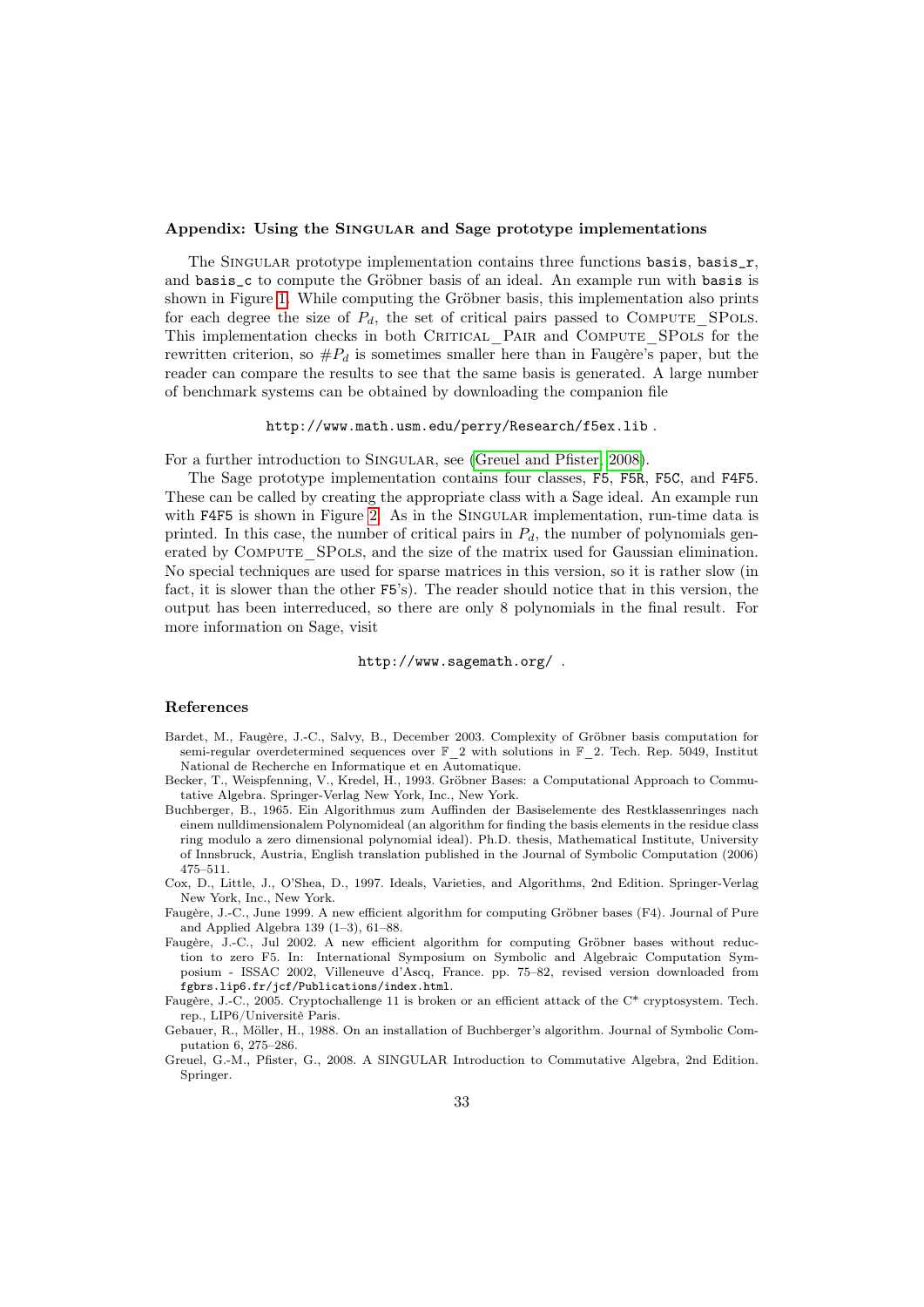```
Figure 2: Example run of the Sage prototype implementation
sage: attach "/home/perry/common/Research/SAGE_programs/f5.py"
sage: f5 = F4F5()sage: R.\langle x,y,z,t\rangle = QQ[sage: I = R.ideal(y*z^3-x^2*t^2, x*z^2 - y^2*t, x^2*y - z^2*t)
sage: B = f5(I)Increment 1
1 critical pairs
Processing 1 pairs of degree 5 of 1 total
1 polynomials generated
1 x 2, 1, 0
1 polynomials left
Processing 1 pairs of degree 7 of 1 total
1 polynomials generated
1 x 2, 1, 0
1 polynomials left
Ended with 4 polynomials
Increment 2
4 critical pairs
Processing 1 pairs of degree 5 of 4 total
1 polynomials generated
1 x 2, 1, 0
1 polynomials left
Processing 2 pairs of degree 6 of 6 total
1 polynomials generated
1 x 2, 1, 0
1 polynomials left
Processing 4 pairs of degree 7 of 6 total
2 polynomials generated
4 x 6, 4, 0
2 polynomials left
Processing 2 pairs of degree 8 of 2 total
1 polynomials generated
2 x 3, 2, 0
1 polynomials left
Ended with 10 polynomials
sage: B
[x*z^2 - y^2*t,x^2*y - z^2*t,
x*y^3*t - z^4*t,
y*z^3 - x^2*t^2,y^3*z*t - x^3*t^2,
z^5*t - x^4*t^2,
y^5*t^2 - x^4*z*t^2,
x^5*t^2 - z^2*t^5sage:
```